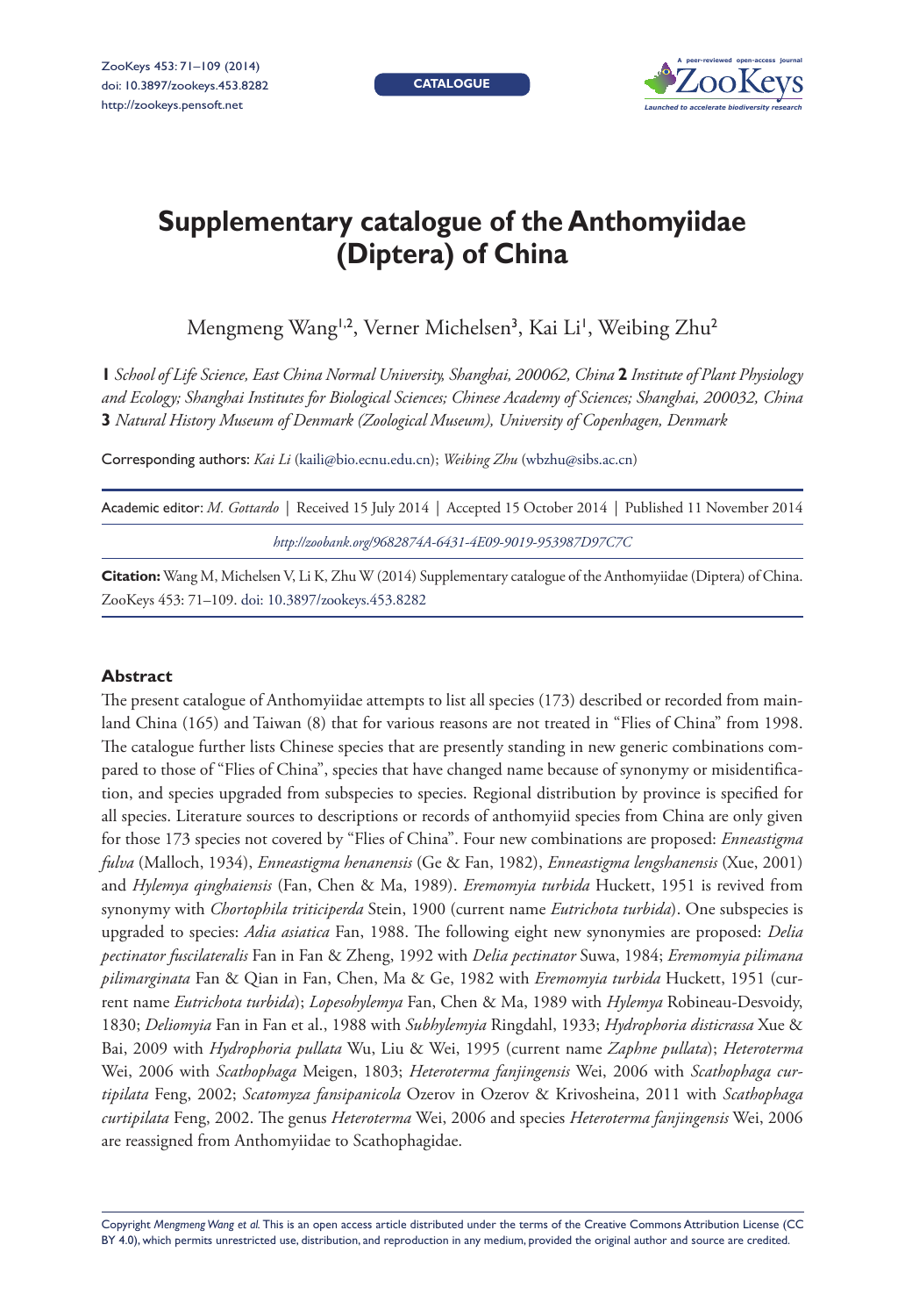#### **Keywords**

Nomenclature, classification, Anthomyiidae, Scathophagidae, China, Taiwan

#### **Introduction**

China is a huge country of 9.6 million square kilometres in eastern Asia supporting a rich Palaearctic biota supplemented with a smaller Oriental biota in the southern areas. The Anthomyiidae are a large and diverse family of muscoid Diptera with c. 2000 described species worldwide. Anthomyiid flies are most diverse under temperate to subarctic conditions in the Northern Hemisphere. Accordingly, the Chinese anthomyiid fauna is exceedingly rich, including about one-third of the known world fauna, but still far from exhaustively investigated despite the voluminous literature on the subject.

The first comprehensive revision of the Anthomyiidae in China is that of Fan et al. (1988) who recognized 352 named species/subspecies in 43 genera. A second, more summary treatment of the family was given by Wei et al. (1998a, b) in the monumental "Flies of China" issued in two volumes (Xue and Chao 1998a, b). They recognized 515 species/subspecies in 43 genera from mainland China (514) and Taiwan (1). This figure has presently been adjusted to 511 species because of subsequent synonymy proposals. After combining this number with the extra species from the present catalogue, the number of anthomyiid species recorded from China has now reached 684 species in 36 genera. This number includes 9 species recorded from Taiwan but not from mainland China. The lower number of genera reflects recent attempts toward a phylogeny-based classification of the family in terms of supposedly monophyletic genera.

The notable increase in number of anthomyiid species presently recognized from mainland China (675) compared to "Flies of China" (511) reflects on one hand the high activity level of taxonomic and faunistic investigation of anthomyiid flies that has taken place in China since 1992/93 (the approximate deadline for "Flies of China"). However, our catalogue includes 25 species described as new and 17 species recorded from China or Taiwan before 1992 that for unknown reasons are omitted from "Flies of China". These aspects emphasize the strong need of the present supplementary list.

#### **Materials and methods**

The following catalogue is primarily a compilation of all anthomyiid species recorded from mainland China and Taiwan but for various reasons omitted from consideration in "Flies of China" (Wei et al. 1998a, b). These species are marked with an asterisk. The catalogue further includes species that (1) are presently recognized in a different generic combination, (2) have changed name because of synonymy or misidentification, or (3) have been upgraded from subspecies to species rank.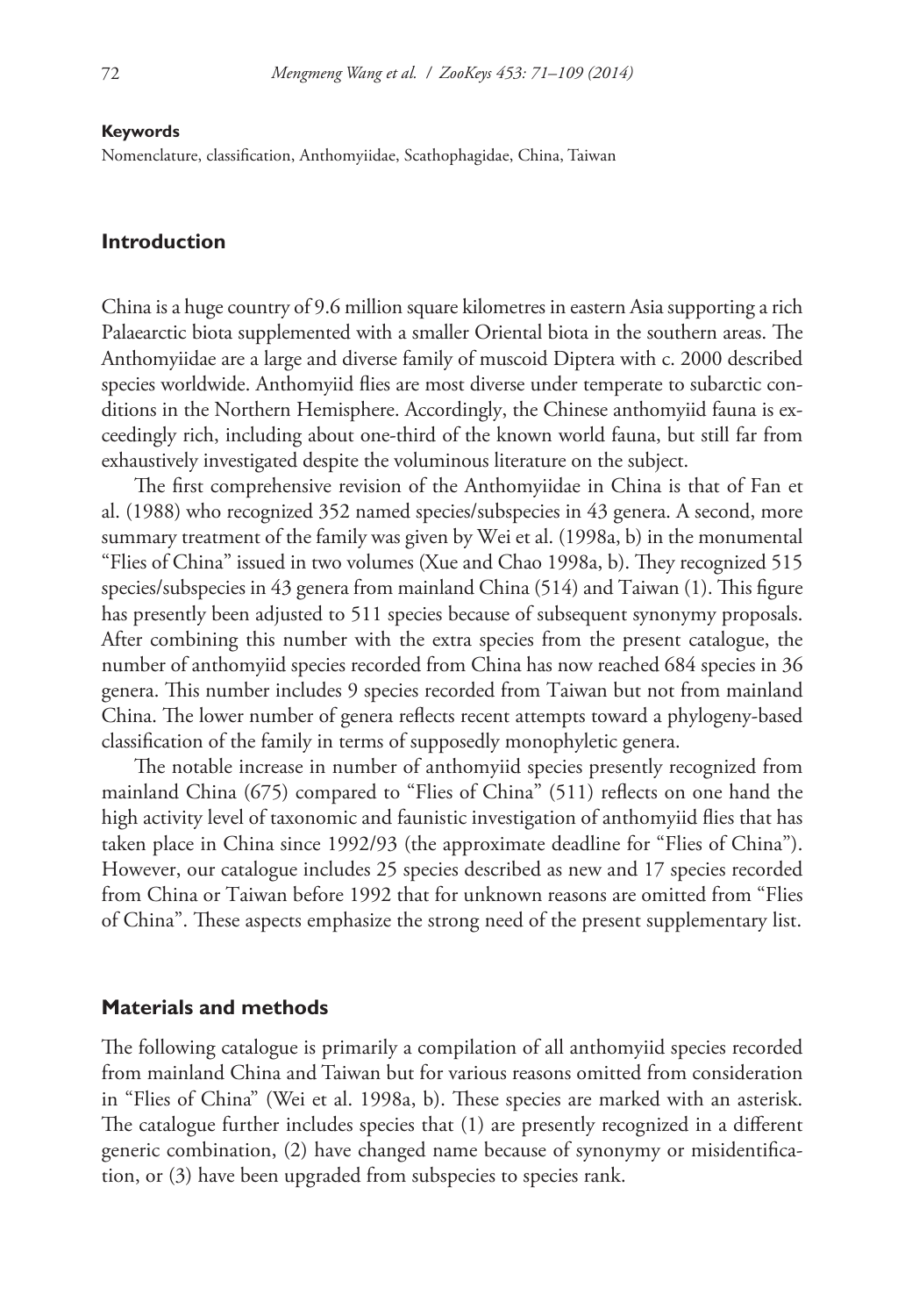The arrangement of the species is alphabetical by genus and by species. The generic classification follows the most recent update of the family in "Fauna Europaea" (Michelsen 2011). Accordingly, all taxa ranked as subgenus or subspecies in "Flies of China" are either upgraded to genus or species rank or synonymized. Synonyms are only given to the extent that these are treated as valid genus or species group names in "Flies of China". A reference to the original Chinese record is given for all anthomyiid species in the catalogue that have not received treatment in "Flies of China". The known distribution in China by province given for all species included in the catalogue. An explanatory 'Taxonomic note' is added whenever the present nomenclature deviates from that of "Flies of China".

# **Catalogue**

# **Genus** *Adia* **Robineau-Desvoidy, 1830**

*Adia asiatica* Fan in Fan et al., 1988, STAT. REV. *Adia grisella asiatica* Fan. Wei et al. 1998a: 670. Distribution in China. Neimenggu, Qinghai, Sichuan, Yunnan. Taxonomic note. The present taxon differs significantly from *Adia grisella* (Rondani) in the structure of the male terminalia. It also has a distribution overlapping with *A. grisella* in Central Asia (DM Ackland in litt.).

# **Genus** *Alliopsis* **Schnabl & Dziedzicki, 1911**

Syn.: *Paraprosalpia* Villeneuve, 1922. Taxonomic note. Synonymy first proposed by Michelsen (1985: 39).

*Alliopsis billbergi* (Zetterstedt, 1838)

*Paraprosalpia billibergi* [misspelling of *billbergi*] *shanghaina* Fan in Fan, Chen, Cui & Wang, 1983.

*Paraprosalpia billergi* [misspelling of *billbergi*] *shanghaina* Fan. Wei et al. 1998a: 760. Distribution in China. Heilongjiang, Shanghai.

Taxonomic note. Synonymy first proposed by Michelsen (2004).

*Alliopsis denticauda* (Zetterstedt, 1838) *Paraprosalpia denticauda* (Zetterstedt). Wei et al. 1998a: 760. Distribution in China. Heilongjiang.

*Alliopsis flavipes* (Fan & Cui in Fan, Chen, Cui & Wang, 1983) *Paraprosalpia flavipes* Fan & Cui. Wei et al. 1998a: 760. Distribution. China: Heilongjiang.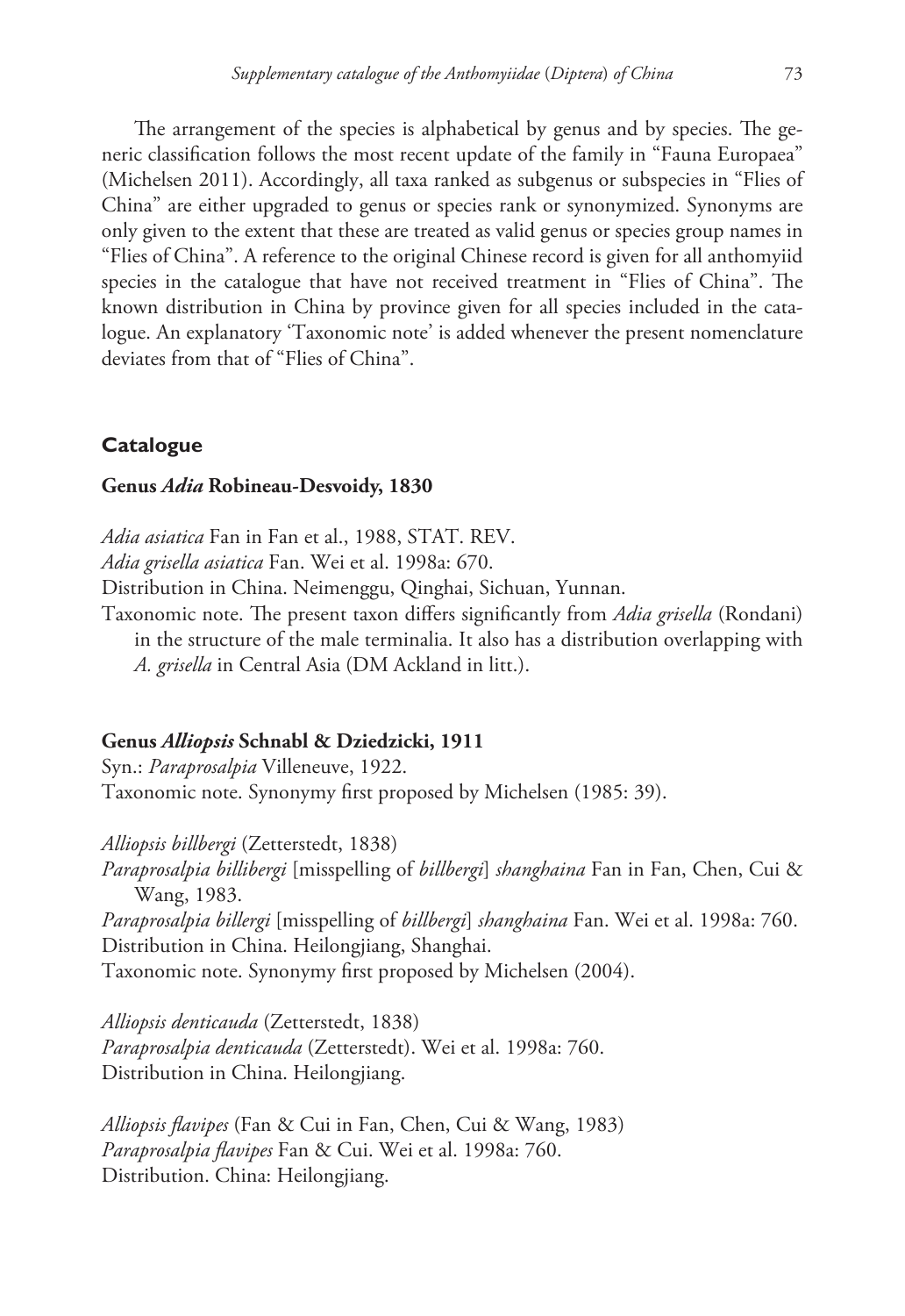*Alliopsis maculifrons* (Zetterstedt, 1838) *Paraprosalpia lutebasicosta* Fan in Fan, Chen, Cui & Wang, 1983. *Alliopsis lutebasicosta* (Fan). Wei et al. 1998a: 756. Distribution in China. Heilongjiang. Taxonomic note. Synonymy first proposed by Michelsen (2004)

*Alliopsis magnilamella* (Fan in Fan, Chen, Cui & Wang, 1983) *Paraprosalpia magnilamella* Fan. Wei et al. 1998a: 760. Distribution. China: Qinghai.

*Alliopsis moerens* (Zetterstedt, 1838) *Paraprosalpia moerens* (Zetterstedt). Wei et al. 1998a: 760. Distribution in China. Heilongjiang, Neimenggu.

*Alliopsis pilitarsis* (Stein, 1900) *Paraprosalpia pilitarsis* (Stein). Wei et al. 1998a: 760. Distribution in China. Heilongjiang, Xinjiang.

*Alliopsis sepiella* (Zetterstedt, 1845) *Paraprosalpia sepiella* (Zetterstedt). Wei et al. 1998a: 760. Distribution in China. Xinjiang.

*Alliopsis tibialis* (Fan & Wang in Fan, Chen, Ma & Ge, 1982) *Paraprosalpia tibialis* Fan. *Parprosalpia* [misspelling of *Paraprosalpia*] *tibialis* Fan & Wang. Wei et al. 1998a: 760. Distribution. China: Shanxi.

## **Genus** *Anthomyia* **Meigen, 1803**

Syn.: *Craspedochoeta* Macquart, 1851. Taxonomic note. Synonymy first proposed by Michelsen (1985: 39).

*\*Anthomyia alishana* Ackland & Suwa in Ackland, 1987 Distribution in China. Taiwan (Ackland 1987: 46).

*Anthomyia cannabina* (Stein, 1916) *Craspedochoeta cannabina* (Stein). Wei et al. 1998a: 651. Distribution in China. Heilongjiang, Liaoning.

*Anthomyia confusanea* Michelsen in Michelsen & Báez, 1985 *Craspedochoeta liturata* (Robineau-Desvoidy, 1830) [misidentification]. Wei et al. 1998a: 651. Distribution in China. Heilongjiang, Neimenggu, Shanxi, Xinjiang. Taxonomic note. *Anthomyia liturata* (Robineau-Desvoidy, 1830) is known exclusively

from Europe, whereas *A. confusanea* is a more widespread Palearctic species.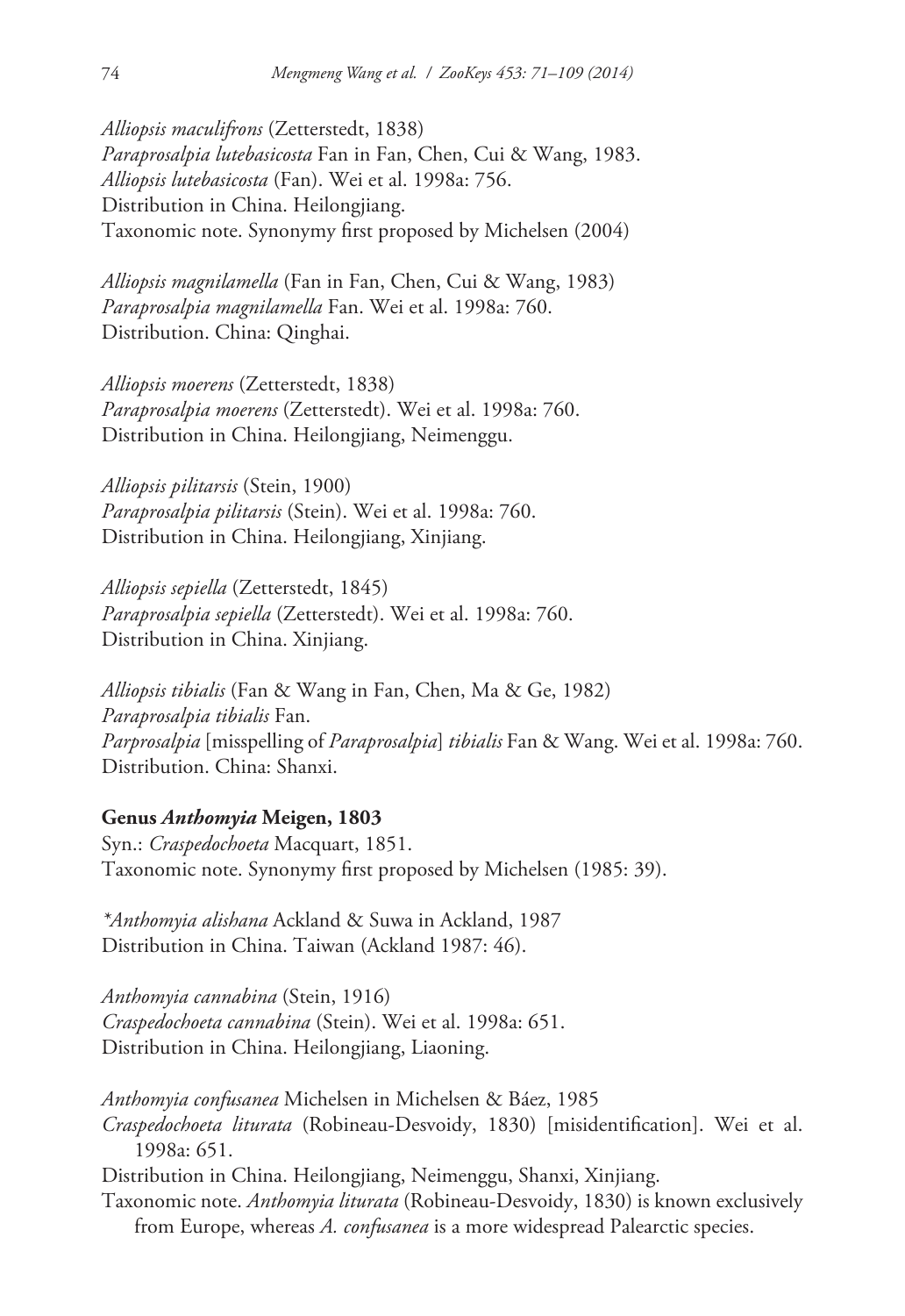*\*Anthomyia hirsuticorpa* (Feng & Fan in Feng, Fan & Zeng, 1999) *Craspedochoeta hirsuticorpa* Feng & Fan. Distribution. China: Sichuan (Feng et al. 1999: 321).

*\*Anthomyia lasiommata* Fan & Chen, 1992 Distribution. China: Hainan (Fan and Chen 1992: 197).

*\*Anthomyia latifasciata* Suwa, 1987 Distribution in China. Guizhou (Wei 2006b: 525).

*Anthomyia mimetica* (Malloch, 1918) *Craspedochoeta angulata* (Tiensuu, 1938). Wei et al. 1998a: 651. Distribution in China. Heilongjiang, Liaoning. Taxonomic note. Synonymy first proposed by Michelsen (2004).

*Anthomyia oculifera* Bigot, 1885 *Anthomyia koreana* Suh & Kwon, 1985. Wei et al. 1998a: 648. Distribution in China. Liaoning. Taxonomic note. Synonymy first proposed by Griffiths (2001: 2256).

*\*Anthomyia psilommata* Fan & Chen, 1992 Distribution. China: Hainan (Fan and Chen 1992: 198).

*Anthomyia pullulula* (Fan in Fan, Chen, Ma & Wu, 1984) *Craspedochoeta pullulula* Fan. Wei et al. 1998a: 651. Distribution in China. Shanxi, Qinghai, Xinjiang.

*\*Anthomyia sinensis* Zhang & Sun, 1997 Distribution. China: Liaoning (Zhang and Sun 1997: 23).

#### **Genus** *Boreophorbia* **Michelsen, 1987**

*\*Boreophorbia hirtipes* (Stein, 1907) *Chirosia hirtipes* Stein. Distribution in China. Qinghai (Stein 1907: 369; Hennig 1966: 63).

## **Genus** *Botanophila* **Lioy, 1864**

Syn.: *Monochrotogaster* Ringdahl, 1932; *Pseudomyopina* Ringdahl, 1933. Taxonomic note. Synonymy first proposed by Michelsen (2004) for *Monochrotogaster* and by Michelsen (1985: 39) for *Pseudomyopina*.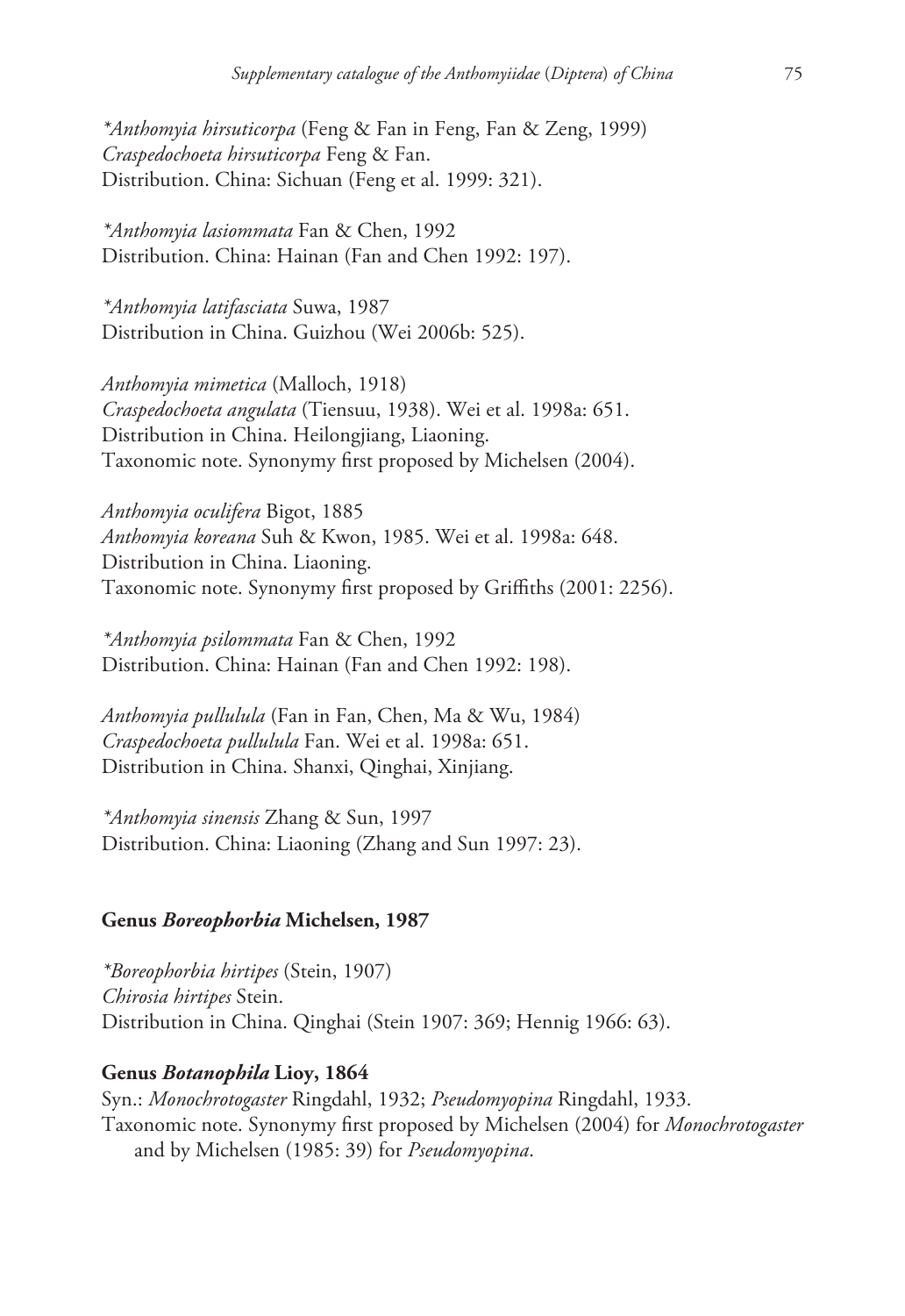*\*Botanophila alcaecerca* (Deng, 1997) *Pegohylemyia alcaecerca* Deng. Distribution. China: Shandong, Sichuan (Deng 1997: 201).

*\*Botanophila alishana* Suwa, 1996 Distribution. China: Taiwan (Suwa 1996: 147).

*\*Botanophila angulisurstyla* Xue & Zhang, 1996 Distribution. China: Qinghai (Xue and Zhang 1996b: 168).

*\*Botanophila angustisilva* Xue & Yang, 2002 Distribution. China: Shaanxi, Gansu (Xue and Yang 2002: 73).

*Botanophila atricornis* (Fan & Wu, 1981) *Monochrotogaster atricornis* Fan & Wu. Wei et al. 1998a: 702. Distribution. China: Qinghai, Sichuan.

*\*Botanophila bicoloripennis* Xue & Zhang, 1996 Distribution. China: Hebei, Sichuan (Xue and Zhang 1996b: 169).

*\*Botanophila caligotypa* (Zheng & Fan, 1990) *Pegohylemyia caligotypa* Zheng & Fan. Distribution. China: Qinghai (Zheng and Fan 1990: 181).

*Botanophila cercodiscoides* (Fan, Zhong & Deng in Fan et al., 1988) *Pegohylemyia okai cercodiscoides* Fan, Zhong & Deng. *Botanophila okai cercodiscoides* (Fan, Zhong & Deng). Wei et al. 1998a: 693. Distribution. China: Sichuan. Taxonomic note. First ranked as species by Xue and Song (2007: 22).

*\*Botanophila chelonocerca* Xue & Yang, 2002 Distribution. China: Gansu (Xue and Yang 2002: 74).

*\*Botanophila choui* (Fan, Chen & Ma, 2000) *Pegohylemyia choui* Fan, Chen & Ma. Distribution. China: Qinghai (Fan et al. 2000: 130).

*\*Botanophila chui* Suwa, 1996 Distribution. China: Taiwan (Suwa 1996: 140).

*\*Botanophila clavata* (Hennig, 1970) Distribution in China. Qinghai, Yunnan (Wang et al. 2006: 158).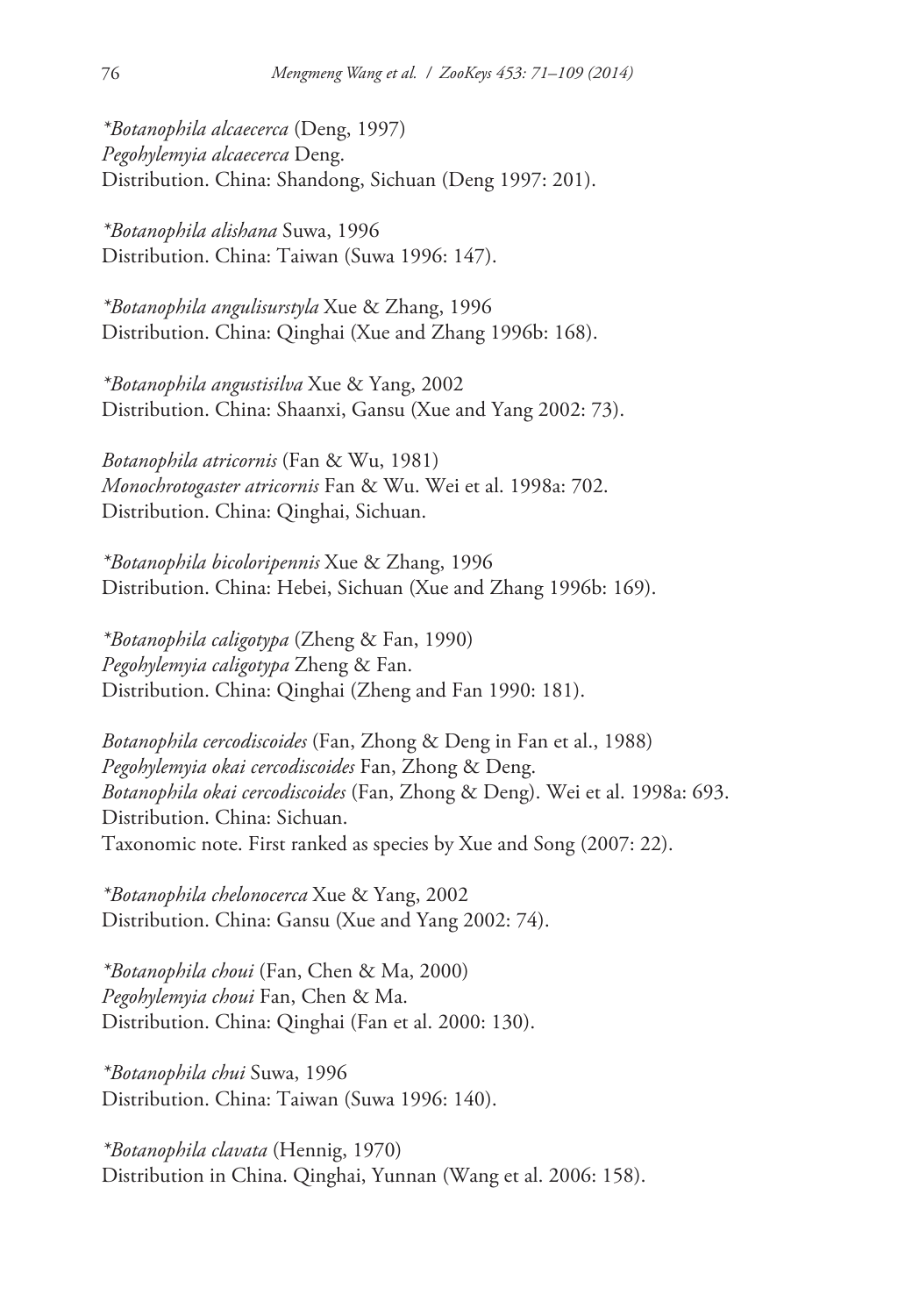*\*Botanophila convexifrons* (Fan, Chen & Chen 1993) *Pegohylemyia convexifrons* Fan, Chen & Chen. Distribution. China: Henan, Xinjiang (Fan et al. 1993: 59).

*\*Botanophila cornuta* (Deng, 1997) *Pegohylemyia cornuta* Deng. Distribution. China: Sichuan (Deng 1997: 202).

*\*Botanophila cuneata* (Deng, Li & Liu, 1996) *Pegohylemyia cuneata* Deng, Li & liu. Distribution. China: Jiangxi, Sichuan (Deng et al. 1996: 427).

*\*Botanophila curvimargo* (Zheng & Fan, 1990) *Pegohylemyia curvimargo* Zheng & Fan. Distribution. China: Qinghai (Zheng and Fan 1990: 181).

*\*Botanophila densispinula* Xue & Song, 2007 Distribution. China: Sichuan (Xue and Song 2007: 25).

*Botanophila depressa* (Stein, 1907) *Chortophila depressa* Stein. *Botanophila oraria* (Collin, 1967). Wei et al. 1998a: 693. Distribution in China. Qinghai, Gansu, Xizang (Stein 1907: 365; Wang et al. 2006: 158). Taxonomic note. Synonymy first suggested by Hennig (1970: 392).

*\*Botanophila dianisenecio* Xue & Wang, 2010 Distribution. China: Yunnan (Xue and Wang 2010: 457).

*\*Botanophila dolichocerca* (Zheng & Fan, 1990) *Pegohylemyia dolichocerca* Zheng & Fan. Distribution. China: Heilongjiang, Qinghai (Zheng and Fan 1990: 182).

*\*Botanophila endotylata* (Deng, Li & Liu, 1996) *Pegohylemyia endotylata* Deng, Li & Liu. Distribution. China: Henan, Sichuan (Deng et al. 1996: 426).

*\*Botanophila euryisurstyla* (Deng, Liu & Li, 1995) *Pegohylemyia euryisurstyla* Deng, Liu & Li. Distribution. China: Sichuan (Deng et al. 1995: 375).

*\*Botanophila fanjingensis* Wei, 2006 Distribution. China: Guizhou (Wei 2006b: 528).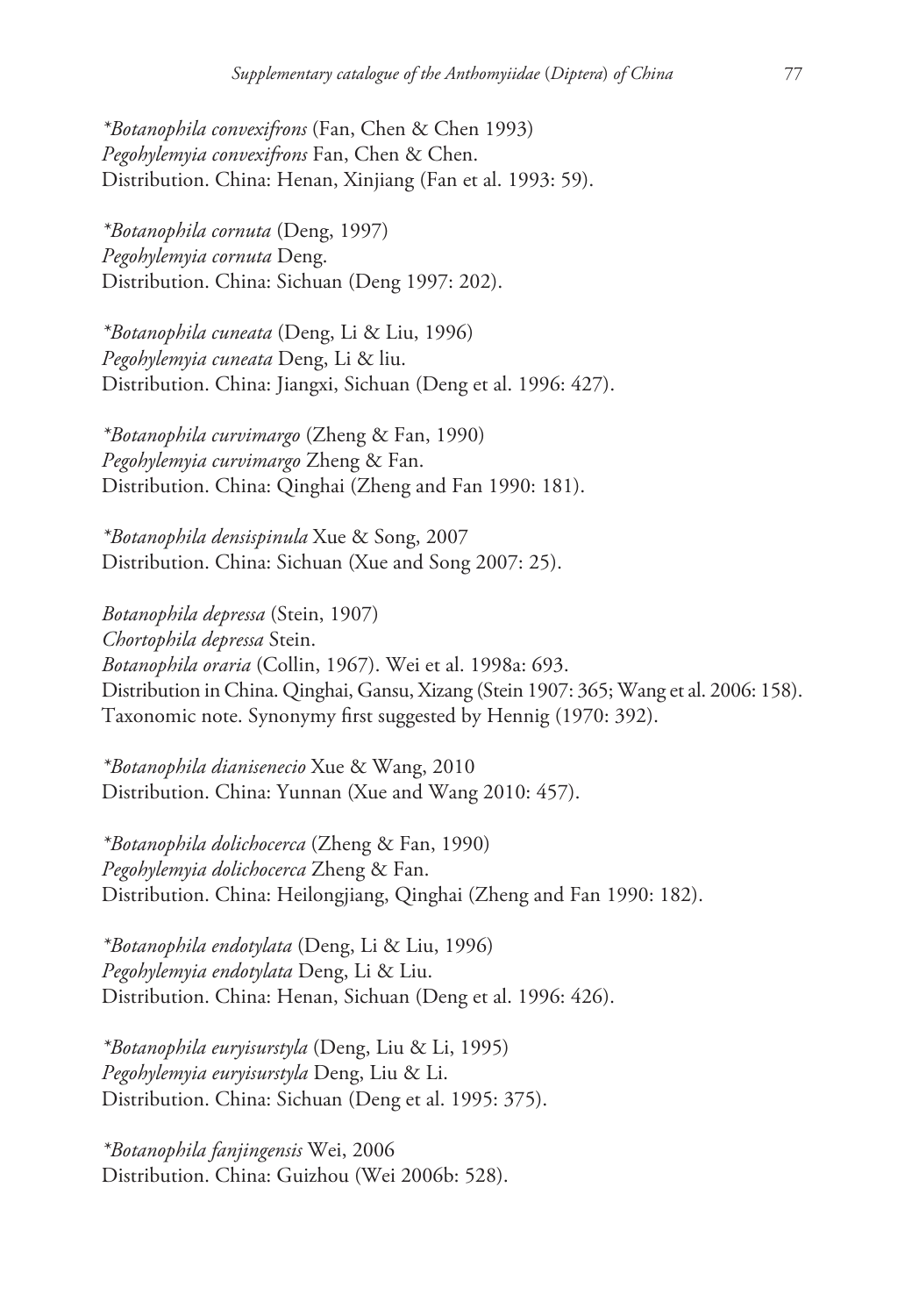*\*Botanophila flavibellula* (Deng, Geng, Liu & Li, 1995) *Pegohylemyia flavibellula* Deng Geng, Liu & Li. Distribution. China: Jilin, Sichuan (Deng et al. 1995: 58).

*\*Botanophila fulgicauda* (Deng, Liu & Li, 1995) *Pegohylemyia fulgicauda* Deng, Liu & Li. Distribution. China: Sichuan (Deng et al. 1995: 375).

*Botanophila fumidorsis* (Ackland, 1967) *Pseudomyopina fumidorsis probola* Fan in Ye, Ni & Fan, 1982. Wei et al. 1998a: 702. Distribution in China. Shandong, Gansu, Xinjiang. Taxonomic note. Synonymy first proposed by Zhang and Zhu (2014: 23).

*\*Botanophila gnava* (Meigen, 1826) Distribution in China. Heilongjiang, Xinjiang (Wang et al. 2006: 159).

*\*Botanophila gnavoides* (Hennig, 1970) Distribution in China. Gansu, Xinjiang (Wang et al. 2006: 159).

*\*Botanophila guizhouensis* Wei, 2006 Distribution. China: Guizhou (Wei 2006b: 529).

*\*Botanophila higuchii* (Suwa, 1974) *Pegohylemyia higuchii* Suwa. Distribution in China. Shaanxi, Gansu (Wu and Zhang 1988: 348).

*\*Botanophila hohxiliensis* Xue & Zhang, 1996 Distribution. China: Jilin, Qinghai (Xue and Zhang 1996b: 170).

*\*Botanophila kanmiyai* Suwa, 1996 Distribution. China: Taiwan (Suwa 1996: 144).

*\*Botanophila latigena* (Stein, 1907) *Chortophila latigena* Stein. *Pegohylemyia latigena* (Stein). Hennig 1970: 382. *Botanophila latigena* (Stein). Wang et al. 2006: 159. Distribution in China. Qinghai, Gansu, Hebei (Stein 1907: 359; Wang et al. 2006: 159).

*\*Botanophila latispinisternata* Xue & Wang, 2010 Distribution. China: Yunnan (Xue and Wang 2010: 461).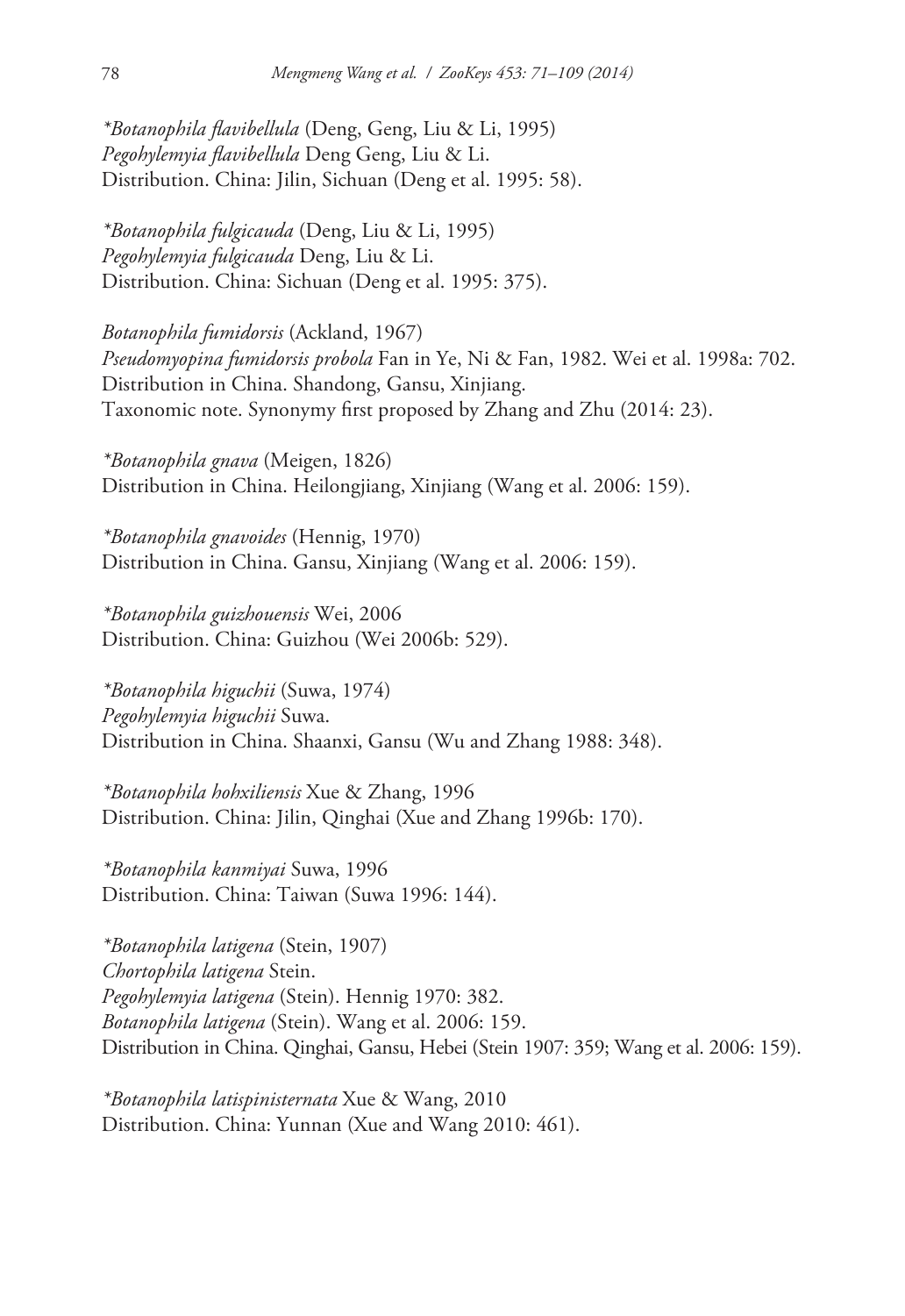*\*Botanophila ligoniformis* (Deng, 1993) *Pegohylemyia ligoniformis* Deng. Distribution. China: Sichuan, Xizang (Deng 1993: 58).

*\*Botanophila longibarbata* Xue & Wang, 2010 Distribution. China: Yunnan (Xue and Wang 2010: 455).

*Botanophila maculipes* (Zetterstedt, 1845) *Botanophila pseudomaculipes* (Strobl, 1893). Wei et al. 1998a: 693. Distribution in China. Sichuan, Xizang (Wang et al. 2006: 159). Taxonomic note. Synonymy first proposed by Michelsen (1985: 51).

*\*Botanophila mediotubera* (Deng, Li & Liu, 1996) *Pegohylemyia mediotubera* Deng, Li & Liu. Distribution. China: Jiangxi, Sichuan (Deng et al. 1996: 428).

*Botanophila melametopa* (Fan in Fan & Zheng, 1992) *Pegohylemyia melametopa* Fan. *Pegohylemyia nigrifrontata* Fan & Zheng, 1992. *Botanophila melametopa* (Fan). Wei et al. 1998b: 2274. *Botanophila nigrifrontata* (Fan & Zheng). Wei et al. 1998b: 2274. Distribution. China: Sichuan. Taxonomic note. Synonymy first proposed by Xue and Song (2007: 30).

*\*Botanophila menyuanensis* (Zheng & Fan, 1990) *Pegohylemyia menyuanensis* Zheng & Fan. Distribution. China: Qinghai (Zheng and Fan 1990: 182).

*\*Botanophila monacensis* (Hennig, 1970) *Pegohylemyia monacensis* Hennig. Distribution in China. Hebei (Zhao 1983: 24).

*\*Botanophila monoconica* (Chen & Fan, 1995) *Pegohylemyia monoconica* Chen & Fan. Distribution. China: Qinghai (Chen and Fan 1995: 492).

*\*Botanophila nigribella* (Deng, Geng, Liu & Li, 1995) *Pegohylemyia nigribella* Deng, Geng, Liu & Li. Distribution. China: Henan, Sichuan (Deng et al. 1995: 58).

*Botanophila pamirensis* (Ackland, 1967) *Pseudomyopina pamirensis* Ackland. Wei et al. 1998a: 702. Distribution in China. Henan, Xinjiang.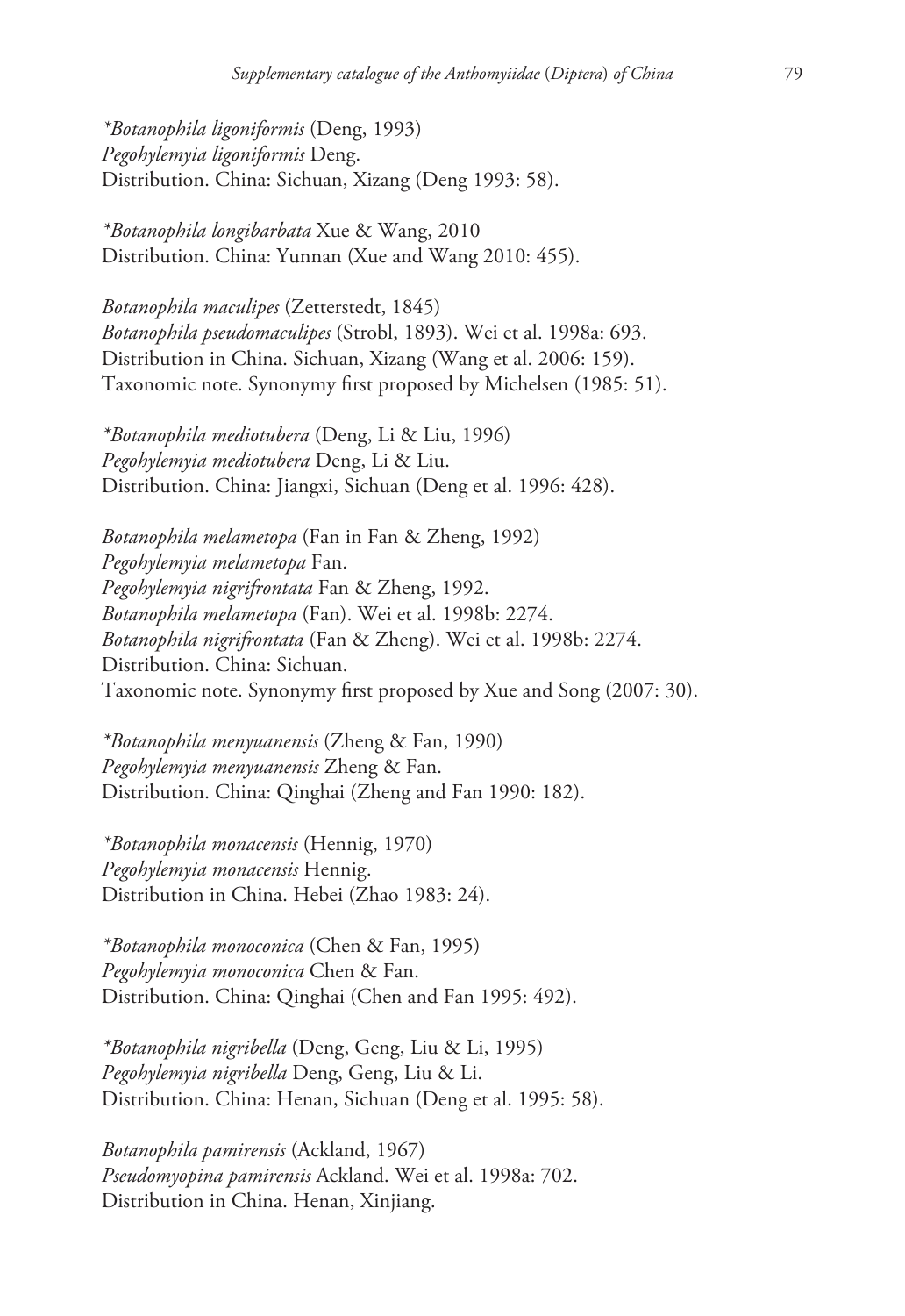*\*Botanophila papiliocerca* (Deng, 1997) *Pegohylemyia papiliocerca* Deng. Distribution. China: Shanxi, Sichuan (Deng 1997: 201). Taxonomic note. *Pegohylemyia papiliocera* is an incorrect original spelling in the English summary (p. 204) by Deng (1997).

*\*Botanophila peltophora* (Li, Cui & Fan, 1993) *Pegohylemyia peltophora* Li, Cui & Fan. Distribution. China: Neimenggu, Henan (Li et al. 1993: 129).

*\*Botanophila peninsularis* Suh & Kwon, 1986 Distribution in China. Liaoning (Wang et al. 2006: 160).

*\*Botanophila pilicoronata* Xue & Zhang, 1996 Distribution. China: Qinghai (Xue and Zhang 1996b: 171).

*\*Botanophila platysurstyla* Xue & Song, 2007 Distribution. China: Sichuan (Xue and Song 2007: 26).

*\*Botanophila prenochirella* (Zheng & Fan, 1990) *Pegohylemyia prenochirella* Zheng & Fan. Distribution. China: Qinghai (Zheng and Fan 1990: 182).

*\*Botanophila rotundivalva* (Ringdahl, 1937) Distribution in China. Shandong, Shaanxi (Xue and Yang 2002: 77; Wang et al. 2006: 160).

*\*Botanophila rubrigena* (Schnabl, 1915) Distribution in China. Qinghai, (Wang et al. 2006: 160).

*Botanophila rufifrons* (Fan & Chen, 1981) *Monochrotogaster rufifrons* Fan & Chen. Wei et al. 1998a: 702. Distribution. China: Qinghai.

*\*Botanophila sanctiforceps* Xue & Yang, 2002 Distribution. China: Gansu (Xue and Yang 2002: 76).

*\*Botanophila sericea* (Malloch, 1920) *Botanophila sericea* (Malloch). Xue and Song (2007: 14). Distribution in China. Not given.

*\*Botanophila spinisternatodea* Xue & Wang, 2010 Distribution. China: Yunnan (Xue and Wang 2010: 460).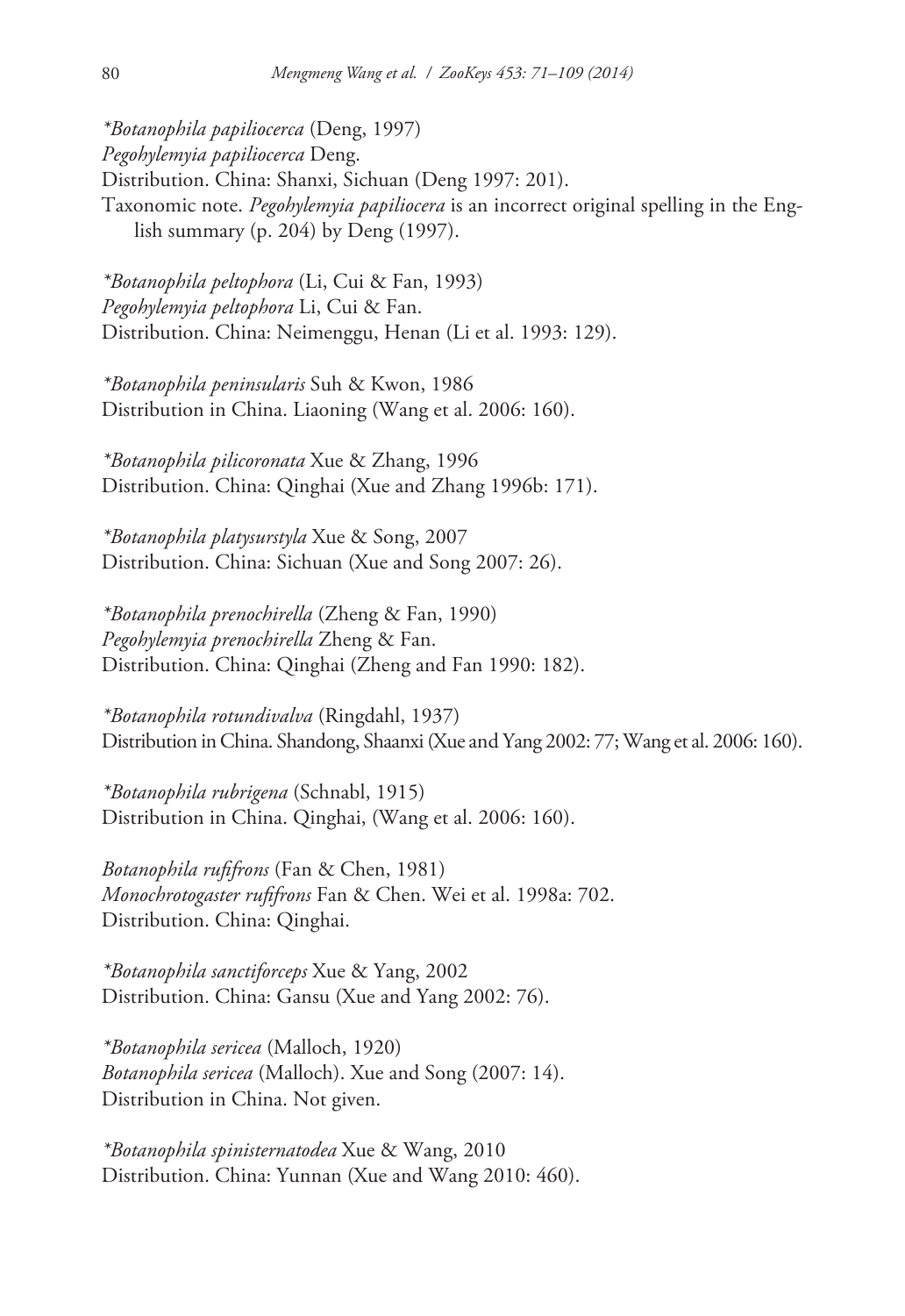*\*Botanophila stenocerca* (Zheng & Fan, 1990) *Pegohylemyia stenocerca* Zheng & Fan. Distribution. China: Qinghai (Zheng and Fan 1990: 182).

*\*Botanophila strictistriolata* Xue & Zhang, 2005 Distribution. China: Gansu (Xue and Zhang 2005: 789).

*\*Botanophila submontivaga* Xue & Zhang, 1996 Distribution. China: Gansu, Xinjiang (Xue and Zhang 1996a: 199).

*\*Botanophila subobscura* Xue & Yang, 2002 Distribution. China: Gansu (Xue and Yang 2002: 77).

*\*Botanophila subspinulibasis* Xue & Song, 2007 Distribution. China: Sichuan (Xue and Song 2007: 28).

*\*Botanophila tetracrula* (Deng, 1997) *Pegohylemyia tetracrula* Deng. Distribution. China: Sichuan (Deng 1997: 203).

*\*Botanophila tortiforceps* (Deng, 1993) *Pegohylemyia tortiforceps* Deng. Distribution. China: Sichuan (Deng 1993: 58).

*\*Botanophila trifurcata* (Huckett, 1947) Distribution in China. Qinghai, Sichuan (Wang et al. 2006: 161).

*\*Botanophila trifurcatoides* Xue & Song, 1992 *Pegohylemyia trifurcata* Hennig, 1976 [preoccupied in *Botanophila*]. Distribution. China: Heilongjiang (Hennig 1976: 953).

*\*Botanophila trinivittata* (Zheng & Fan, 1990) *Pegohylemyia trinivittata* Zheng & Fan. Distribution. China: Qinghai (Zheng and Fan 1990: 182).

*Botanophila unicolor* (Ringdahl, 1932) *Monochrotogaster unicolor* Ringdahl. Wei et al. 1998a: 702. Distribution in China. Xinjiang.

*\*Botanophila unicrucianella* (Xue & Zhang, 1996) *Pseudomyopina unicrucianella* Xue & Zhang. Distribution. China: Qinghai (Xue and Zhang 1996b: 186).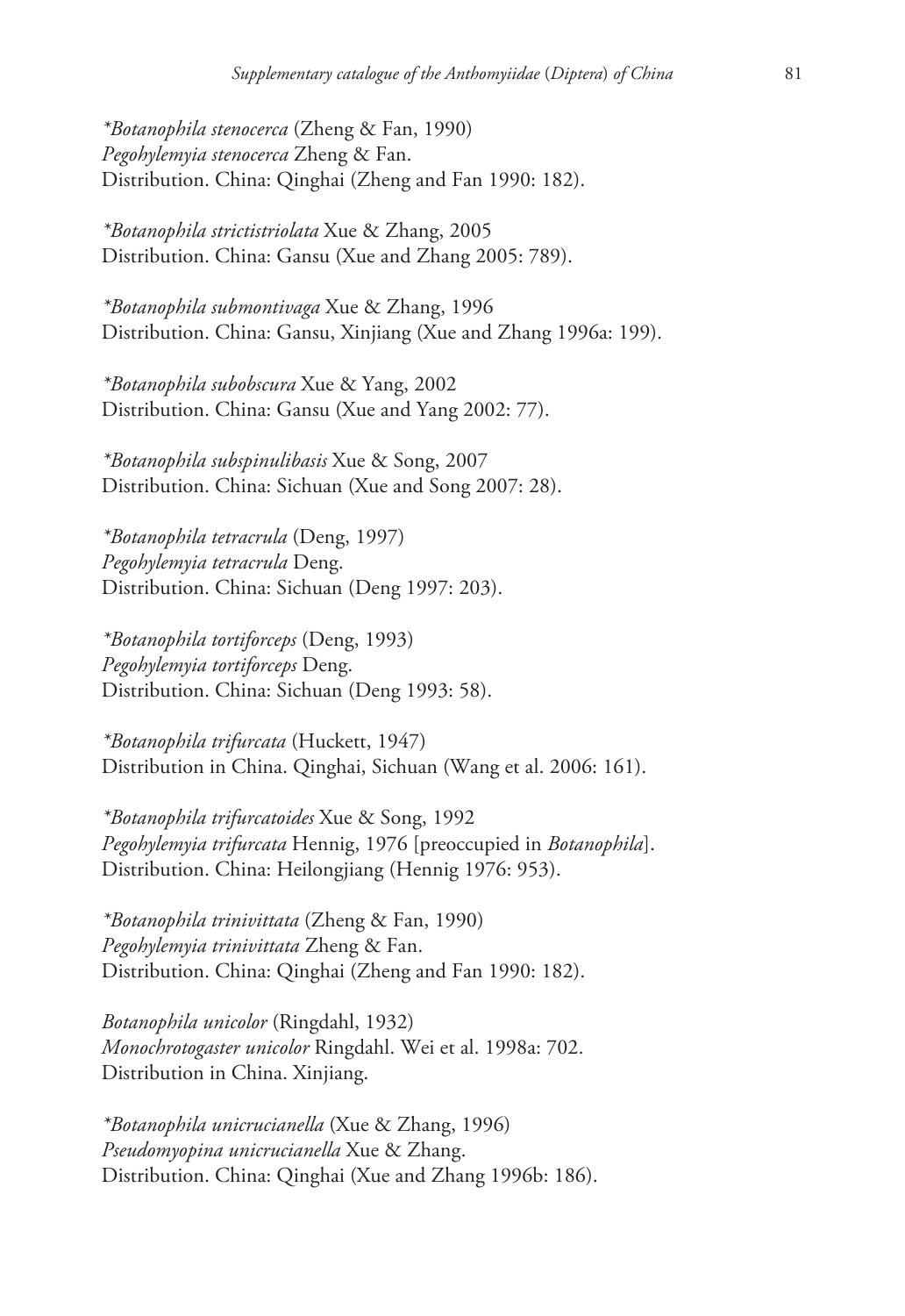*\*Botanophila unimacula* Xue & Zhang, 1996 Distribution. China: Qinghai (Xue and Zhang 1996b: 172).

*\*Botanophila vicariola* (Fan in Fan, Chen & Fang, 1987) *Pegohylemyia vicariola* Fan. Distribution. China: Xizang (Fan et al. 1987: 300).

*Botanophila zhuoniensis* (Jin, 1983) *Pegohylemyia zhuoniensis* Jin. *Botanophila zhuouniensis* [misspelling of *zhuoniensis*] (Jin). Wei et al. 1998a: 698. Distribution. China: Gansu.

# **Genus** *Chirosia* **Rondani, 1856**

Syn.: *Meliniella* Suwa, 1974; *Shakshainia* Suwa, 1974. Taxonomic note. Synonymy first proposed by Michelsen (1988: 277).

*Chirosia bisinuata* (Tiensuu, 1939) *Meliniella bisinuata* (Tiensuu). Wei et al. 1998a: 666. Distribution in China. Heilongjiang.

*\*Chirosia forcipispatula* Xue, 2001 Distribution. China: Yunnan (Xue 2001a: 307).

*Chirosia griseifrons* (Séguy, 1923) *Meliniella griseifrons* (Séguy). Wei et al. 1998a: 666. Distribution in China. Heilongjiang, Liaoning.

*Chirosia grossicauda* Strobl, 1899 *Chirosia parvicornis* (Zetterstedt, 1845) [misidentification]. Wei et al. 1998a: 656. Distribution in China. Liaoning, Fujian. Taxonomic note. The valid name for the present species first proposed by Michelsen (1985: 54).

*\*Chirosia nodula* (Li, Cui & Fan, 1993) *Meliniella nodula* Li, Cui & Fan. Distribution. China: Henan (Li et al. 1993: 129).

*Chirosia rametoka* (Suwa, 1974) *Shakshainia rametoka* Suwa. Wei et al. 1998a: 666. Distribution in China. Heilongjiang, Liaoning.

*Chirosia spatuliforceps* (Fan & Chu in Fan, Chen, Ma & Ge, 1982) *Meliniella spatuliforceps* Fan & Chu. Wei et al. 1998a: 666. Distribution. China: Fujian, Sichuan, Yunnan.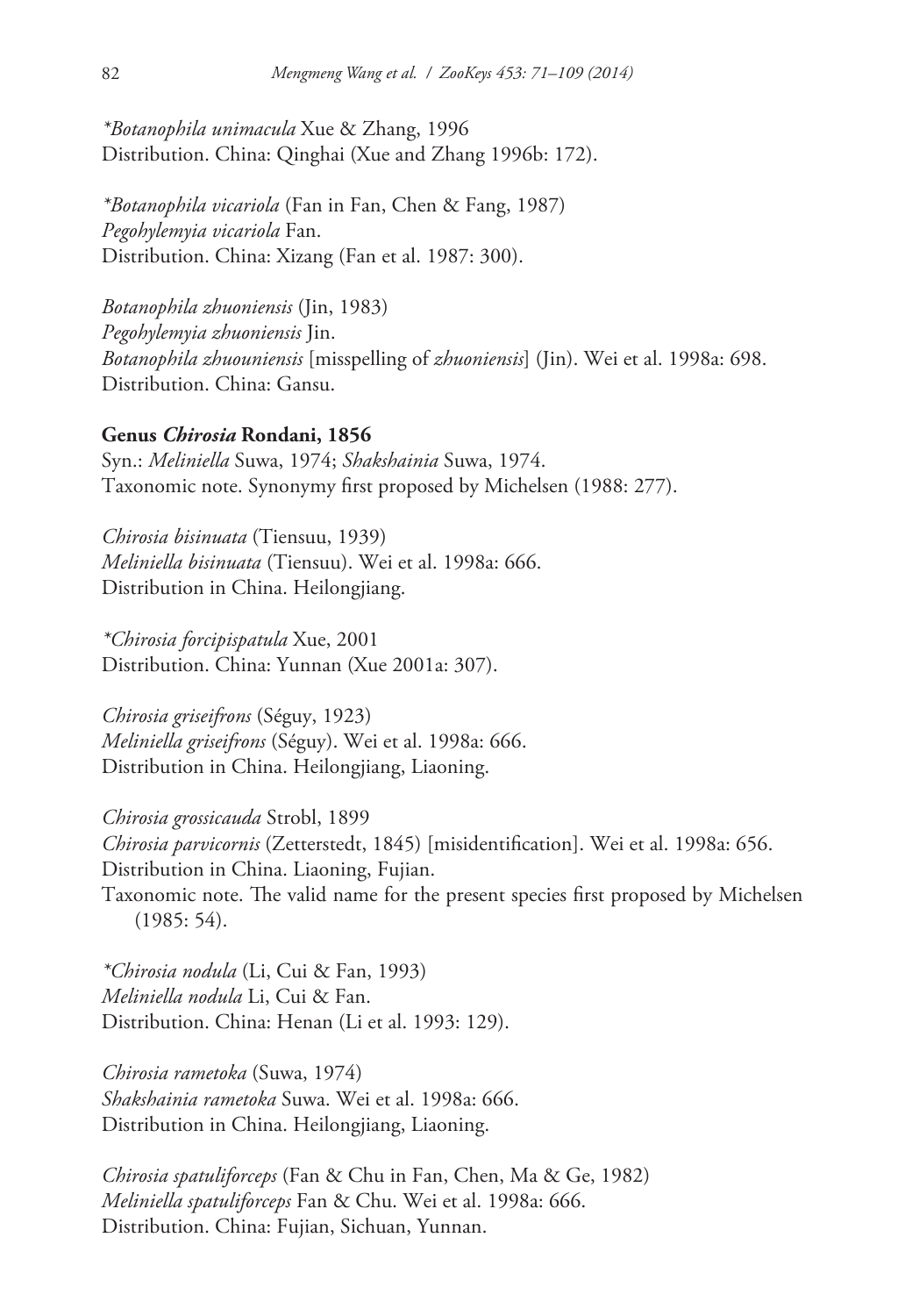*Chirosia strigilliformis* (Deng & Li, 1986) *Meliniella strigilliformis* Deng & Li. Wei et al. 1998a: 666. Distribution. China: Sichuan.

*\*Chirosia styloplasis* (Zheng & Fan, 1990) *Meliniella styloplasis* Zheng & Fan. Distribution. China: Xizang (Zheng and Fan 1990: 181).

#### **Genus** *Delia* **Robineau-Desvoidy, 1830**

*\*Delia absidata* Xue & Du, 2008 Distribution. China: Yunnan (Xue and Du 2008: 114).

*\*Delia ancylosurstyla* Xue, 2002 Distribution. China: Gansu (Xue 2002: 73).

*\*Delia angustaeformis* (Ringdahl, 1933) Distribution in China. Xinjiang (Qian et al. 1998: 75).

*\*Delia apicifloralis* Xue, 2002 Distribution. China: Gansu (Xue 2002: 74).

*\*Delia brevipalpis* Xue & Zhang, 1996 Distribution. China: Qinghai (Xue and Zhang 1996b: 174).

*\*Delia conjugata* Deng & Li, 1994 Distribution. China: Sichuan (Deng and Li 1994: 20).

*\*Delia conversatoides* Xue & Zhang, 1996 Distribution. China: Qinghai (Xue and Zhang 1996b: 175).

*Delia diluta* (Stein, 1916) *Delia diluta* (Stein). Fan et al. 1988: 178. *Delia segmentata* (Wulp, 1896) [misidentification]. Wei et al. 1998a: 714. Distribution in China. Qinghai. Taxonomic note. Dely-Draskovits (1993: 49) listed by mistake *Delia diluta* as a junior synonym of the Nearctic *D. segmentata*.

*\*Delia dovreensis* Ringdahl, 1953 Distribution in China. Shanxi (Wang 1983: 412).

*\*Delia falciforceps* Xue & Zhang, 1996 Distribution. China: Xinjiang (Xue and Zhang 1996a: 204).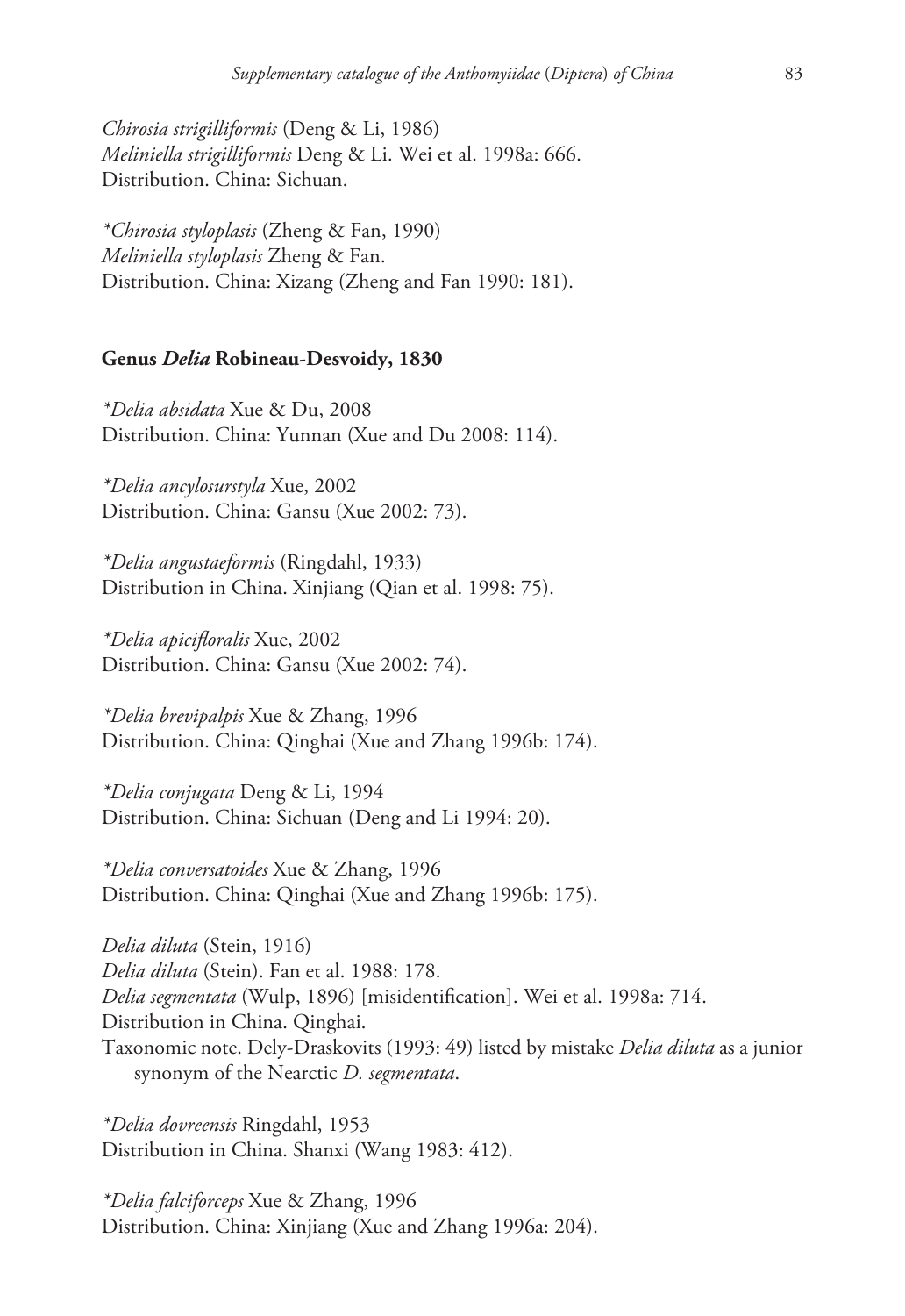*\*Delia fimbrifascia* Xue & Du, 2009 Distribution. China: Yunnan (Xue and Du 2009: 155).

*\*Delia flavicommixta* Xue & Zhang, 1996 Distribution. China: Xinjiang (Xue and Zhang 1996a: 206).

*\*Delia flavipes* Tian & Ma, 1999 Distribution. China: Neimenggu (Tian and Ma 1999: 217).

*\*Delia flavogrisea* (Ringdahl, 1926) Distribution in China. Heilongjiang (Hennig 1974: 814).

*Delia floricola* Robineau-Desvoidy, 1830 *Delia floricola* Robineau-Desvoidy. Fan et al. 1988: 158. *Delia cardui* (Meigen, 1826) [misidentification]. Wei et al. 1998a: 718. Distribution in China. Xinjiang. Taxonomic note. Dely-Draskovits (1993: 41) listed by mistake *Delia floricola* as a junior synonym of *D. cardui*.

\**Delia formosana* Suwa, 1994 Distribution. China: Taiwan (Suwa 1994a: 63)

*\*Delia hohxiliensis* Xue & Zhang, 1996 Distribution. China: Qinghai (Xue and Zhang 1996b: 176).

*Delia linearis* (Stein, 1898) *Delia flabellifera* (Pandellé, 1900). Wei et al. 1998a: 718. Distribution in China. Heilongjiang, Jilin, Neimenggu, Hebei, Shanxi, Gansu, Xinjiang. Taxonomic note. Synonymy first proposed by Barták et al. (1990: 443) on advice from GCD Griffiths.

*\*Delia longiarista* Xue, 2002 Distribution. China: Gansu (Xue 2002: 77).

*\*Delia longimastica* Xue & Zhang, 1996 Distribution. China: Qinghai (Xue and Zhang 1996b: 177).

*Delia madoensis* Fan in Fan et al., 1988. *Delia rondanii madoensis* Fan in Fan et al. Wei et al. 1998a: 723. Distribution in China. Gansu, Qinghai. Taxonomic note. First ranked as species by Zhang and Zhu (2014: 48).

*\*Delia mastigella* Xue & Zhang, 1996 Distribution. China: Qinghai (Xue and Zhang 1996b: 178).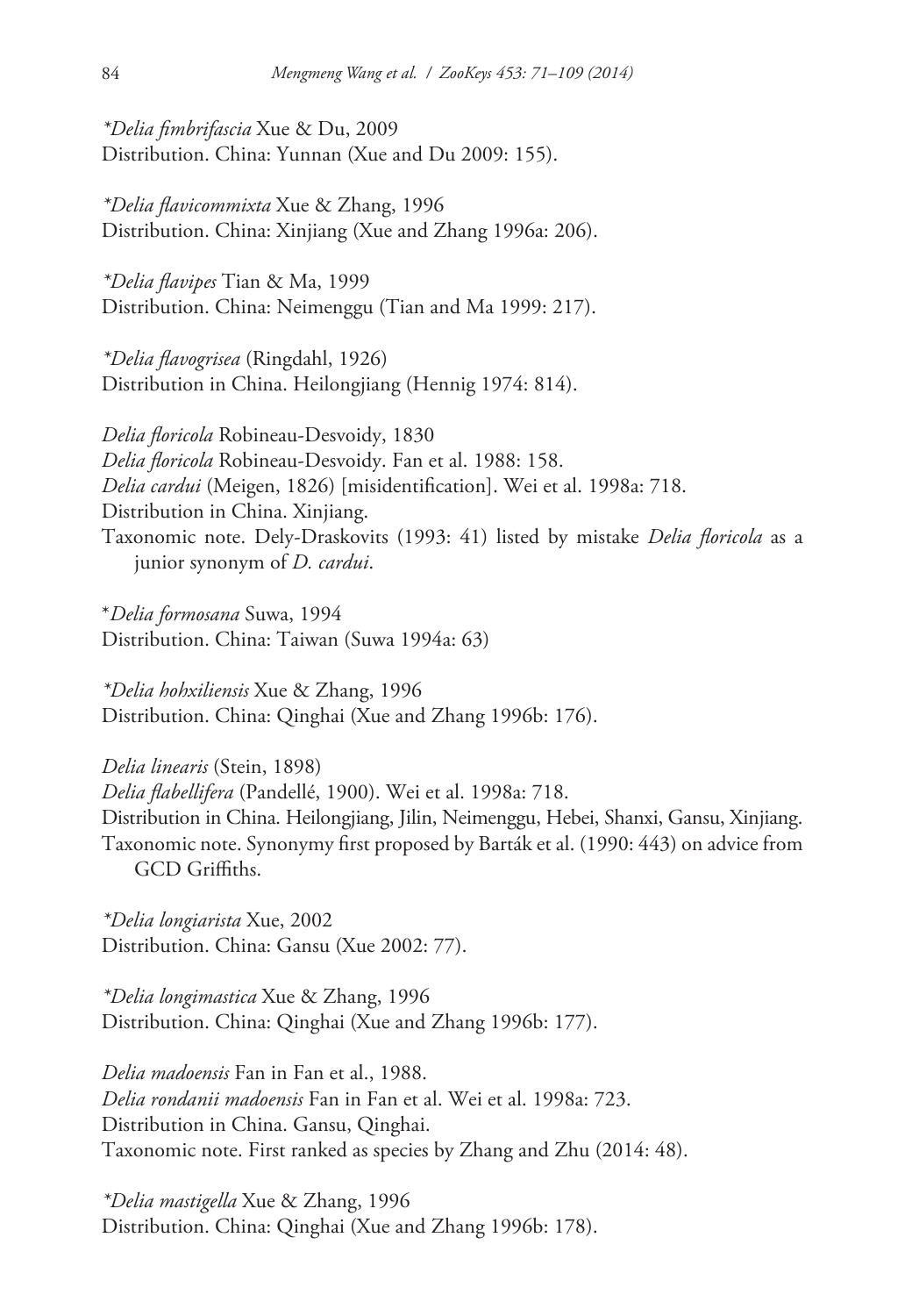*\*Delia minutigrisea* Xue & Zhang, 1996 Distribution. China: Qinghai (Xue and Zhang 1996b: 179).

*\*Delia nigriabdominis* Xue, 2001 Distribution. China: Yunnan (Xue 2001a: 306).

*\*Delia parvicanalis* Fan in Fan, Chen, Ma & Wu, 1984 Distribution. China: Qinghai, Sichuan (Fan et al. 1984: 243).

#### *Delia pectinator* Suwa, 1984

*Delia pectinator fuscilateralis* Fan in Fan & Zheng, 1992, syn. n. Wei et al. 1998b: 2269. Distribution in China. Sichuan.

Taxonomic note. Griffiths (1993: 1444) showed that *Delia pectinator* described from Japan is widely distributed in northern North America. His redescription suggests that ssp. *fuscilateralis* Fan falls within the variation of *D. pectinator*.

*Delia penicilliventris* Ackland, 2010

*Delia penicillaris* (Rondani, 1866) [misidentification]. Wei et al. 1998a: 722.

Distribution in China. Heilongjiang.

Taxonomic note. Ackland (2010: 80) showed that *Delia penicillaris* auct. consists of two different species of which true *D. penicillaris* (Rondani) is only found in Central and South Europe.

*\*Delia persica* Hennig, 1974 Distribution in China. Hebei (Zhao 1983: 24).

*\*Delia podagricicauda* Xue, 1997 Distribution. China: Sichuan (Xue 1997: 1493).

*\*Delia scrofifacialis* Xue & Zhang, 1996 Distribution. China: Qinghai (Xue and Zhang 1996b: 180).

*\*Delia stenostyla* Deng & Li, 1994 Distribution. China: Sichuan (Deng and Li 1994: 20).

*\*Delia subatrifrons* Xue & Du, 2009 Distribution. China: Sichuan, Yunnan (Xue and Du 2009: 157).

*\*Delia subinterflua* Xue & Du, 2008 Distribution. China: Sichuan, Yunnan (Xue and Du 2008: 116).

*\*Delia taonura* Deng & Li, 1994 Distribution. China: Sichuan (Deng and Li 1994: 18).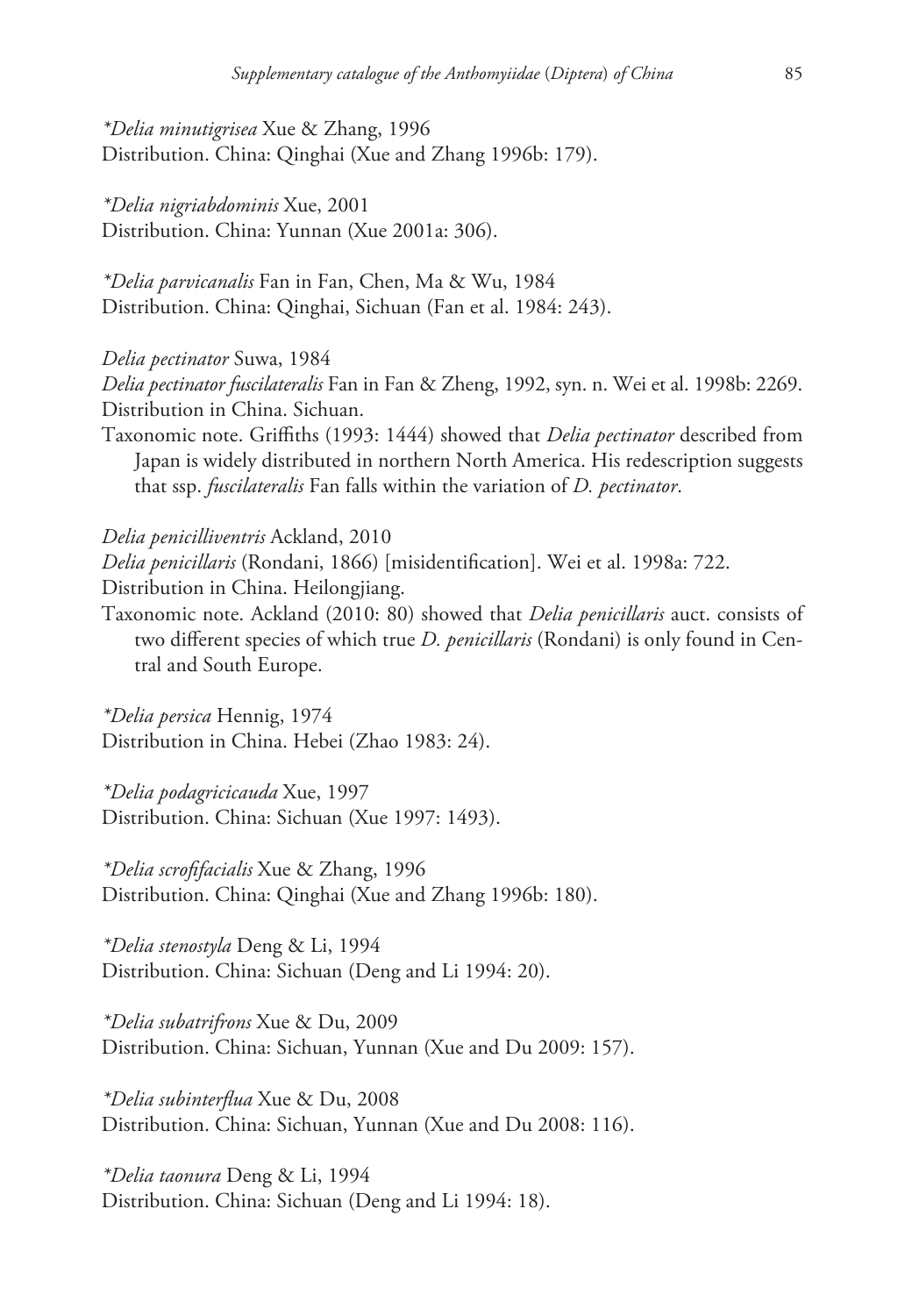*Delia tenuiventris* (Zetterstedt, 1860) *Delia conversata* (Tiensuu, 1936). Wei et al. 1998a: 714. Distribution in China. Heilongjiang, Xinjiang. Taxonomic note. Synonymy first proposed by Michelsen (1985: 58).

*\*Delia turcmenica* Hennig, 1974 Distribution in China. Qinghai (Xue and Zhang 1996a: 201).

*\*Delia unguitigris* Xue, 1997 Distribution. China: Sichuan (Xue 1997: 1494)

*\*Delia uralensis* Hennig, 1974 Distribution in China. Heilongjiang, Jilin, Liaoning, Qinghai (Fan et al. 1988: 166).

#### **Genus** *Egle* **Robineau-Desvoidy, 1830**

*Egle ciliata* (Walker, 1849) *Egle muscaria* (Fabricius, 1777) [misidentification]. Wei et al. 1998a: 660. Distribution in China. Liaoning, Neimenggu. Taxonomic note. The valid name for the present species was first proposed by Michelsen (1979: 193).

*Egle inermis* Ackland, 1970 *Egle steini* Schnabl, 1911 [misidentification]. Wei et al. 1998a: 661. Distribution in China. Liaoning. Taxonomic note. Misidentification first noted by Michelsen (2009: 42).

*\*Egle longirostris* (Stein, 1907) *Chortophila longirostris* Stein. *Lasiomma longirostris* (Stein). Hennig 1972: 430. *Egle longirostris* (Stein). Michelsen 1988: 277; Michelsen 2009: 20. Distribution. China: Qinghai (Stein 1907: 366).

*Egle minuta* (Meigen, 1826) *Egle korpokkur* Suwa, 1974. Wei et al. 1998a: 660. *Egle gracilior* Zheng & Fan, 1990. Zheng and Fan 1990: 181. Distribution in China. Liaoning, Shanxi, Gansu, Sichuan. Taxonomic note. Synonymy first proposed by Michelsen (2004) for *Egle korpokkur*  and by Griffiths (2003: 2350) for *E. gracilior*.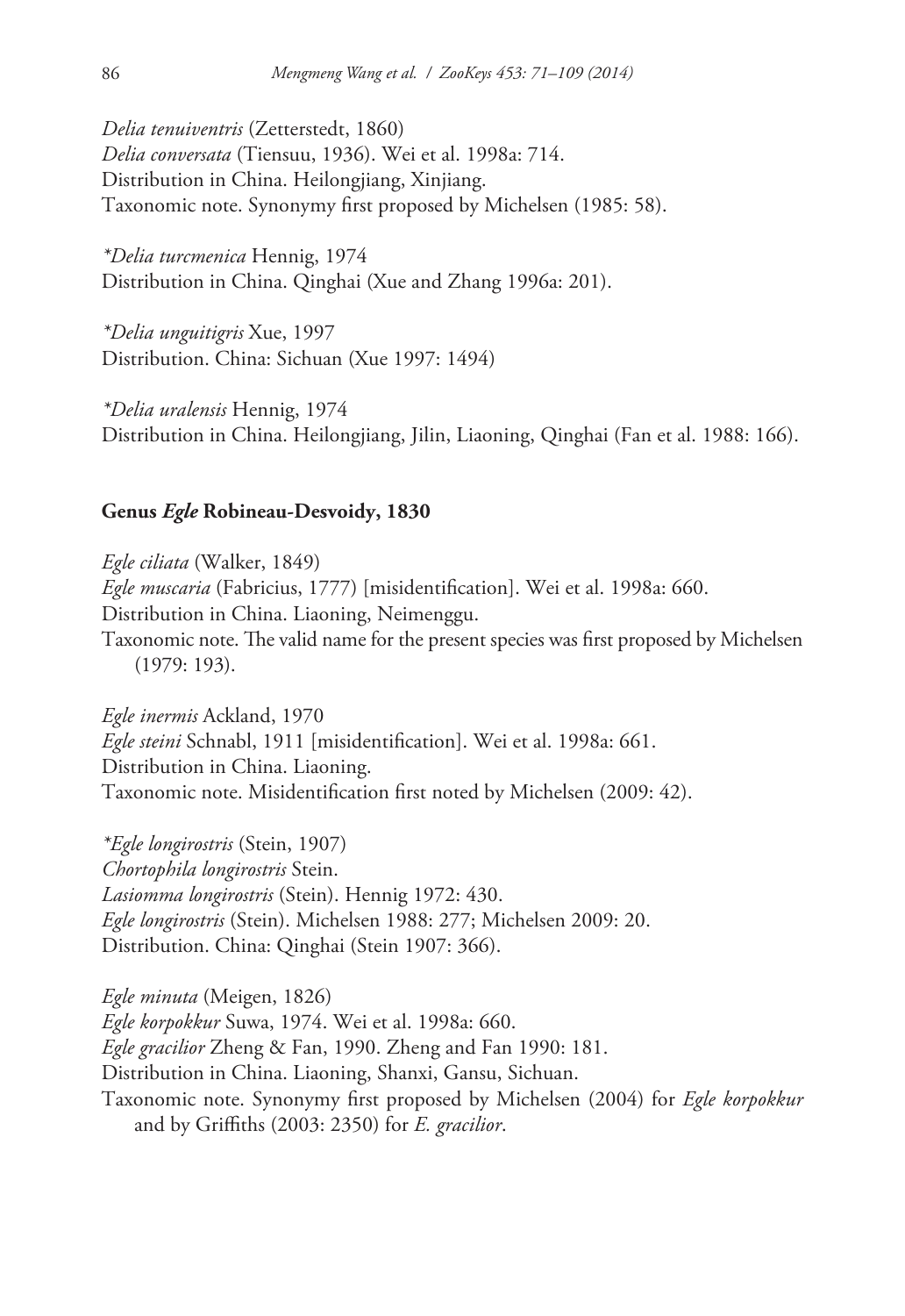*Egle subarctica* (Huckett, 1965) *Egle cyrtacra* Fan & Wang in Fan, Chen, Ma & Ge, 1982. Wei et al. 1998a: 660. Distribution in China. Shanxi. Taxonomic note. Synonymy first proposed by Michelsen (2004).

## **Genus** *Emmesomyia* **Malloch, 1917**

*\*Emmesomyia dorsalis* (Stein, 1915) *Chortophila dorsalis* Stein. Distribution in China. Taiwan (Stein 1915: 47; Pont and Ackland 2009: 16, 55).

\**Emmesomyia ovata* (Stein, 1915) *Chortophila ovata* Stein. Distribution in China. Taiwan (Stein 1915: 47; Pont and Ackland 2009: 29, 56).

*\*Emmesomyia roborospinosa* Cui, Li & Fan, 1993 Distribution. China: Heilongjiang (Cui et al. 1993: 137).

*\*Emmesomyia similata* Suwa, 1991 Distribution in China. Guizhou (Wei 2006b: 533).

*Emmesomyia suwai* Ge & Fan, 1988 *Emmesomyia socia suwai* Ge & Fan. Wei et al. 1998a: 770. Distribution in China. Heilongjiang, Henan, Sichuan, Guizhou, Yunnan. Taxonomic note. First ranked as species by Suwa (1991: 20).

#### **Genus** *Enneastigma* **Stein, 1916**

Taxonomic note. The following two species are presently referred to *Enneastigma* rather than *Pegoplata*, because the male cerci that are not forming a projecting lobe between the surstyli, a derived character state only defining the genera *Pegoplata*  and *Myopina* within the *Myopina* group of genera. In that respect *Enneastigma*  agrees with *Calythea* Schnabl & Dziedzicki.

*Enneastigma fulva* (Malloch, 1934), COMB. NOV. *Nupedia fulva* (Malloch). Wei et al. 1998a: 767. Distribution in China. Zhejiang, Guangdong, Hainan, Sichuan, Guizhou, Yunnan.

*Enneastigma henanensis* (Ge & Fan, 1982), COMB. NOV. *Nupedia henanensis* Ge & Fan. Wei et al. 1998a: 767. Distribution. China: Henan, Sichuan, Guizhou, Yunnan.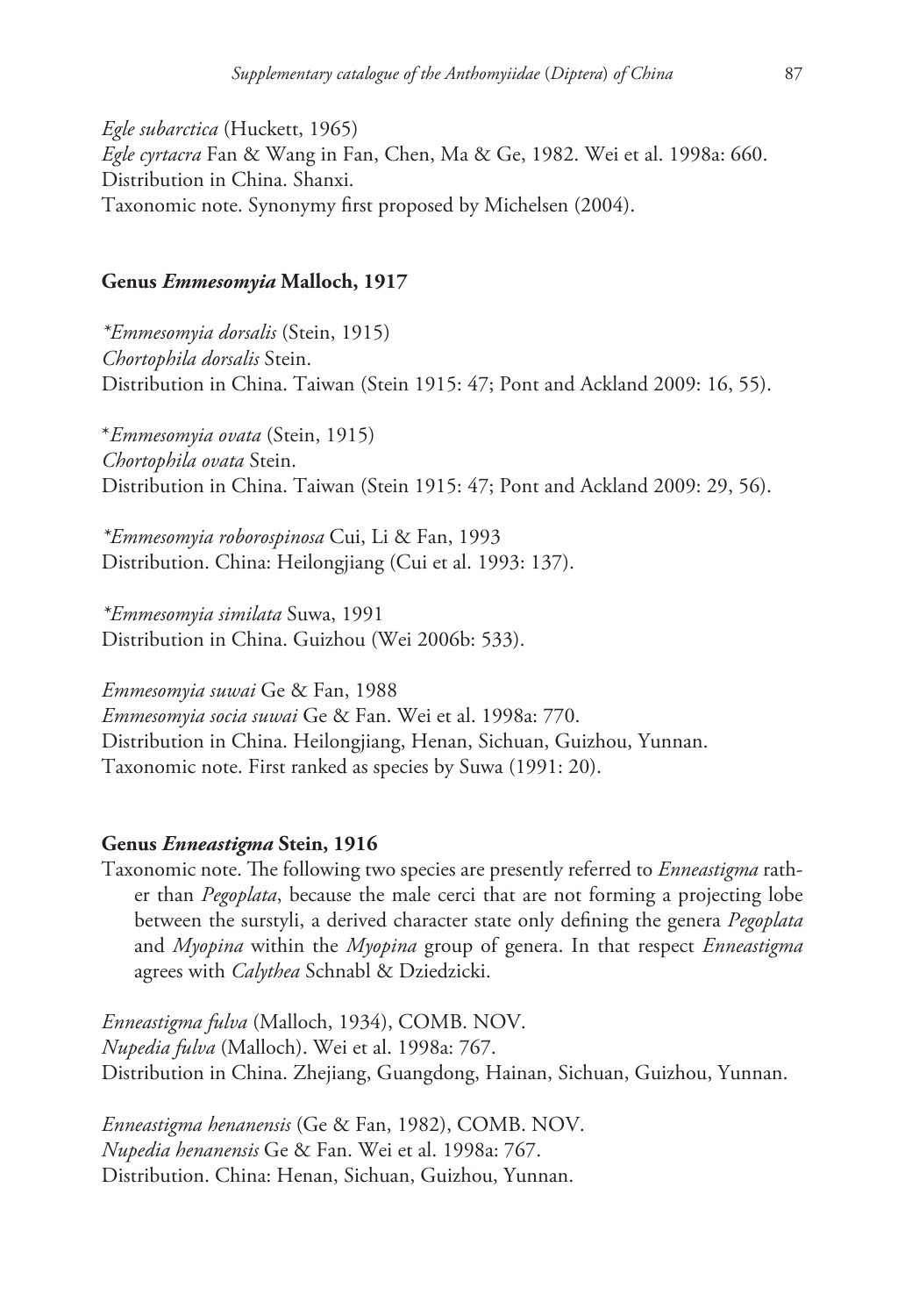*\*Enneastigma lengshanensis* Xue, 2001, COMB. NOV. *Pegoplata lengshanensis* Xue, 2001. Distribution. China: Yunnan (Xue 2001b: 486).

## **Genus** *Eutrichota* **Kowarz, 1893**

- Syn.: *Eremomyia* Stein, 1898; *Pegomyza* Schnabl & Dziedzicki, 1911; *Arctopegomyia*  Ringdahl, 1938; *Parapegomyia* Griffiths, 1984.
- Taxonomic note. Synonymy first proposed by Griffiths (1984: 415) for *Eremomyia*, by Suwa (1974: 231) for *Pegomyza* and *Arctopegomyia*, and by Barták et al. (1990) for *Parapegomyia*.

*\*Eutrichota apiciserpenta* Xue & Dong in Xue, Dong & Bai, 2012 Distribution. China: Yunnan (Xue et al. 2012: 81).

*\*Eutrichota breviungula* Xue & Dong in Xue, Dong & Bai, 2012 Distribution. China: Sichuan, Yunnan, Xizang (Xue et al. 2012: 83).

*\*Eutrichota fanjingensis* Wei, 2006 Distribution. China: Guizhou (Wei 2006b: 531).

*\*Eutrichota gansuensis* (Xue & Zhang, 2005) *Parapegomyia gansuensis* Xue & Zhang. Distribution. China: Gansu (Xue and Zhang 2005: 796).

*\*Eutrichota latimana* Xue & Zhang, 1996 Distribution. China: Qinghai (Xue and Zhang 1996b: 181).

*\*Eutrichota minutiungula* Xue & Bai in Xue, Dong & Bai, 2012 Distribution. China: Sichuan (Xue et al. 2012: 84).

*\*Eutrichota nigriceps* Xue & Zhang, 1996 Distribution. China: Qinghai (Xue & Zhang 1996b: 182).

*\*Eutrichota palaestinensis* (Hennig, 1973) Distribution in China. Shaanxi (Wu and Zhang 1988: 348).

*Eutrichota praepotens* (Wiedemann, 1817) Distribution in China. Only record from northern China (Hennig 1972: 472) in need of verification.

*\*Eutrichota ruficeps* Xue & Zhang, 1996 Distribution. China: Qinghai (Xue and Zhang 1996b: 183).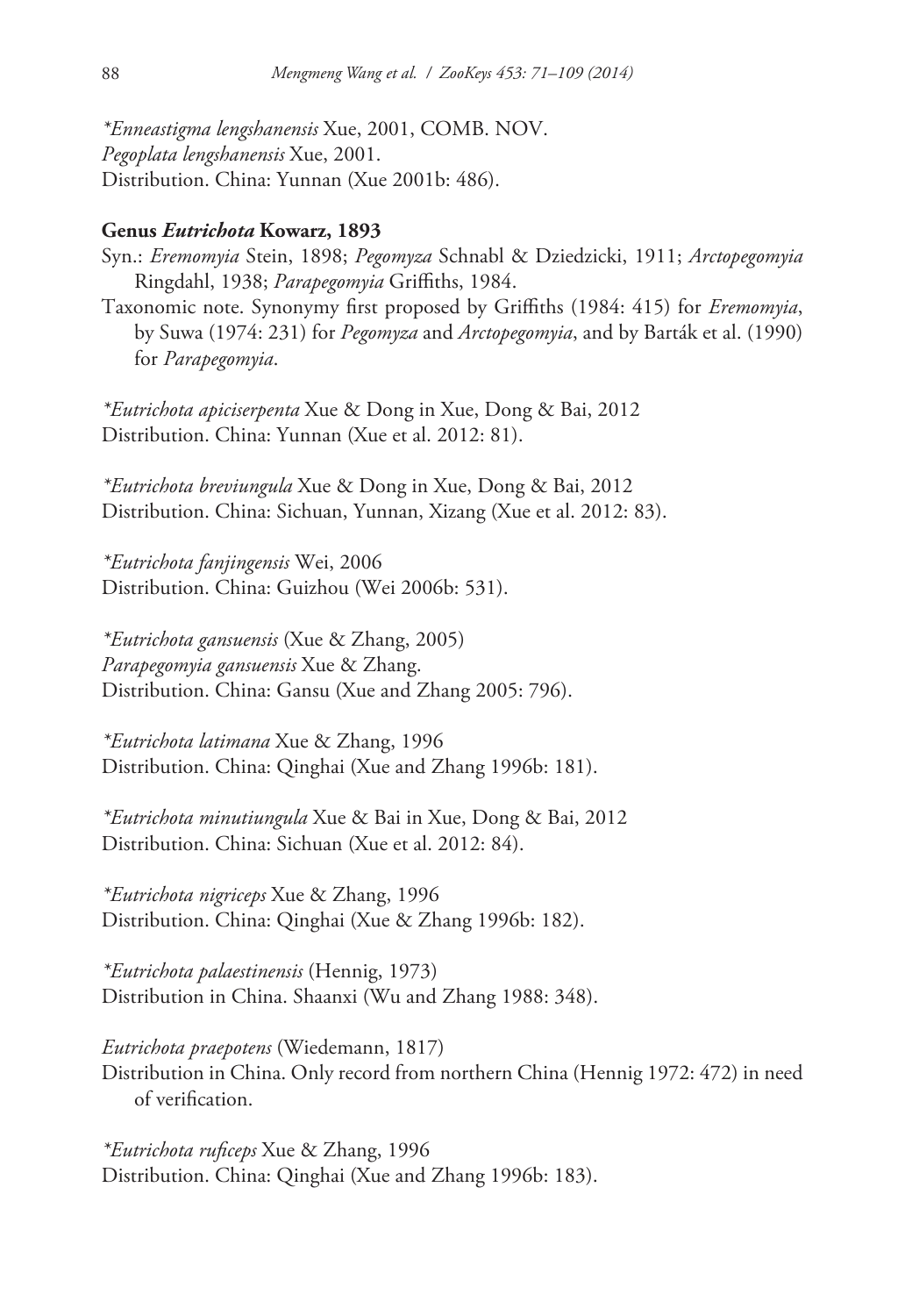*Eutrichota turbida* (Huckett, 1951), SP. REV.

*Eremomyia triticiperda* (Stein, 1900) [misidentification]. Hennig 1972: 462 (in part: Kyrgyzstan).

*Eutrichota triticiperda* (Stein) [misidentification]. Griffiths 1984: 441.

*Eremomyia pilimana pilimarginata* Fan & Qian in Fan, Chen, Ma & Ge, 1982, syn. n. *Eutrichota pilimarginata* (Fan & Qian). Wei et al. 1998a: 749.

Distribution in China. Xinjiang.

Taxonomic note. Comparative study has convinced one of us (VM) that *Eutrichota triticiperda* (Stein) from Central Europe is different from the species identified by that name from Central Asia (Hennig 1972: 462) and North America (Griffiths 1984: 446). The valid name for the Holarctic species is *E. turbida* (Huckett). It differs from *E. triticiperda* by the absence of a shiny area on the antenna and, in males only, by a different shape of sternite V and presence of a broad, shiny black median field on sternites II–IV.

### **Genus** *Hydrophoria* **Robineau-Desvoidy, 1830**

Taxonomic note. *Hydrophoria* in the present narrow sense follows upon the recognition of *Zaphne* (q.v.) as a separate genus.

*\*Hydrophoria aberrans* Stein, 1918 Distribution. China: Taiwan (Stein 1918: 159; Suwa 1985: 6)

*\*Hydrophoria fanjingensis* Wei, 2006 Distribution. China: Guizhou (Wei 2006b: 525).

*\*Hydrophoria lushiensis* Ge & Li, 1985 Distribution. China: Henan (Ge and Li 1985: 242).

*\*Hydrophoria nigrinitida* Feng, 2006 Distribution. China: Sichuan (Feng 2006: 1).

*\*Hydrophoria robustisurstylus* Feng, 2006 Distribution. China: Sichuan (Feng 2006: 1).

*Hydrophoria silvicola* (Robineau-Desvoidy, 1830) *Hydrophoria annulata* (Pandellé, 1899) [misidentification]. Wei et al. 1998a: 672. *Hydrophoria silvicola* (Robineau-Desvoidy). Xue et al. 2009: 421. Distribution in China. Xinjiang, Liaoning, Jilin, Heilongjiang. Taxonomic note. The valid name for the present species was first proposed by Barták et al. (1990: 443).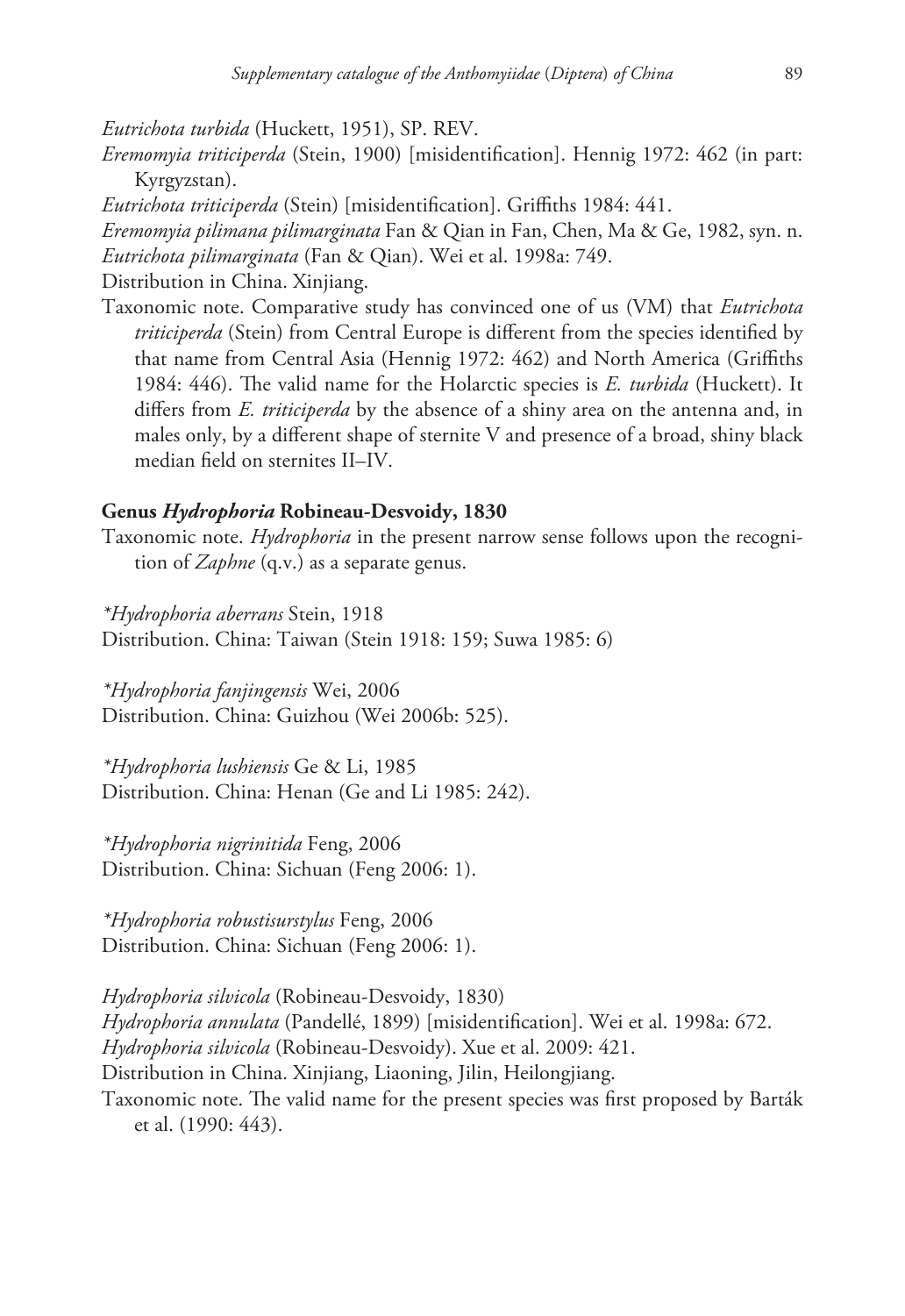## **Genus** *Hylemya* **Robineau-Desvoidy, 1830**

Syn.: *Lopesohylemya* Fan, Chen & Ma, 1989, syn. n.

Taxonomic note. Fan et al. (1989) established a new genus *Lopesohylemya* with the new species *L. qinghaiensis* (see below) as type species. They further suggested that their new genus should also accommodate the *histrio* species group of the genus *Eustalomyia* Kowarz. As noted in the discussion by Griffiths (1996: 1754), we disagree that *Lopeshylemyia* and *Eustalomyia* are closely related taxa. Instead, we propose that *L. qinghaiensis* is closely related to *Hylemya flavicruralis* Suwa, 1989 described from Nepal. The distal articles of both antennae are missing in the holotype and only known specimen of *Lopesohylemya qinghaiensis*. Accordingly, the authors were unable to observe the plumose condition of the arista, a prime characteristic of the genus *Hylemya*.

*\*Hylemya teinosurstylia* Xue & Zhang, 2004 Distribution. China: Guangxi, Yunnan (Xue and Zhang 2004: 546).

*Hylemya qinghaiensis* (Fan, Chen & Ma, 1989), COMB. NOV. *Lopesohylemya qinghaiensis* Fan, Chen & Ma. Wei et al. 1998a: 732. Distribution. China: Qinghai.

*Hylemya urbica* Wulp, 1896

*Hylemya latifrons* Schnabl. Wei et al. 1998a: 736.

Distribution in China. Heilongjiang.

Taxonomic note. Synonymy first published in Barták et al. (1990: 443) on advice from GCD Griffiths.

#### **Genus** *Hylemyza* **Schnabl & Dziedzicki, 1911**

Taxonomic note. First revived from synonymy with *Hylemya* Robineau-Desvoidy, 1830 by Michelsen (1985: 39).

*Hylemyza partita* (Meigen, 1826) *Hylemya partita* (Meigen). Wei et al. 1998a: 736. Distribution in China. Heilongjiang, Qinghai.

## **Genus** *Hyporites* **Pokorny, 1893**

Syn.: *Engyneura* Stein, 1907

Taxonomic note. Species of *Engyneura* agree closely with those of *Hyporites*, and together they constitute a well defined, clearly monophyletic entity of anthomyiid flies. This was realized by Hennig (1966: 77), but he desisted from formally synonymizing these genera because no material of *Engyneura* was available to him. This synonymy was first proposed by Michelsen (2004).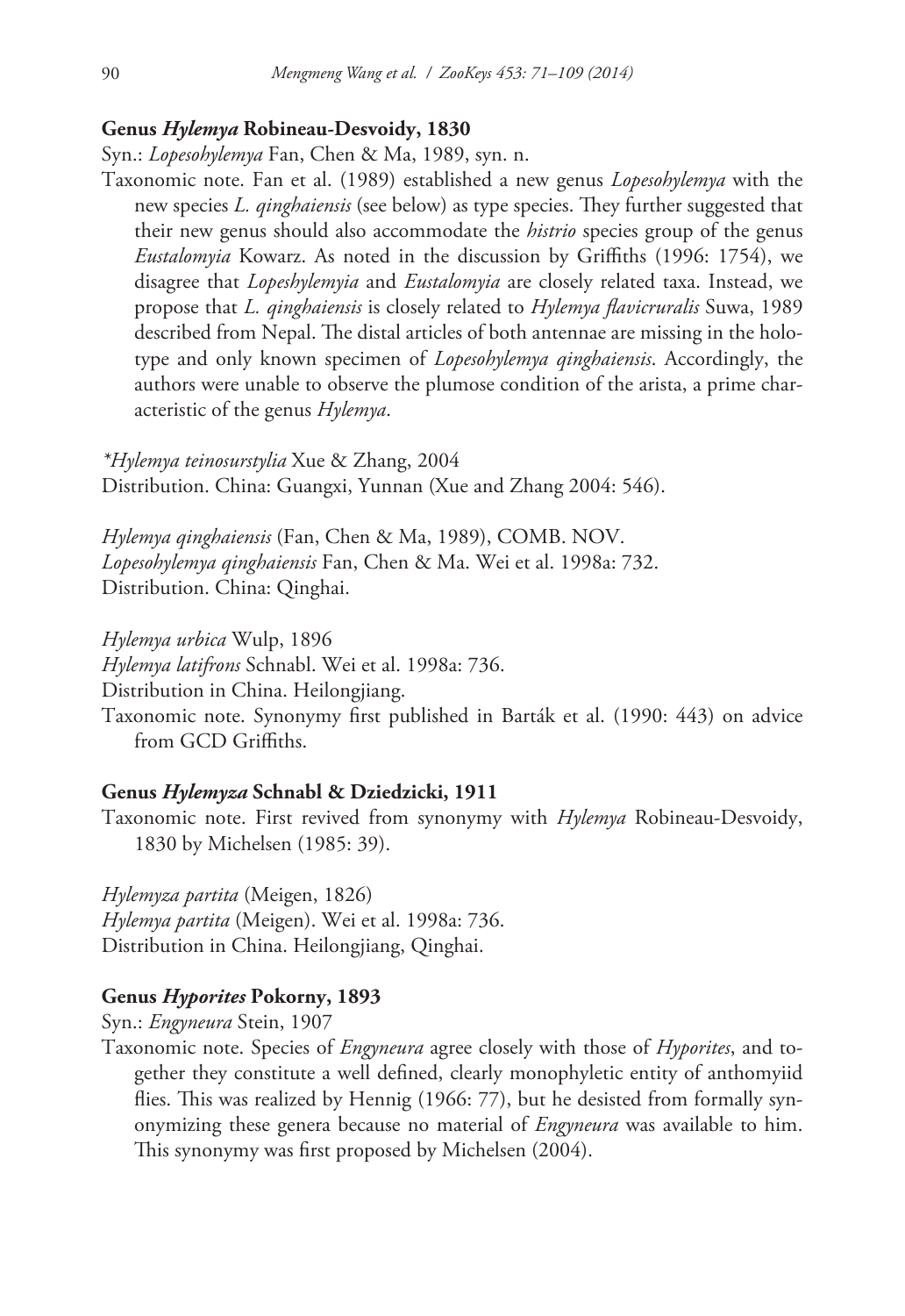*Hyporites curvostylata* (Fan & Chen in Fan, Chen, Fan, Ma & Zhong, 1980) *Engyneura curvostylata* Fan & Chen. Wei et al. 1998a: 744. Distribution. China: Qinghai.

*Hyporites gracilior* (Fan & Zhong in Fan, Chen, Fan, Ma & Zhong, 1980) *Engyneura gracilior* Fan & Zhong. Wei et al. 1998a: 744. Distribution. China: Qinghai, Xizang.

*Hyporites leptinostylata* (Fan, Van & Ma in Fan, Chen, Fan, Ma & Zhong, 1980) *Engyneura leptinostylata* Fan, Van & Ma. Wei et al. 1998a: 744. Distribution. China: Qinghai.

*Hyporites pilipes* (Stein, 1907) *Engyneura pilipes* Stein. Wei et al. 1998a: 744. Distribution. China: Gansu, Qinghai.

*Hyporites setigera* (Stein, 1907) *Engyneura setigera* Stein. Wei et al. 1998a: 744. Distribution in China. Gansu, Qinghai.

*Hyporites setifemorata* (Fan in Fan & Zheng, 1992) *Engyneura setifemorata* Fan. Wei et al. 1998b: 2270. Distribution. China: Sichuan.

*\*Hyporites yuanyea* (Xue & Liu, 2013) *Engyneura yuanyea* Xue & Liu. Distribution. China: Yunnan (Xue and Liu 2013: 147).

#### **Genus** *Lasiomma* **Stein, 1916**

Syn.: *Acrostilpna* Ringdahl, 1929; *Sinohylemya* Hsue, 1980. Taxonomic note. Synonymy first established by Griffiths (2003: 2380) for *Acrostilpna*  and by Michelsen (1988: 276) for *Sinohylemya*.

*Lasiomma craspedodontum* (Hsue, 1980) *Sinohylemya craspedodonta* Hsue. Wei et al. 1998a: 743. Distribution in China. Jilin, Liaoning, Sichuan.

*Lasiomma latipenne* (Zetterstedt, 1838) *Acrostilpna latipennis* (Zetterstedt). Wei et al. 1998a: 653. Distribution in China. Heilongjiang.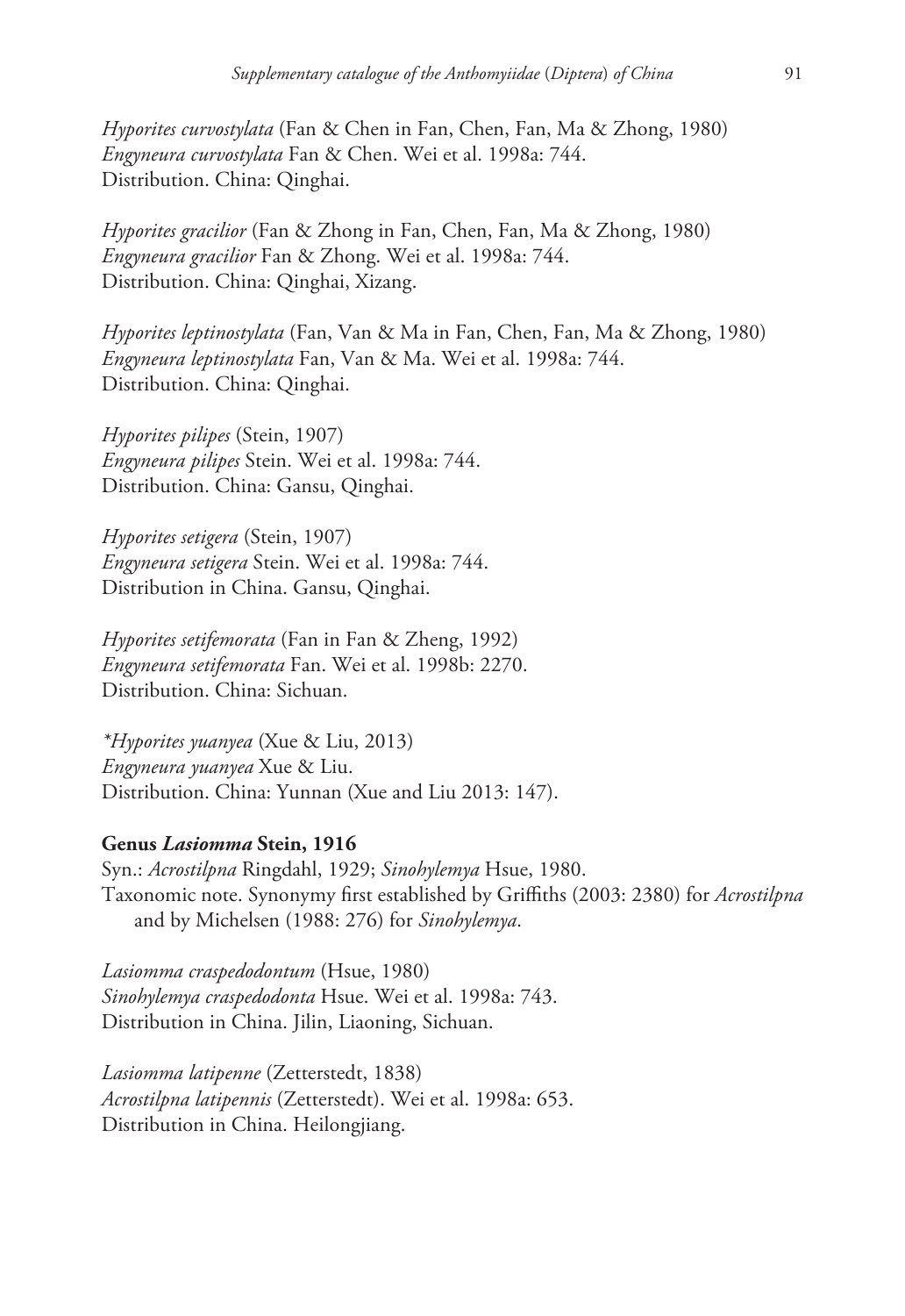*Lasiomma monticola* Suh & Kwon, 1985

*Sinohylemya ctenocnema* Hsue, 1980 [preoccupied in *Lasiomma*]. Wei et al. 1998a: 743. Distribution in China. Heilongjiang, Liaoning.

Taxonomic note. Synonymy first proposed by Michelsen (2004), valid name by Suwa (2005: 100).

*Lasiomma picipes* (Meigen, 1826) *Lasiomma octoguttatum* (Zetterstedt, 1845). Wei et al. 1998a: 662. Distribution in China. Xizang. Taxonomic note. Synonymy first proposed by Barták et al. (1990: 443).

*Lasiomma replicatum* (Huckett, 1929) *Acrostilpna montana* Ma, 1988. Wei et al. 1998a: 653. Distribution in China. Heilongjiang, Liaoning, Shanxi. Taxonomic note. Synonymy first proposed by Griffiths (2003: 2406).

#### **Genus** *Leucophora* **Robineau-Desvoidy, 1830**

*Leucophora dasyprosterna* Fan & Qian in Fan et al. 1988 *Leucophora brevifrons dasyprosterna* Fan & Qian. Wei et al. 1998a: 728. Distribution. China: Xinjiang. Taxonomic note. First ranked as species by Zhang and Zhu (2014: 10).

*\*Leucophora liaoningensis* Zhang & Zhang, 1998 Distribution. China: Liaoning (Zhang and Zhang 1998: 103).

*\*Leucophora obtusa* (Zetterstedt, 1838) Distribution in China. Liaoning (Fan and Zheng 1992: 1140).

*\*Leucophora xinjiangensis* Xue & Zhang, 1996 Distribution. China: Xinjiang (Xue and Zhang 1996a: 209).

#### **Genus** *Mycophaga* **Rondani, 1856**

*\*Mycophaga testacea* (Gimmerthal, 1834) Distribution in China. Sichuan (Feng et al. 2010: 35).

#### **Genus** *Myopina* **Robineau-Desvoidy, 1830**

*\*Myopina myopina* (Fallén, 1824) Distribution in China. Shanxi (Wang 1995: 94).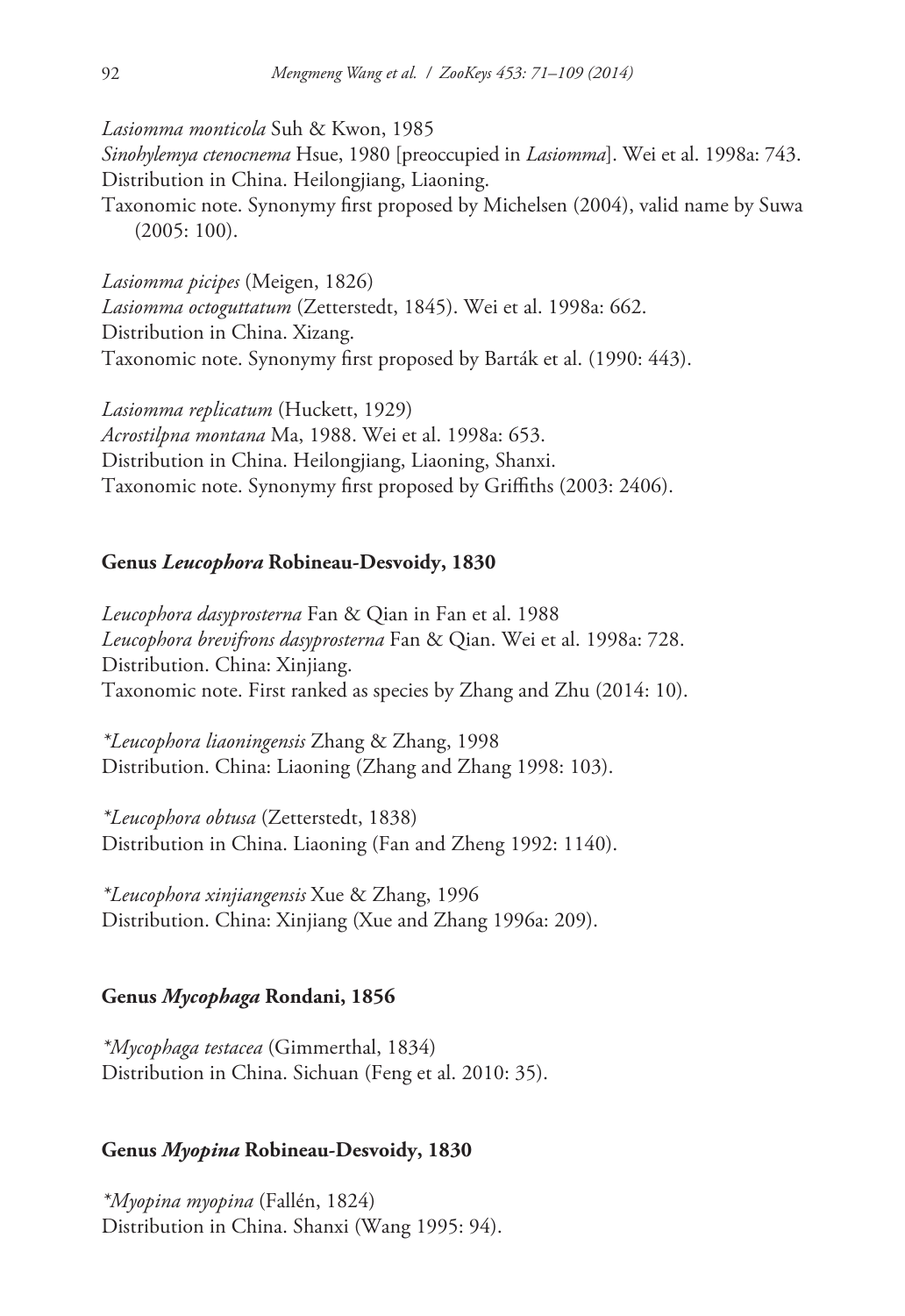## **Genus** *Paradelia* **Ringdahl, 1933**

Syn.: *Pseudonupedia* Ringdahl, 1959.

Taxonomic note. Synonymy first proposed by Barták et al. (1990: 443). Incidentally, *Pseudonupedia* Ringdahl is unavailable, as no type species was designated. The name was first made available by Huckett (1971: 76) who proposed *Anthomyia intersecta* Meigen, 1826 as type species.

*\*Paradelia brunneonigra* (Schnabl in Schnabl & Dziedzicki, 1911) *Pseudonupedia brunneonigra* (Schnabl). Wu and Zhang 1988: 348. Distribution in China. Shaanxi, Gansu.

*Paradelia intersecta* (Meigen, 1826) *Pseudonupedia intersecta* (Meigen). Wei et al. 1998a: 761. Distribution in China. Jilin, Shanxi, Gansu.

*\*Paradelia lundbeckii* (Ringdahl, 1918) Distribution in China. Sichuan (Deng and Li 1993: 9).

*Paradelia palpata* (Stein, 1906) *Pseudonupedia trigonalis* (Karl). Wei et al. 1998a: 761. Distribution in China. Qinghai. Taxonomic note. Synonymy first proposed by Griffiths (1987: 766).

### **Genus** *Paregle* **Schnabl, 1911**

Syn.: *Chionomyia* Ringdahl, 1933. Taxonomic note. Synonymy first proposed by Suwa (1974: 92).

*Paregle vetula* (Zetterstedt, 1838) *Chionomyia vetula* (Zetterstedt). Wei et al. 1998a: 703. Distribution in China. Heilongjiang, Jilin, Liaoning, Neimenggu, Beijing, Hebei, Shanxi, Shandong, Henan.

#### **Genus** *Pegomya* **Robineau-Desvoidy, 1830**

*\*Pegomya acisophalla* Xue, 2003 Distribution. China: Yunnan (Xue 2003: 80).

*\*Pegomya agilis* Wei, 2006 Distribution. China: Guizhou (Wei 2006a: 286).

*\*Pegomya basichaeta* Li, Liu & Fan in Li, Liu, Fan & Cui, 1999 Distribution. China: Henan (Li et al. 1999: 244).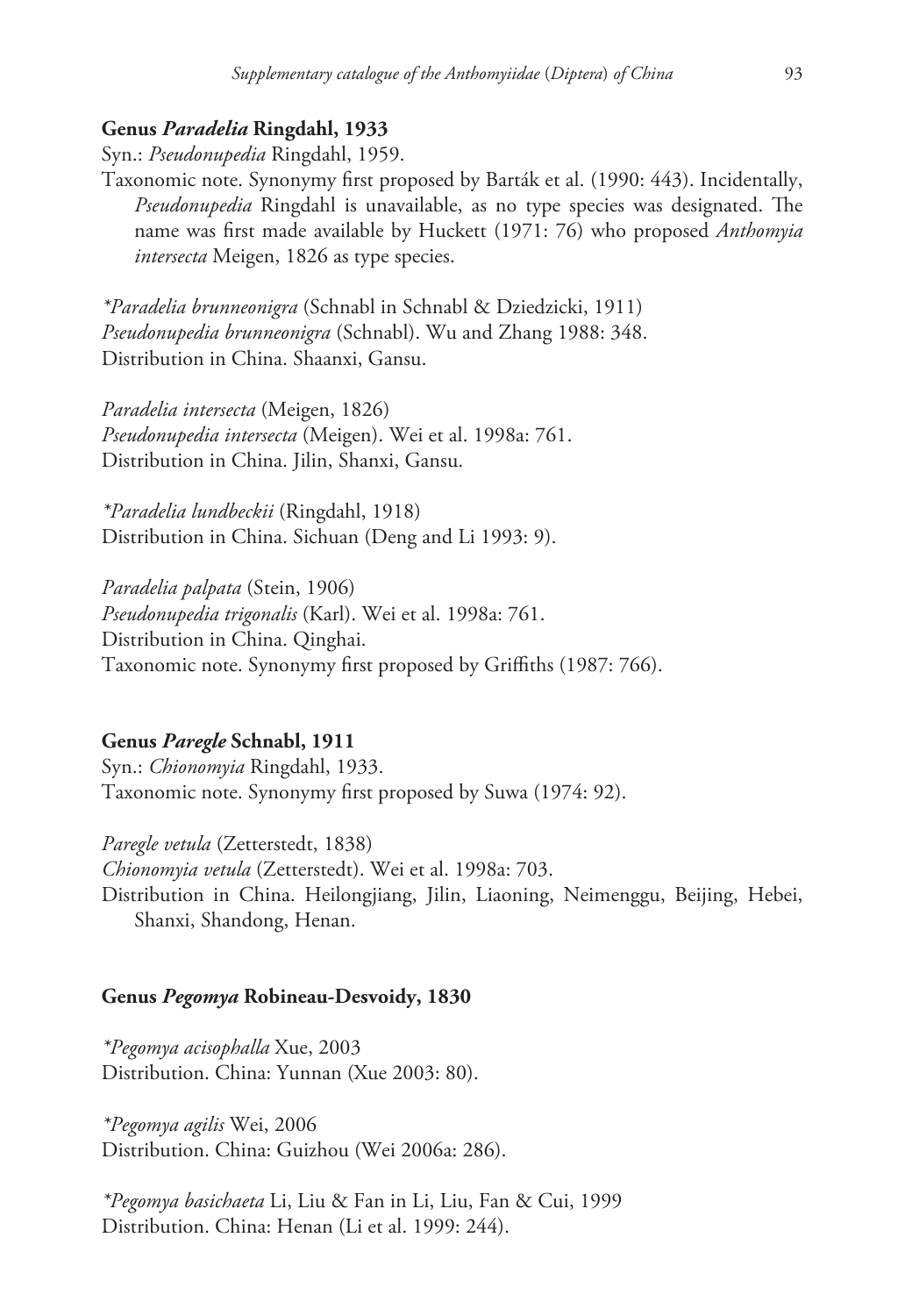*\*Pegomya calyptrata* (Zetterstedt, 1846) Distribution in China. Qinghai (Ci and Yang 1986: 26).

*\*Pegomya chaetostigmata* Zheng & Fan, 1990 Distribution. China: Xizang (Zheng and Fan 1990: 182).

*\*Pegomya cricophalla* Xue, 2003 Distribution. China: Yunnan (Xue 2003: 81).

*\*Pegomya deprimata* (Zetterstedt, 1845) Distribution in China. Jiangxi (Wu and Zhang 1988: 349).

*\*Pegomya diplothrixa* Li, Liu & Fan in Li, Liu, Fan & Cui, 1999 Distribution. China: Henan (Li et al. 1999: 243).

*\*Pegomya flavifrons* (Walker, 1849) Distribution in China. Shanxi, Qinghai, Xinjiang (Song et al. 2007: 230)

*\*Pegomya heteroparamera* Zheng & Fan, 1990 Distribution. China: Sichuan (Zheng and Fan 1990: 184).

*\*Pegomya hohxiliensis* Xue & Zhang, 1996 Distribution. China: Qinghai (Xue and Zhang 1996b: 185).

*\*Pegomya huanglongensis* Deng & Li, 1993 Distribution. China: Sichuan (Deng and Li 1993: 8).

*\*Pegomya incrassata* Stein, 1907 *Pegomyia incrassata* Stein. Distribution in China. Guangdong, Qinghai (Stein 1907: 356; Song et al. 2007: 230).

*Pegomya japonica* Suwa, 1974 *Pegomya japonica japonica* Suwa. Wei et al. 1998a: 789. *Pegomya japonica mokanensis* Fan, 1982. Wei et al. 1998a: 789. Distribution in China. Zhejiang, Fujian, Sichuan. Taxonomic note. Synonymy first proposed by Zhang and Zhu (2014: 30).

*\*Pegomya lageniforceps* Xue, 2003 Distribution. China: Yunnan (Xue 2003: 82).

*Pegomya lurida* (Zetterstedt, 1846) *Pegomya valgenovensis* Hennig. Wei et al. 1998a: 798. Distribution in China. Heilongjiang, Jilin, Liaoning, Sichuan. Taxonomic note. Synonomy first proposed by Michelsen (2004).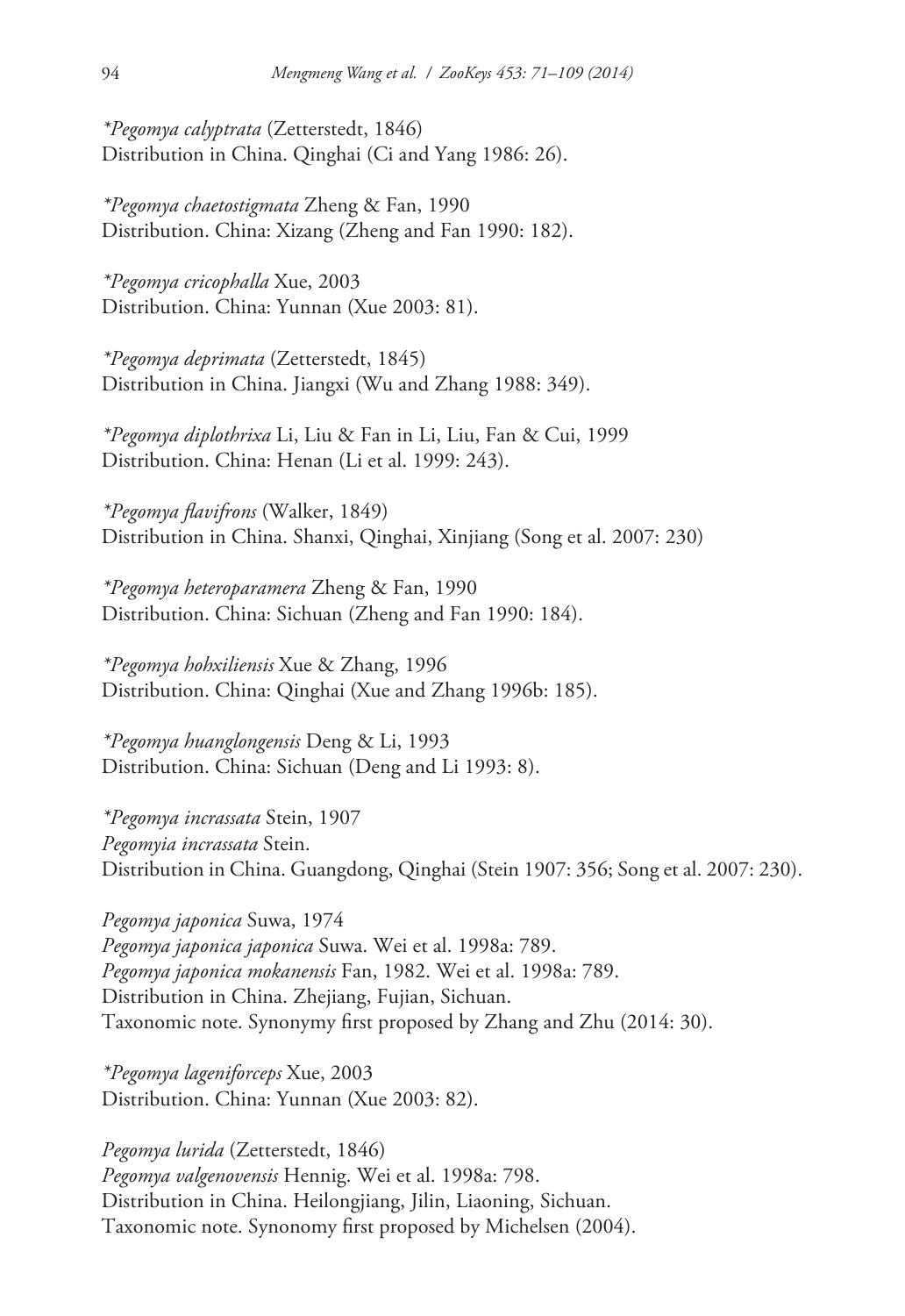*\*Pegomya mediarmata* Zheng & Xue, 2002 Distribution. China: Liaoning (Zheng and Xue 2002: 159).

*\*Pegomya mirabifurca* Cui, Li & Fan, 1993 Distribution. China: Heilongjiang, Henan, Neimenggu (Cui et al. 1993: 137; Song et al. 2007: 230).

*\*Pegomya nigripraepeda* Feng, 2006 Distribution. China: Sichuan (Feng 2006: 2).

*Pegomya nudapicalis* Li & Deng in Fan et al., 1988 *Pegomya dichaetomyiola nudapicalis* Li & Deng. Wei et al. 1998a: 784. Distribution. China: Sichuan. Taxonomic note. *Pegomya dichaetomyiola nudicpiculis* and *P. dichaetomyiola nudiapicalis* are incorrect original spellings in the Index (p. 391) and in the English summary (p. 396) by Fan et al. (1988). Ranked as species by Zhang and Zhu (2014: 19).

*\*Pegomya pulchripes* (Loew, 1857) Distribution in China. Hebei, Sichuan (Zhao 1983: 24).

*\*Pegomya revolutiloba* Zheng & Fan, 1990 Distribution. China: Xizang (Zheng and Fan 1990: 184).

*Pegomya rhagolobos* Li, Deng, Zhu & Sun, 1984 *Pegomya rhagolobs* [misspelling of *rhagolobos*] Li, Deng, Zhu & Sun. Wei et al. 1998a: 788. Distribution. China: Sichuan.

*\*Pegomya rufina* (Fallén, 1825) Distribution in China. Shaanxi (Wu and Zhang 1988: 349).

*\*Pegomya semicircula* Li, Liu & Fan, 1999 Distribution. China: Henan (Li et al. 1999: 243).

*\*Pegomya setaria* (Meigen, 1826) Distribution in China. Shanghai (Hennig 1973: 635).

\**Pegomya spiraculata* Suwa, 1974 Distribution in China. Liaoning (Song et al. 2007: 230).

*\*Pegomya sublurida* Hsue, 1981 Distribution. China: Liaoning (Hsue 1981: 89).

*\*Pegomya tabida* (Meigen, 1826) Distribution in China. Shaanxi (Wu and Zhang 1988: 349).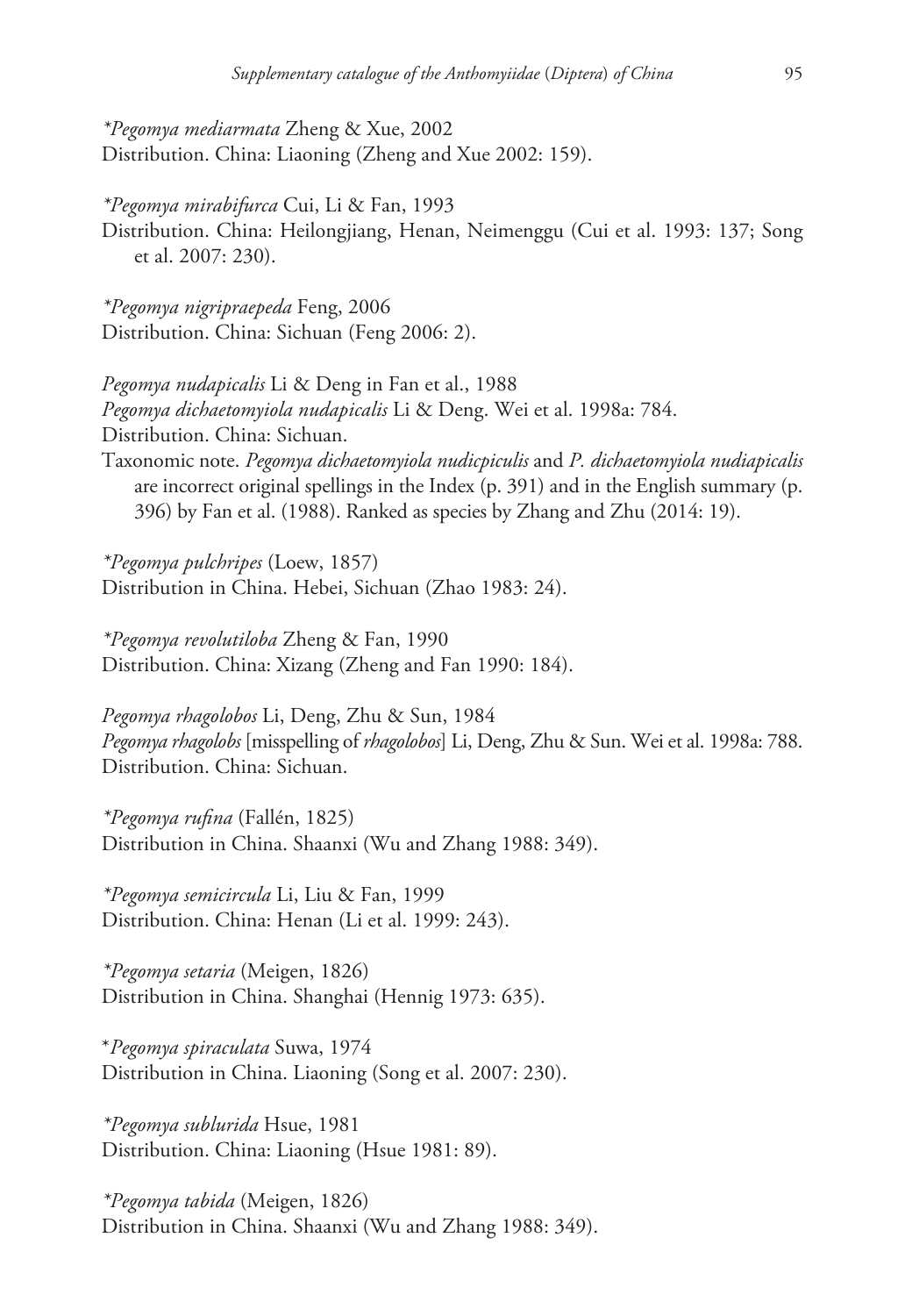*\*Pegomya unilongiseta* Fan & Huang in Fan, Huang, Zou & Wu, 1984 Distribution. China: Fujian (Fan et al. 1984: 220).

*\*Pegomya yunnanensis* Xue, 2001 Distribution. China: Yunnan (Xue 2001b: 487).

#### **Genus** *Pegoplata* **Schnabl & Dziedzicki, 1911**

Syn.: *Nupedia* Karl, 1930.

Taxonomic note. Griffiths (1986: 610) first proposed a wider concept of *Pegoplata* to include species previously recognized in *Nupedia*.

*Pegoplata aestiva* (Meigen, 1826) *Nupedia aestiva* (Meigen). Wei et al. 1998a: 765. Distribution in China. Shanxi, Qinghai, Xinjiang, Sichuan, Yunnan, Xizang.

*Pegoplata annulata* (Pandellé, 1899)

*Pegoplata juvenilis* (Stein, 1898) [misidentification]. Wei et al. 1998a: 768. Distribution in China. Heilongjiang.

Taxonomic note. Griffiths (1986: 622) recognized two subspecies under *Pegoplata juvenilis* (Stein, 1898), of which the nominal subspecies is Nearctic in distribution and its Palearctic counterpart was named as *P. juvenilis nitidicauda*  (Schnabl, 1911). Barták et al. (1990: 448) and subsequent European authors treat the Palearctic taxon as a distinct species by the name *Pegoplata annulata*  (Pandellé, 1899).

*Pegoplata infirma* (Meigen, 1826)

*Nupedia infirma* (Meigen). Wei et al. 1998a: 765. Distribution in China. Heilongjiang, Hebei, Shanxi, Gansu, Xinjiang.

*\*Pegoplata laotudingga* Zheng & Xue, 2002 Distribution. China: Liaoning (Zheng and Xue 2002: 158).

*Pegoplata linotaenia* (Ma, 1986) *Nupedia linotaenia* Ma. Wei et al. 1998a: 767. Distribution. China: Heilongjiang, Liaoning, Neimenggu.

*Pegoplata nigroscutellata* (Stein, 1920) *Nupedia nigroscutellata* (Stein). Wei et al. 1998a: 767. Distribution in China. Heilongjiang, Qinghai.

*Pegoplata patellans* (Pandellé, 1900) *Nupedia patellans* (Pandellé). Wei et al. 1998a: 767. Distribution in China. Gansu, Qinghai, Xinjiang, Sichuan.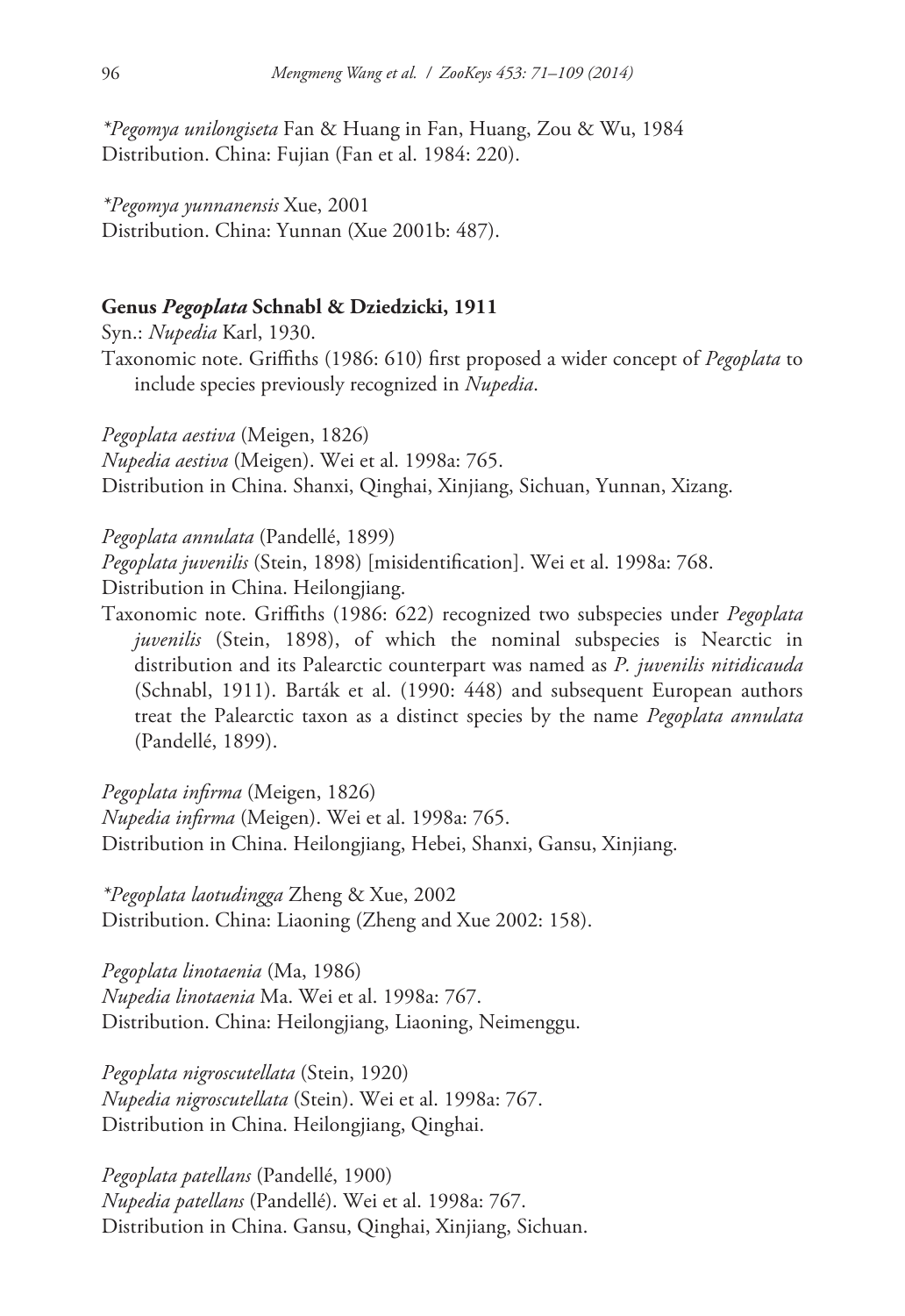*Pegoplata plicatura* (Hsue, 1981) *Nupedia plicatura* Hsue. Wei et al. 1998a: 767. Distribution. China: Liaoning.

*\*Pegoplata qiandianensis* Wei, 2006 Distribution. China: Guizhou (Wei 2006b: 534).

## **Genus** *Phorbia* **Robineau-Desvoidy, 1830**

*\*Phorbia fani* Xue, 2001 Distribution. China: Sichuan, Yunnan (Xue 2001b: 485).

*Phorbia genitalis* (Schnabl, 1911) *Phorbia securis xibeina* Wu, Zhang & Fan in Fan et al., 1988. Wei et al. 1998a: 742. Distribution in China. Shaanxi, Gansu, Qinghai. Taxonomic note. Synonymy first proposed by Ackland (1993: 213).

*Phorbia lobata* (Huckett, 1929) *Phorbia perssoni* Hennig, 1976. Wei et al. 1998a: 742. Distribution in China. Xinjiang. Taxonomic note. Synonymy first proposed by Ackland (1993: 220) on advice from GCD Griffiths.

*\*Phorbia longipilis* (Pandellé, 1900) Distribution in China. Heilongjiang (Hennig 1976: 950).

*\*Phorbia morulella* Fan, Li & Cui, 1993 Distribution. China: Henan (Fan et al. 1993: 133).

*\*Phorbia polystrepsis* Fan, Chen & Ma, 2000 Distribution. China: Qinghai (Fan et al. 2000: 130).

*\*Phorbia simplisternita* Fan, Li & Cui, 1993 Distribution. China: Henan (Fan et al. 1993: 133).

*\*Phorbia sinosingularis* Zhang, Fan & Zhu, 2011 Distribution. China: Shanxi (Zhang et al. 2011: 298).

*\*Phorbia subcurvifolia* Zhang, Fan & Zhu, 2011 Distribution. China: Heilongjiang (Zhang et al. 2011: 297).

*Phorbia subfascicularis* Suwa, 1994 *Phorbia fascicularis* Tiensuu, 1936 [misidentification]. Wei et al. 1998a: 740. Distribution in China. Heilongjiang. Taxonomic note. Misidentification first noted by Suwa (1994b: 535).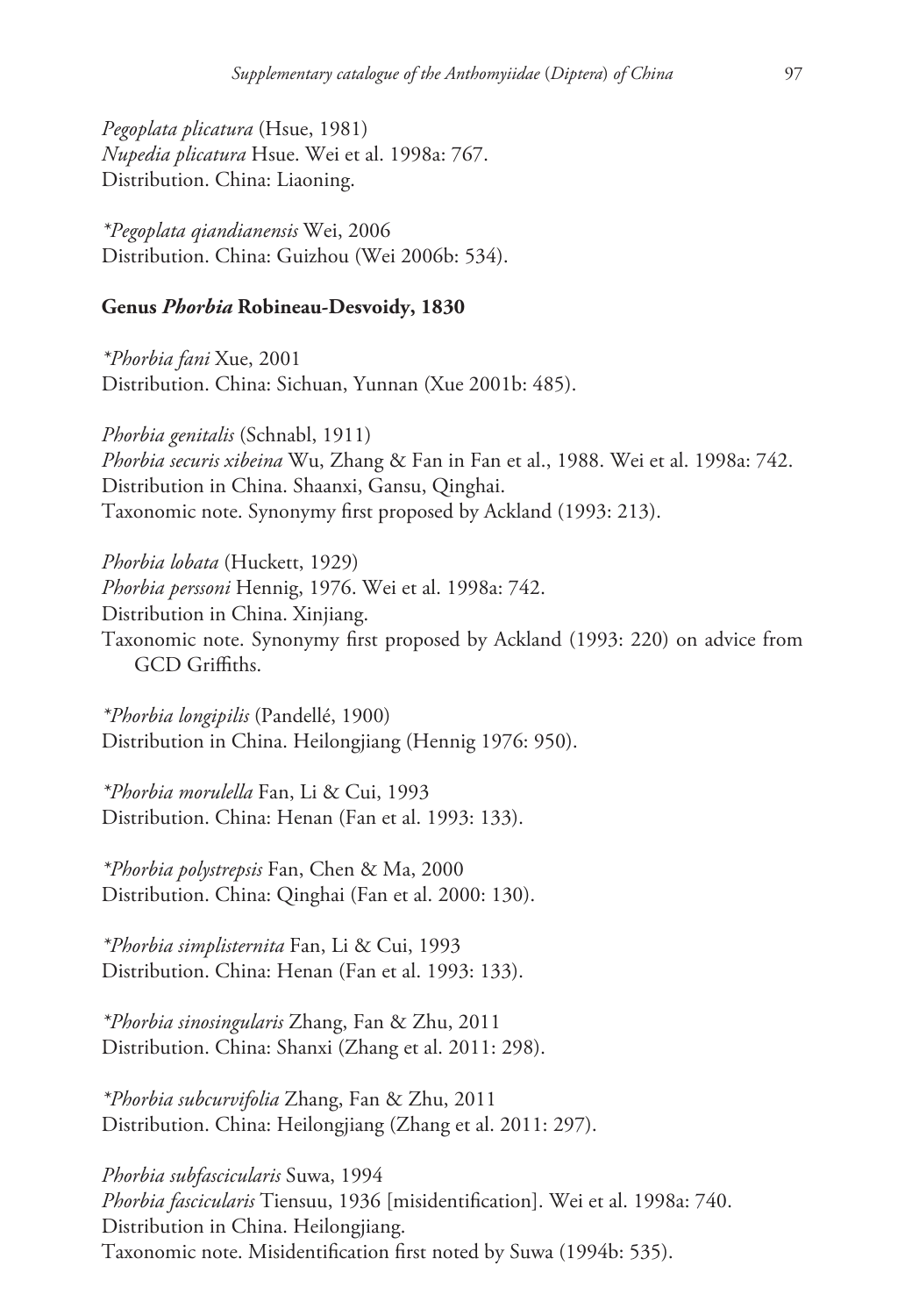#### **Genus** *Ringdahlia* **Michelsen, 2014**

*Ringdahlia curtigena* (Ringdahl, 1935) *Lasiomma curtigena* (Ringdahl). Wei et al. 1998a: 662. Distribution in China. Gansu. Taxonomic note. The genus *Ringdahlia* was established by Michelsen (2014: 12) for the present species previously referred to either *Lasiomma* Stein or *Chirosiomima* Hennig.

# **Genus** *Sinophorbia* **Xue, 1997**

Syn.: *Sinophorbia* Xue in Wei et al., 1998 *Sinophorbia tergiprotuberans* Xue, 1997 *Sinophorbia tergiprotuberans* Xue in Wei et al., 1998b: 2301. Distribution. China: Sichuan (Xue 1997: 1496). Note. The present genus and species, intended for publication in "Flies of China" (Xue in Wei et al., 1998b), were accidentally published by Xue (1997: 1495–1497).

#### **Genus** *Strobilomyia* **Michelsen, 1988**

*\*Strobilomyia lijiangensis* Roques & Sun in Roques, Sun, Zhang, Pan, Xu & Delplanque, 1996 Distribution. China: Yunnan (Roques et al. 1996: 421).

*\*Strobilomyia oriens* (Suwa, 1983) *Lasiomma abietes* [misspelling of *abietis*] (Huckett, 1953) [misidentification]. Distribution in China. Liaoning (Hsue 1983: 52). Taxonomic note. Michelsen (1988: 312) noted that *Strobilomyia abietis* is a Nearctic species and replaced by *S. oriens* in East Asia.

[*Strobilomyia sanyangi* Roques & Sun in Sun, Roques, Zhang & Xu, 1996] Unavailable *nomen nudum* (Sun et al. 1996: 146).

*\*Strobilomyia sibirica* Michelsen, 1988 Distribution in China. Heilongjiang (Roques et al. 2003: 365).

*\*Strobilomyia svenssoni* Michelsen, 1988 Distribution in China. Heilongjiang (Sun et al. 1995: 10).

## **Genus** *Subhylemyia* **Ringdahl, 1933**

Syn.: *Deliomyia* Fan in Fan et al., 1988, syn. n.

Taxonomic note. *Deliomyia* was proposed as a subgenus of *Subhylemyia* Ringdahl. The genus *Subhylemyia* is reasonably well defined and includes only two known species. Thus we see no reason to split this taxon any further.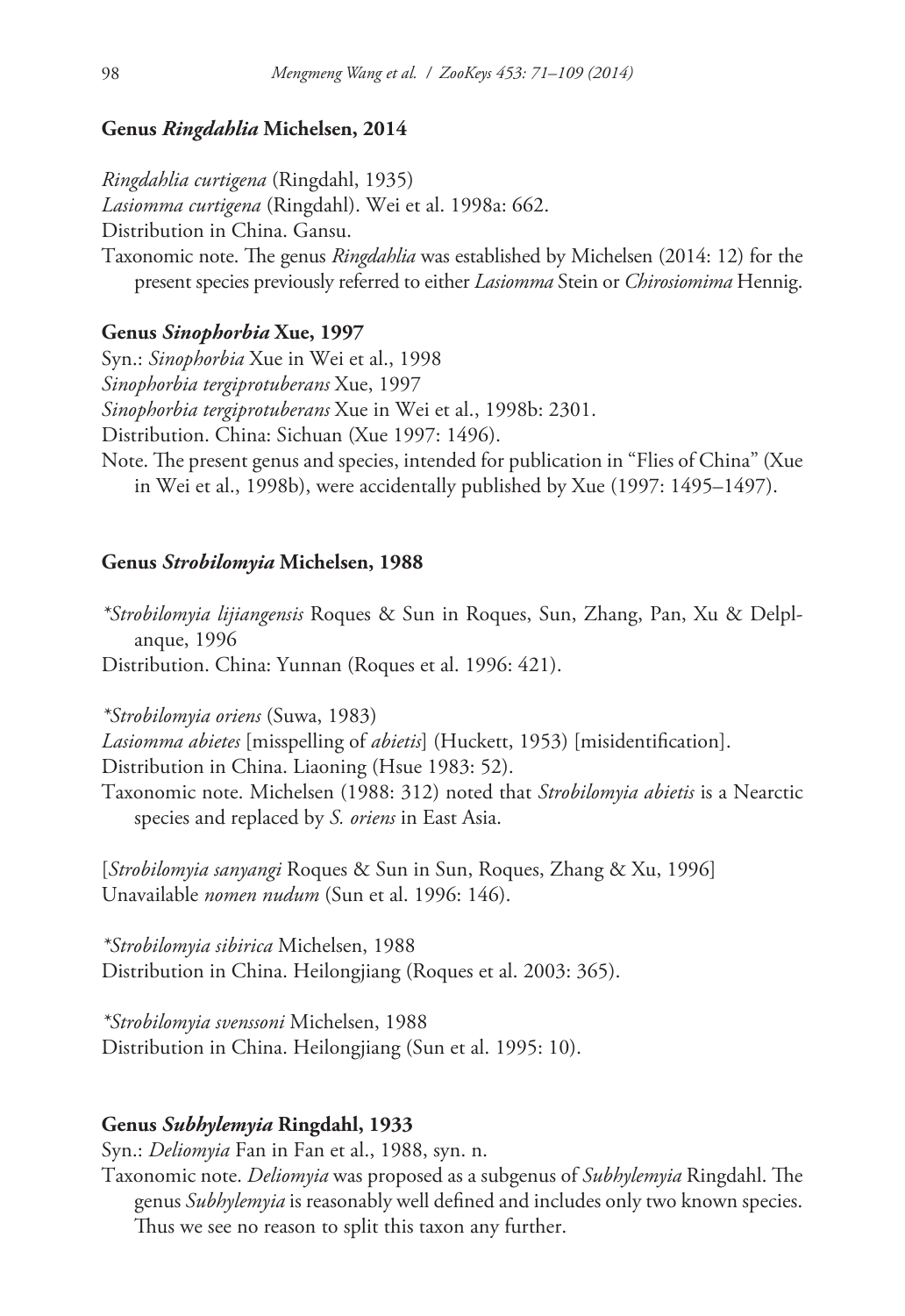*Subhylemyia dorsilinea* (Stein, 1920) *Subhylemyia* (*Deliomyia*) *lineola* (Collin). Wei et al. 1998a: 734. Distribution in China. Neimenggu, Qinghai. Taxonomic note. Synonymy first proposed by Griffiths (1998: 1880).

### **Genus** *Zaphne* **Robineau-Desvoidy, 1830**

Taxonomic note. First proposed by Michelsen (1985: 40) as valid generic name for a species group split off from *Hydrophoria* s. lat.

*Zaphne ambigua* (Fallén, 1823) *Hydrophoria ambigua* (Fallén). Wei et al. 1998a: 672. *Zaphne ambigua* (Fallén). Xue et al. 2009: 423. Distribution in China. Heilongjiang.

*Zaphne divisa* (Meigen, 1826) *Hydrophoria divisa* (Meigen). Wei et al. 1998a: 672. *Zaphne divisa* (Meigen). Xue et al. 2009: 423. Distribution in China. Heilongjiang, Neimenggu, Tianjin.

*Zaphne fasciculata* (Schnabl, 1915) *Hydrophoria fasciculata* (Schnabl). Wei et al. 1998a: 672. *Zaphne fasciculata* (Schnabl). Xue et al. 2009: 423. Distribution in China. Heilongjiang.

*Zaphne ignobilis* (Zetterstedt, 1845) *Hydrophoria ignobilis* (Zetterstedt). Wei et al. 1998a: 672. *Zaphne ignobilis* (Zetterstedt). Xue et al. 2009: 424. Distribution in China. Heilongjiang, Jinlin, Yunnan.

*Zaphne inuncta* (Zetterstedt, 1838) *Hydrophoria hyalipennis* (Zetterstedt, 1855). Wei et al. 1998a: 672. *Zaphne inuncta* (Zetterstedt). Xue et al. 2009: 424. Distribution in China. Heilongjiang, Jilin. Taxonomic note. Synonymy established by Michelsen (1985: 48, 49).

*\*Zaphne laxibarbiventris* Xue & Dong in Xue, Bai & Dong, 2009 Distribution. China: Yunnan (Xue et al. 2009: 425).

*Zaphne lineatocollis* (Zetterstedt, 1838) *Hydrophoria lineatocollis* (Zetterstedt). Wei et al. 1998a: 673. *Zaphne lineatocollis* (Zetterstedt). Xue et al. 2009: 425. Distribution in China. Heilongjiang.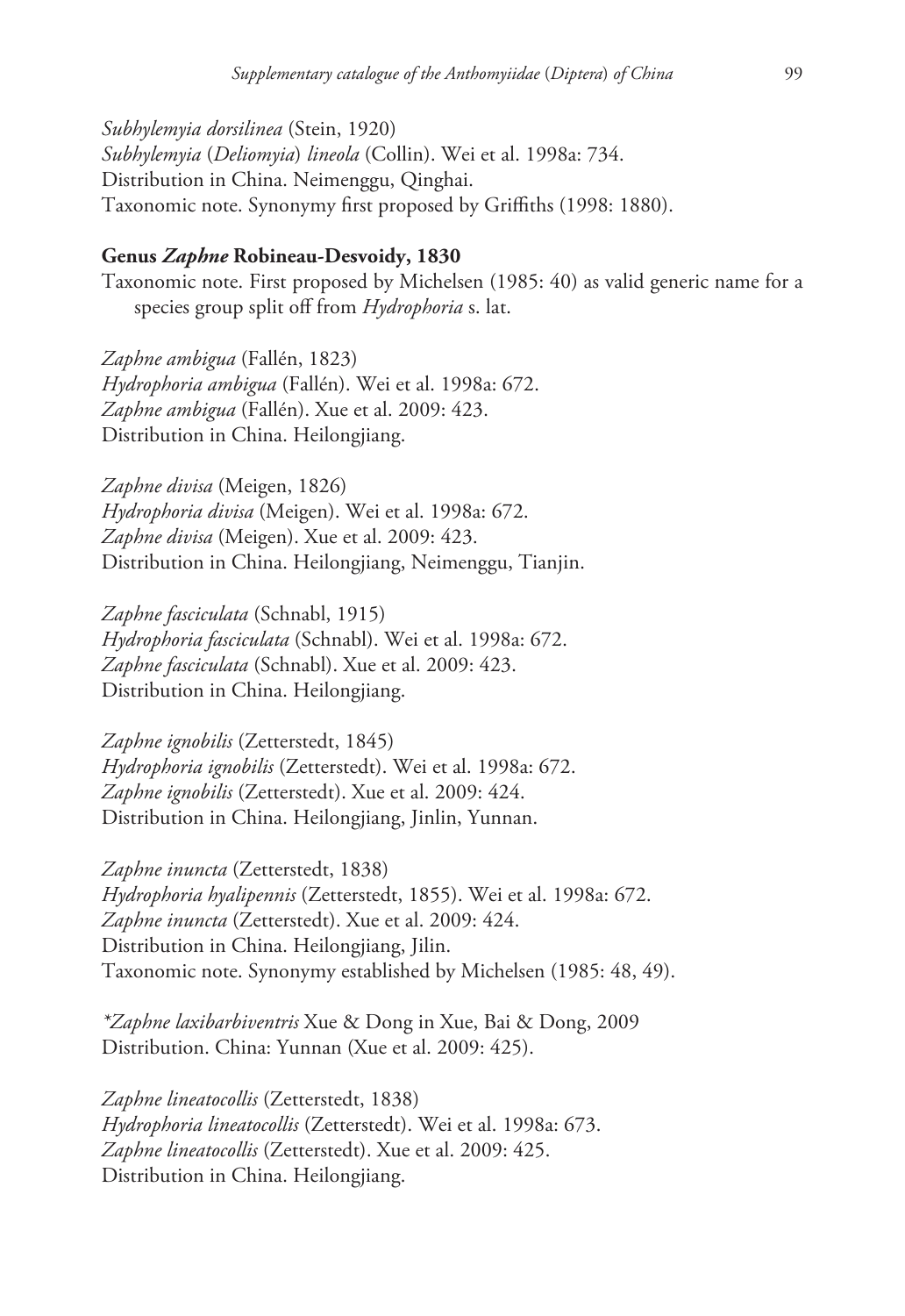*Zaphne maculipennis* (Stein, 1907)

*Hydrophoria maculipennis* Stein. Wei et al. 1998a: 673. *Zaphne maculipennis* (Stein). Xue et al. 2009: 425. Distribution in China. Neimenggu, Qinghai, Shanxi, Xizang.

*Zaphne melaena* (Stein, 1907)

*Hydrophoria melaena* Stein. Wei et al. 1998a: 673.

*Zaphne melaena* (Stein). Xue et al. 2009: 426.

Distribution in China. Heilongjiang, Liaoning, Qinghai, Neimenggu, Shanxi, Sichuan, Xinjiang.

*Zaphne nuda* (Schnabl in Schnabl & Dziedzicki, 1911) *Hydrophoria nuda* (Schnabl). Wei et al. 1998a: 673. *Zaphne nuda* (Schnabl). Xue et al. 2009: 427. Distribution in China. Heilongjiang.

*\*Zaphne pullata* (Wu, Liu & Wei, 1995) *Hydrophoria pullata* Wu, Liu & Wei. *Zaphne pullata* (Wu, Liu & Wei). Xue et al. 2009: 427. *Hydrophoria disticrassa* Xue & Bai in Xue, Bai & Dong, 2009, syn. n. Distribution. China: Guizhou, Yunnan (Wu et al. 1995: 290; Xue et al. 2009: 418). Taxonomic note. Present synonymy based on comparison of the original illustrations of the male terminalia of the two nominal species.

*Zaphne tundrica* Schnabl in Schnabl & Dziedzicki, 1911 *Hydrophoria verticina* (Zetterstedt, 1838) [misidentification]. Wei et al. 1998a: 676. *Zaphne verticina* (Zetterstedt) [misidentification]. Xue et al. 2009: 427. Distribution in China. Xinjiang. Taxonomic note. Misidentification first noted by Griffiths (1998: 1982).

*Zaphne venatifurca* (Zhong, 1985) *Hydrophoria venatifurca* Zhong. Wei et al. 1998a: 676. *Zaphne venatifurca* (Zhong). Xue et al. 2009: 427. Distribution. Xizang.

*Zaphne ventribarbata* (Hsue, 1981) *Hydrophoria ventribarbata* Hsue. Wei et al. 1998a: 676. *Zaphne ventribarbata* (Hsue). Xue et al. 2009: 427. Distribution. Jilin.

*Zaphne wierzejskii* (Mik, 1867) *Hydrophoria wierzejskii* (Mik). Wei et al. 1998a: 676. *Zaphne wierzejskii* (Mik). Xue et al. 2009: 427. Distribution in China. Heilongjiang, Liaoning, Neimenggu, Shanxi, Qinghai, Xinjiang.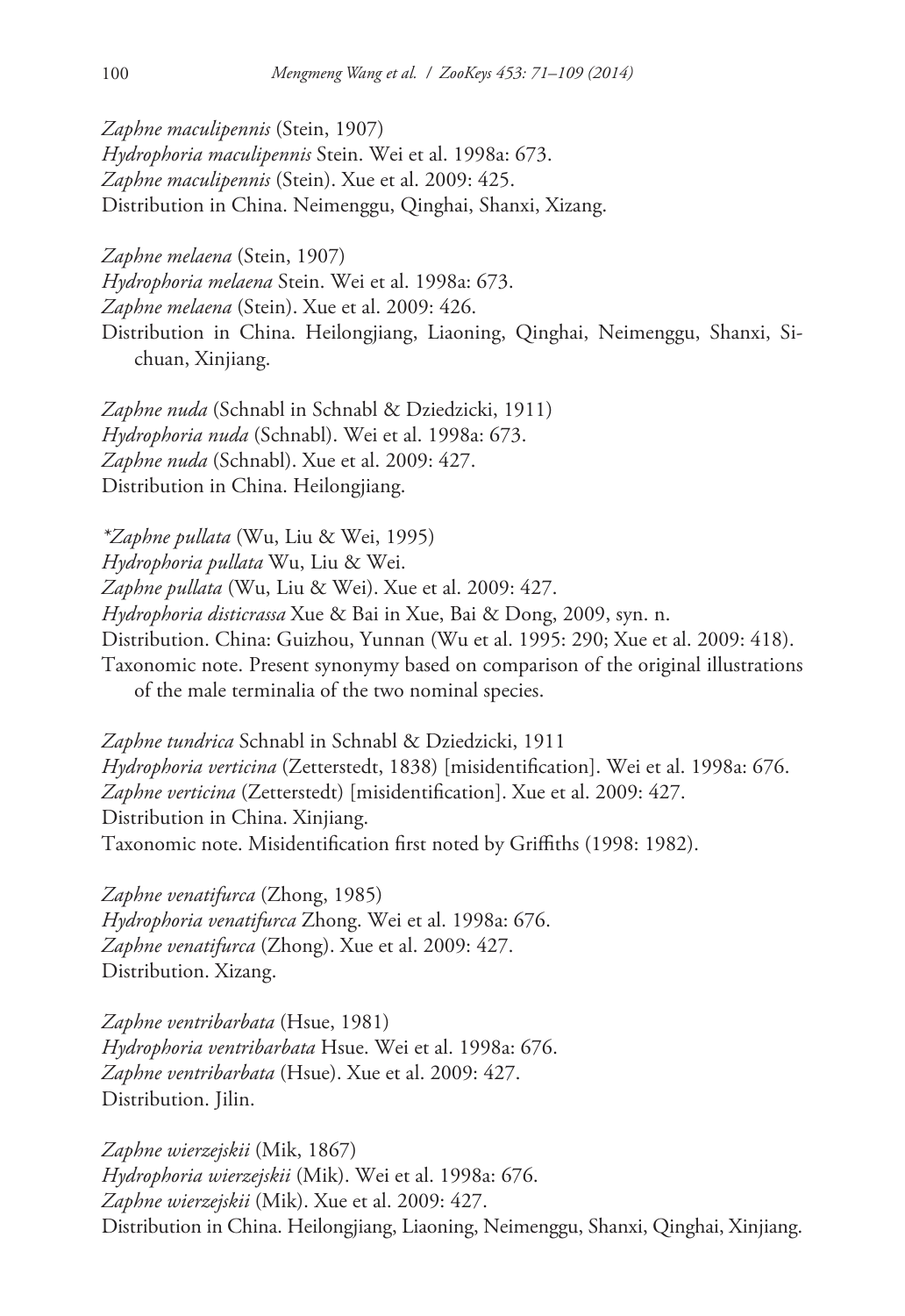*Zaphne zetterstedtii* (Ringdahl, 1918)

*Hydrophoria zetterstedti* [misspelling of *zetterstedtii*] (Ringdahl). Wei et al. 1998a: 676. *Zaphne zetterstedti* [misspelling of *zetterstedtii*] (Ringdahl). Xue et al. 2009: 428. Distribution in China. Heilongjiang, Sichuan.

# **Valid species removed from the list of Chinese Anthomyiidae**

*Eutrichota schineri* (Schnabl, 1910)

A record from NE China by Suwa (1999: 224) is mistaken and refers to *E. socculata*  (Zetterstedt).

*Lasiomma seminitidum* (Zetterstedt, 1845)

Recorded from NE China by Suwa (1999: 224), but this refers to *L. craspedodontum*  (Xue) as clarified by Suwa (2005: 93).

# **Identity of** *Heteroterma fanjingensis* **Wei**

Wei (2006b: 531) proposed in the family Anthomyiidae a new genus *Heteroterma* for a new species *fanjingensis* based on 1 male, 1 female from Guizhou, China. On inspection of the original illustrations of the male and female terminalia it occurred to one of us (VM) that they might belong to a species of Scathophagidae rather than Anthomyiidae. Dr AL Ozerov, Zoological Museum, Moscow State University, was consulted and he immediately identified this nominal species that he did not know about beforehand. The nomenclatorial implications are summarized below.

# **Genus** *Scathophaga* **Meigen, 1803**

Syn.: *Heteroterma* Wei, 2006, syn. n. [name preoccupied by *Heteroterma* Gabb, 1869 in Tudiclidae, a fossil gastropod family]

*Scathophaga curtipilata* Feng, 2002

*Heteroterma fanjingensis* Wei, 2006, syn. n.

*Scatomyza fansipanicola* Ozerov in Ozerov & Krivosheina, 2011, syn. n.

- Distribution. China: Sichuan, Guizhou; Vietnam (Feng 2002: 365; Wei 2006b: 531; Ozerov and Krivosheina 2011: 5).
- Taxonomic note. Ozerov and Krivosheina (2011: 3) proposed a revival of the genus *Scatomyza* Fallén for a group of species previously recognized in *Scathophaga* Meigen. This is not followed here, as this may well result in a paraphyletic *Scatophaga* s. str.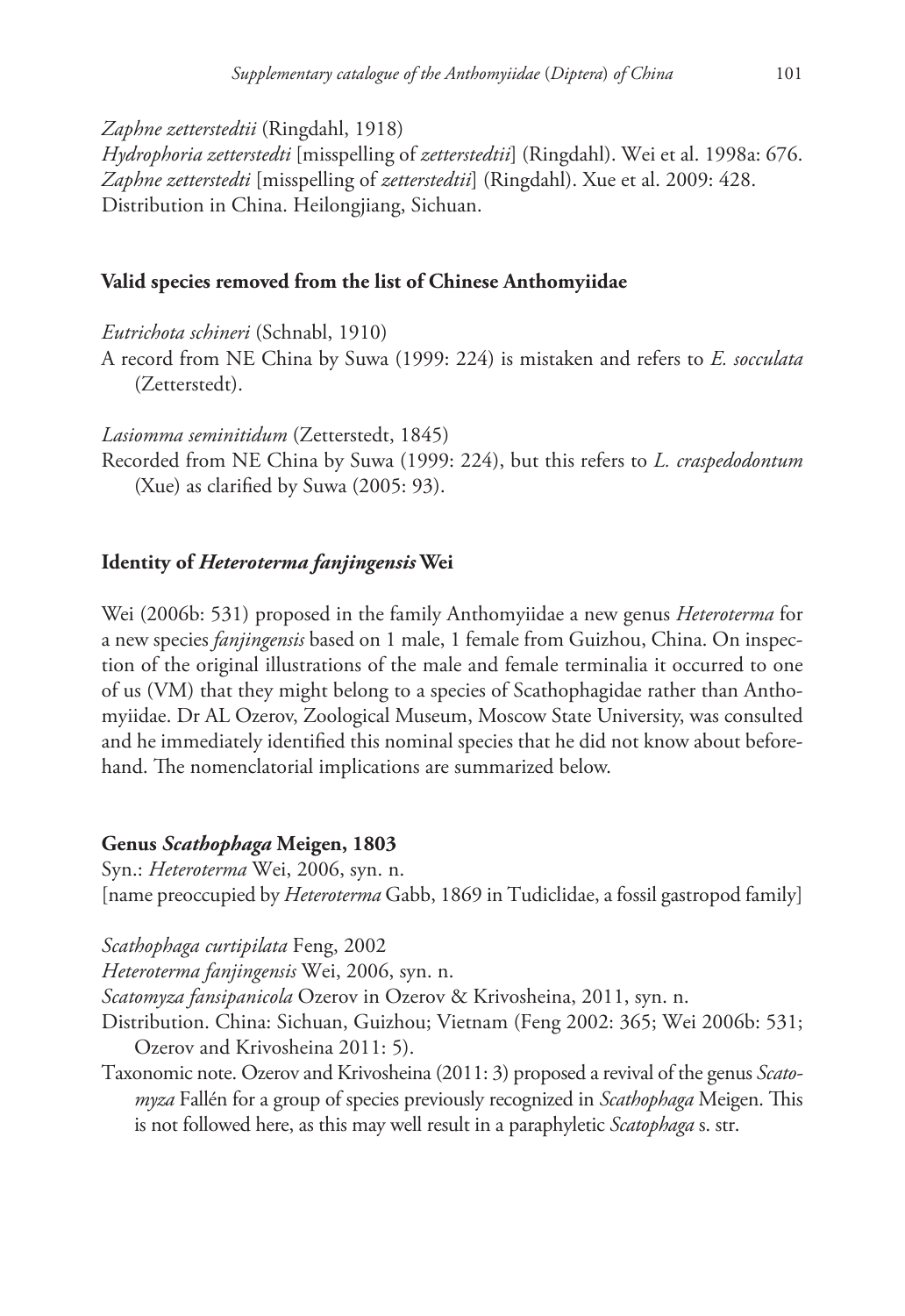

**Figure 1.** Number of anthomyiid species described or newly recorded from China and Taiwan all years from 1989 to 2013, a time span of 25 years.

### **Discussion**

We have attempted to consult all relevant publications on Chinese Anthomyiidae in the preparation of the above supplementary catalogue of Anthomyiidae covering both mainland China and Taiwan. The anthomyiid fauna of mainland China comprises 675 species in 37 genera which corresponds to more than one-third of the known world fauna and 84% of the currently recognized anthomyiid genera. One genus (*Sinophorbia* Xue, 1997) and c. 425 species of Anthomyiidae are presently regarded as endemic to mainland China; other 6 species are endemic to Taiwan. However, a revisional study of the difficult and species rich genus *Botanophila* in North America is still pending and may expectedly show that a substantial number of the species currently listed as endemic to China in reality are more widespread, northern Holarctic species.

As shown in the bar graph (Fig. 1), species have been described or newly recorded from mainland China all years since the publication of the regional monograph by Fan et al. (1988). The bar graph suggests that the knowledge about anthomyiid species diversity in China is still far from exhaustive. Predictably, many new species await discovery and description, especially from inaccessible high altitude regions such as the Tibetan Plateau.

#### **Acknowledgements**

Wang, Li and Zhu thank Zide Fan, Xianwei Liu, and Li Dai (Shanghai Entomological Museum, Chinese Academy of Sciences) for help with literature.We all want to express our special gratitude to Michael Ackland (Oxford University Museum of Natural History, Oxford) for his critical reading of an earlier version of the manuscript and invaluable corrections and suggestions that have significantly improved the content of this paper. This project was supported by key project of Science-technology basic condition platform from The Ministry of Science and Technology of the People's Republic of China (Grant No. 2005DKA21402).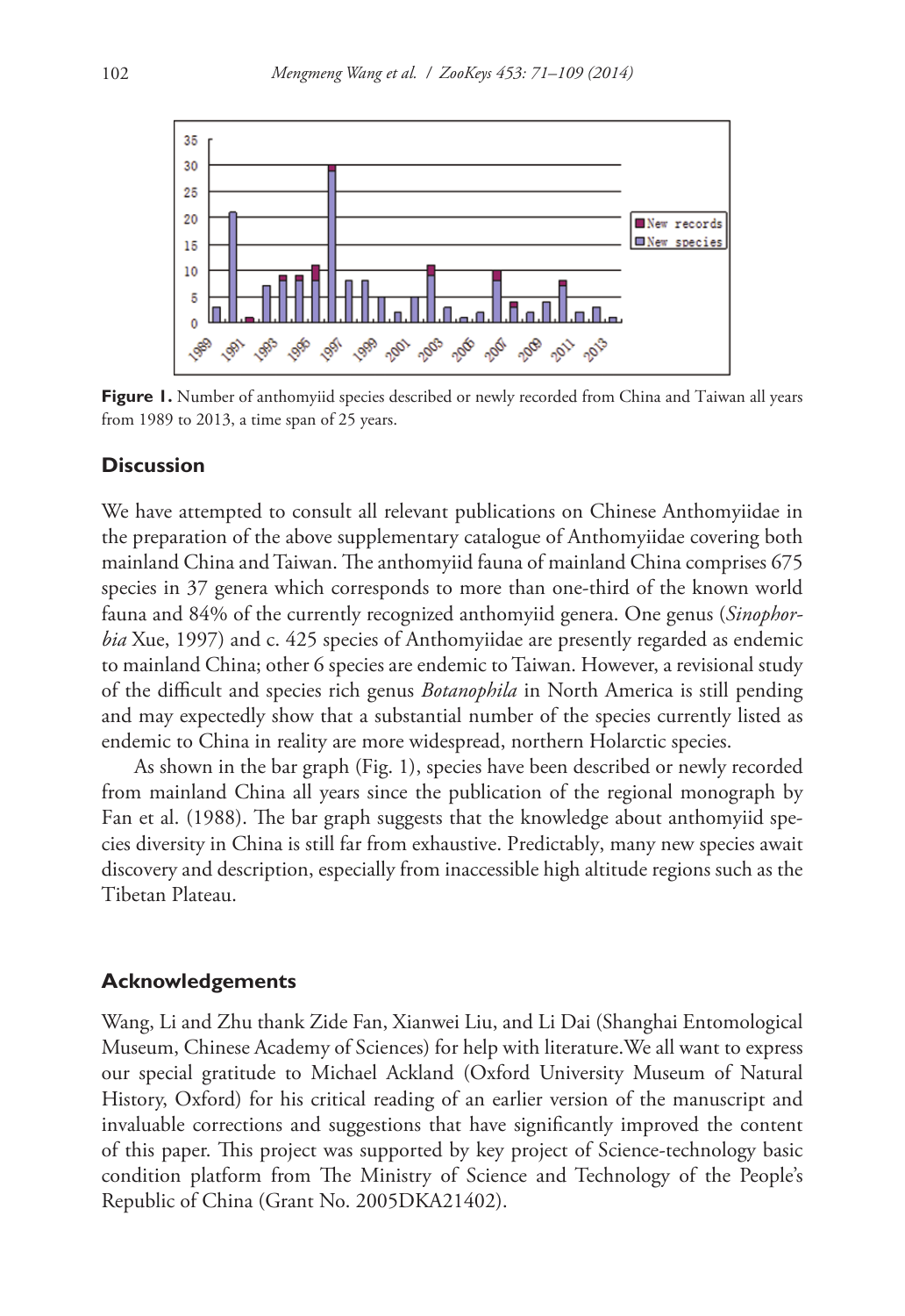# **References**

- Ackland DM (1987) The genus *Anthomyia* in the Oriental region. Insecta Matsumurana (N.S.) 36: 39–60.
- Ackland DM (1993) Revisionary notes on the genus *Phorbia* (Diptera: Anthomyiidae) with descriptions of three new species from the Czech Republic and Georgia (Palaearctic Region). European Journal of Entomology 90: 209–226.
- Ackland DM (2010) Additions and changes to the British List of Anthomyiidae (Diptera). Dipterists Digest 17: 79–82.
- Barták M, Michelsen V, Rozkošný R (1990) New records of Anthomyiidae from Czechoslovakia, with a revised check list of Czechoslovak species (Diptera). Scripta Facultatis Scientiarum Naturalium Universitatis Purkyniensis Brunensis 20(9–10): 439–450.
- Chen ZZ, Fan ZD (1995) A new species of Anthomyiidae from Qinghai, China (Diptera). Acta Zootaxonomica Sinica 20(4): 492–494. [in Chinese with English summary]
- Ci YL, Yang C (1986) A preliminary investigation of flies in Xining Region. Journal of Qinghai Medical College 2: 24–29. [in Chinese with English summary]
- Cui CY, Li SJ, Fan ZD (1993) Two new species of Anthomyiidae (Diptera) from Northeast China. Contributions from Shanghai Institute of Entomology 11: 137–140. [in Chinese with English summary]
- Dely-Draskovits Á (1993) Family Anthomyiidae. In: Soós Á, Papp L (Eds) Catalogue of Palaearctic Diptera 13. Hungarian Natural History Museum, Budapest, 11–112.
- Deng AX (1993) Two new species belonging to *tibetana* Group of genus *Pegohylemyia* in China (Diptera: Anthomyiidae). Journal of West China University of Medical Sciences 24(1): 58–61. [in Chinese with English summary]
- Deng AX (1997) Note on four new species of genus *Pegohylemyia* of Anthomyiidae in Minshan Mountain Region of Sichuan (Diptera: Anthomyiidae). Acta Zootaxonomica Sinica 22 (2): 201–205. [in Chinese with English summary]
- Deng AX, Geng L, Liu Y, Li L (1995) Reports on two species of *Pegohylemyia tibetana* Group in Xiling Snow Mountain of Dayi County, Sichuan, China (Anthomyiidae, Diptera). Journal of West China University of Medical Sciences 26(1): 58–60. [in Chinese with English summary]
- Deng AX, Li L (1993) Note on a new species of genus *Pegomya* and a new record of genus *Paradelia* in Northwest Sichuan (Anthomyiidae: Diptera). Sichuan Journal of Zoology 12 (4): 8–10. [in Chinese with English summary]
- Deng AX, Li L (1994) Descriptions of three new species of the genus *Delia*, Anthomyiidae, Diptera in Sichuan, China. Journal of West China University of Medical Sciences 25(1): 18–21. [in Chinese with English summary]
- Deng AX, Li L, Liu Y (1996) Notes on three new species of the genus *Pegohylemyia* from Northwestern Sichuan (Diptera: Anthomyiidae). Acta Entomologica Sinica 39(4): 426–429. [in Chinese with English summary]
- Deng AX, Liu Y, Li L (1995) Two new species of *Pegohylemyia tibetana* Group in Xiling Snow Mountain of Dayi County in Sichuan, China (Diptera, Anthomyiidae). Journal of West China University of Medical Sciences 26(4): 375–377. [in Chinese with English summary]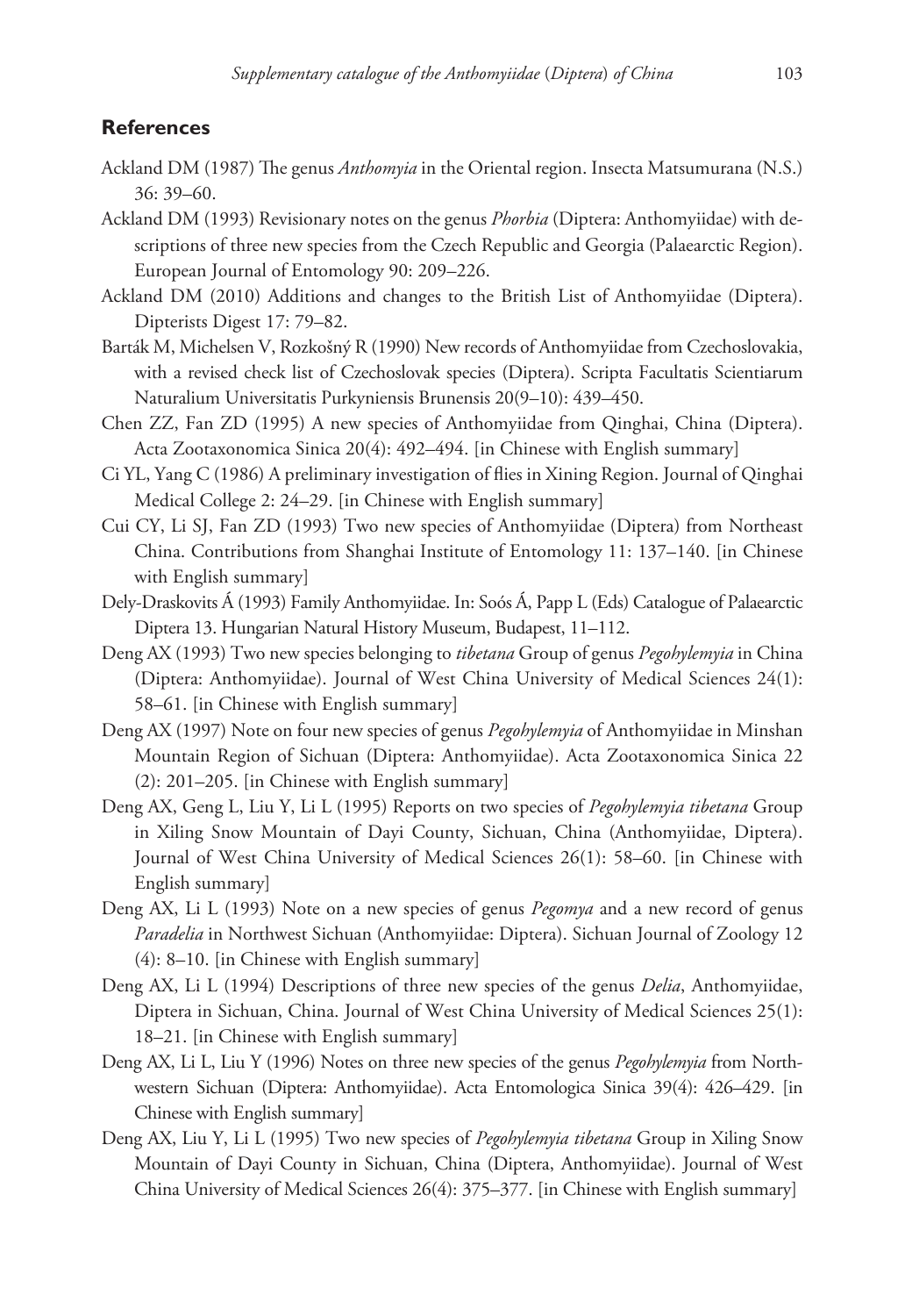- Fan ZD, Chen ZZ (1992) Two new species of the genus *Anthomyia* from Hainan, China. Chinese Journal of Vector Biology and Control 3(4): 197–199. [in Chinese with English summary]
- Fan ZD, Chen ZZ, Chen HL (1993) A new species of the genus *Pegohylemyia* (Diptera: Anthomyiidae) from Henan, China. Entomotaxonomia 15(1): 59–61. [in Chinese with English summary]
- Fan ZD, Chen ZZ, Fang JM (1987) Diptera: Anthomyiidae, Muscidae, Calliphoridae, Sarcophagidae. In: Zhang SM (Ed.) Agricultural insects, spiders, plant diseases and weeds of Xizang 1. Tibet People's Press, Lhasa, 299–306. [in Chinese with English summary]
- Fan ZD, Chen ZZ, Ma SY (1989) *Lopesohylemya*, a new genus of Anthomyiidae (Diptera) from Qinghai, China. Memórias do Instituto Oswaldo Cruz 84 (Suppl. 4): 567–568. [doi:](http://dx.doi.org/10.1590/S0074-02761989000800097) [10.1590/S0074-02761989000800097](http://dx.doi.org/10.1590/S0074-02761989000800097)
- Fan ZD, Chen ZZ, Ma SY (2000) Two new species of Anthomyiidae (Diptera) from Qinghai, China. Entomotaxonomia 22(2): 129–133. [in Chinese with English summary]
- Fan ZD, Chen ZZ, Ma ZY, Ge FX (1982) On some new species of Anthomyiidae from China (Diptera). Contributions from Shanghai Institute of Entomology 2 [1981]: 221–239. [in Chinese with English summary]
- Fan ZD, Chen ZZ, Ma SY, Wu Y (1984) New species of the family Anthomyiidae (Diptera) from Qinghai Province, China, I. Contributions from Shanghai Institute of Entomology 4: 239–253. [in Chinese with English summary]
- Fan ZD, Huang JC, Zou MQ, Wu JY (1984) A preliminary report on Anthomyiidae from Wuyi Mountain, with descriptions of two new species of the genus *Pegomya* (Diptera: Anthomyiidae). Wuyi Science Journal 4: 219–223. [in Chinese with English summary]
- Fan ZD, Li SJ, Cui CY (1993) Two new species of the genus *Phorbia* from Henan, China. Contributions from Shanghai Institute of Entomology 11: 133–136. [in Chinese with English summary]
- Fan ZD, Sun CH, Chen ZZ, Ma SY, Wu L, Ge FX, Xue WQ, Cui CY, Wang CS, Ma CY, Wang CJ, Jin ZY, Jiang TJ, Qian JQ, Li R (1988) Diptera: Anthomyiidae. Economic Insect Fauna of China 37. Science Press, Beijing, China, 396 pp., 10 pls. [in Chinese with English summary]
- Fan ZD, Zheng SS (1992) Anthomyiidae. In: Chen SX (Ed.) Insects of the Hengduan Mountains Region 2. Science Press, Beijing, 1127–1165. [in Chinese with English summary]
- Feng Y (2002) One new species of *Scathophaga* from Western Sichuan, China (Diptera: Scathophagidae). Chinese Journal of Vector Biology and Control 13(5): 365–366. [in Chinese with English summary]
- Feng Y (2006) Three new species and a new record of the Anthomyiidae from Sichuan, China (Diptera: Muscoidea). Entomological Journal of East China 15(1): 1–6. [in Chinese with English summary]
- Feng Y, Fan ZD, Zeng WZ (1999) Three new species of Calyptratae from Sichuan, China (Diptera: Anthomyiidae, Muscidae). Chinese Journal of Vector Biology and Control 10 (5): 321–324. [in Chinese with English summary]
- Feng Y, Qian WP, He JH (2010) Anthomyiidae from Sichuan. Sichuan Science and Technology Press, Chengdu, 65 pp. [in Chinese with English summary]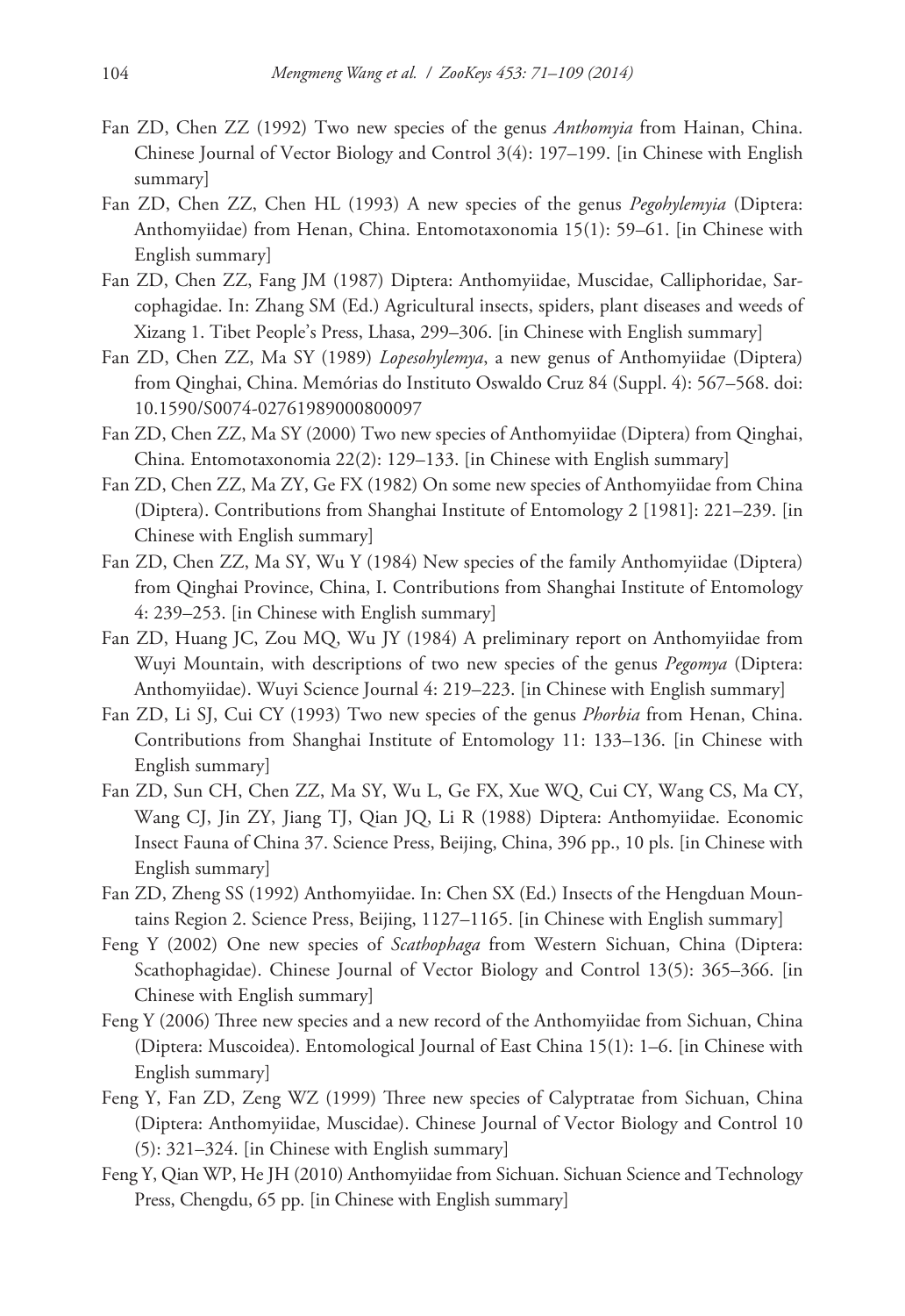- Ge FX, Li SJ (1985) Two new species of Anthomyiidae from Henan Province (Diptera). Zoological Research 6(3): 232–242. [in Chinese with English summary]
- Griffiths GCD (1984) Anthomyiidae [part]. In: Lindner E (Ed.) Flies of the Nearctic Region 8 (2) 4. E. Schweizerbart, Stuttgart, 409–600.
- Griffiths GCD (1987) Anthomyiidae [part]. In: Lindner E (Ed.) Flies of the Nearctic Region 8 (2) 6. E. Schweizerbart, Stuttgart, 729–952.
- Griffiths GCD (1993) Anthomyiidae [part]. In: Lindner E (Ed.) Flies of the Nearctic Region 8 (2) 10. E. Schweizerbart, Stuttgart, 1417–1632.
- Griffiths GCD (1996) Anthomyiidae [part]. In: Lindner E (Ed.) Flies of the Nearctic Region 8 (2) 11. E. Schweizerbart, Stuttgart, 1633–1872.
- Griffiths GCD (1998) Anthomyiidae [part]. In: Lindner E (Ed.) Flies of the Nearctic Region 8 (2) 12. E. Schweizerbart, Stuttgart, 1873–2120.
- Griffiths GCD (2001) Flies of the Nearctic Region, Cyclorrpha II (Schizophora: Calyptratae) Anthomyiidae 8 (2) 13. Schweizerbart, Stuttgart, 2121–2288.
- Griffiths GCD (2003) Flies of the Nearctic Region, Cyclorrpha II (Schizophora: Calyptratae) Anthomyiidae 8 (2) 14. Schweizerbart, Stuttgart, 2289–2484.
- Hennig W (1966) Anthomyiidae [part]. In: Lindner E (Ed.) Die Fliegen der palaearktischen Region 7 (1) Lief. 268. E. Schweizerbart, Stuttgart, 49–96.
- Hennig W (1970) Anthomyiidae [part]. In: Lindner E (Ed) Die Fliegen der palaearktischen Region 7 (1) Lief. 283. E. Schweizerbart, Stuttgart, 377–424.
- Hennig W (1972) Anthomyiidae [part]. In: Lindner E (Ed.) Die Fliegen der palaearktischen Region 7 (1) Lief. 294. E. Schweizerbart, Stuttgart, 425–472.
- Hennig W (1973) Anthomyiidae [part]. In: Lindner E (Ed.) Die Fliegen der palaearktischen Region 7 (1) Lief.297. E. Schweizerbart, Stuttgart, 593–680.
- Hennig W (1976) Anthomyiidae [part]. In: Lindner E (Ed.) Die Fliegen der palaearktischen Region 7 (1) Lief. 314. E. Schweizerbart, Stuttgart, 921–974.
- Hsue WC (1981) Four new species of the Anthomyiidae from Liaoning and Kirin, China (Diptera: Anthomyiidae). Acta Entomologica Sinica 24(1): 89–96. [in Chinese with English summary]
- Hsue WC (1983) A catalog of Anthomyiidae from Liaoning Province. Transactions of Liaoning Zoological Society 4(2): 45–60. [in Chinese with English summary]
- Huckett HC (1971) The Anthomyiidae of California exclusive of the subfamily Scatophaginae (Diptera). Bulletin of the California Insect Survey 12: 1–121.
- Li SJ, Cui CY, Fan ZD (1993) Descriptions of two Anthomyiidae species from Henan Province (Diptera). Contributions from Shanghai Institute of Entomology 11: 129–132. [in Chinese with English summary]
- Li SJ, Liu CL, Fan ZD, Cui CY (1999) Descriptions of three new *Pegomya* species from Henan, China (Diptera: Anthomyiidae). Chinese Journal of Vector Biology and Control 10(4): 241–245. [in Chinese with English summary]
- Michelsen V (1979) Notes on the identity and type-material of the Anthomyiidae, Fanniidae, and Muscidae (Diptera) described by J.C. Fabricius. Steenstrupia 5: 181–196.
- Michelsen V (1985) A revision of the Anthomyiidae (Diptera) described by J.W. Zetterstedt. Steenstrupia 11(2): 37–65.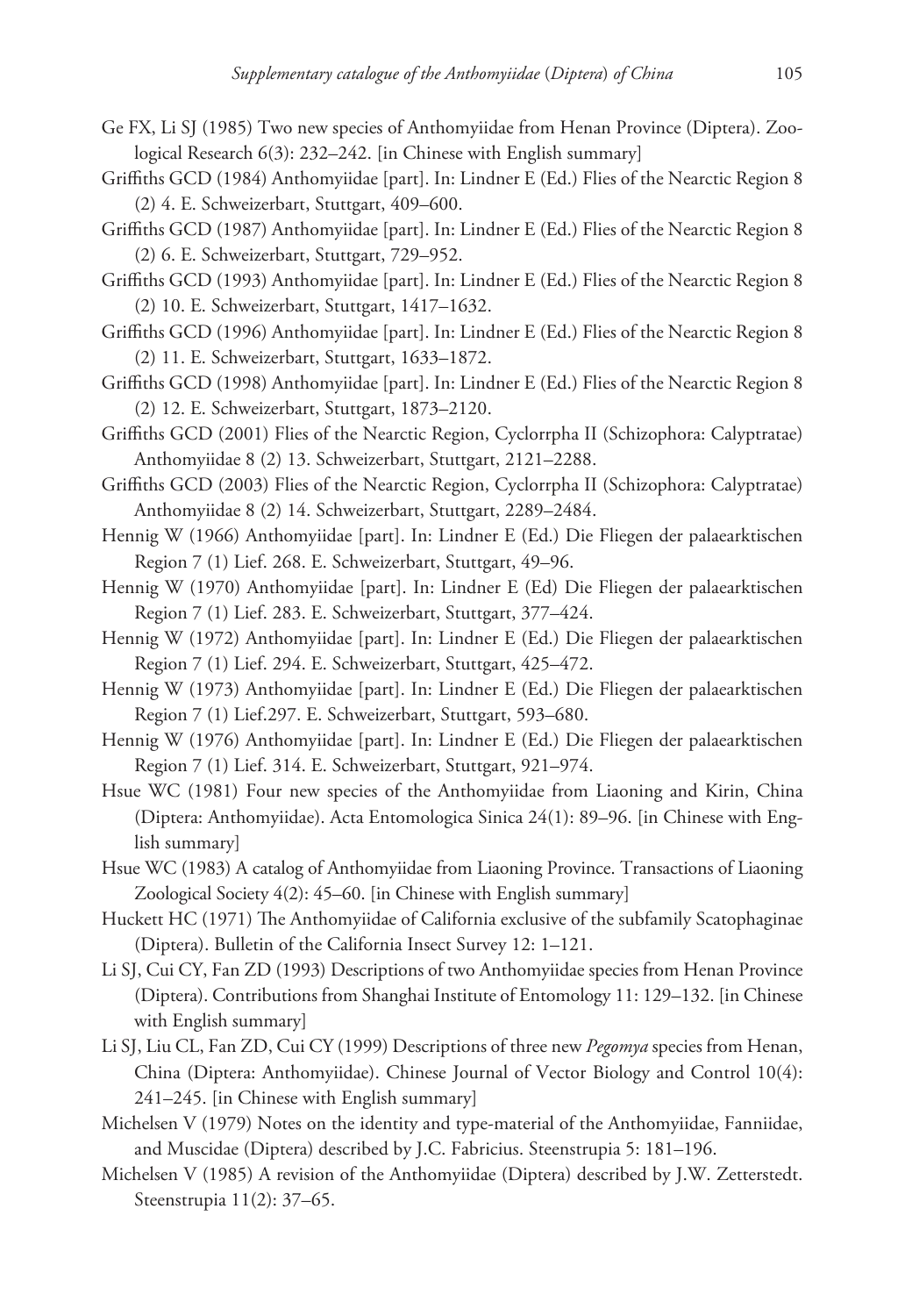- Michelsen V (1988) A world revision of *Strobilomyia* gen. n.: the anthomyiid seed pests of conifers (Diptera: Anthomyiidae). Systematic Entomology 13: 271–314. [doi: 10.1111/j.1365-](http://dx.doi.org/10.1111/j.1365-3113.1988.tb00244.x) [3113.1988.tb00244.x](http://dx.doi.org/10.1111/j.1365-3113.1988.tb00244.x)
- Michelsen V (2004) Anthomyiidae. In: Pape T (Ed.) Diptera Brachycera. Fauna Europaea ver. 1.0. [Ver. 2.6.2 available from [http://www.faunaeur.org\]](http://www.faunaeur.org)
- Michelsen V (2009) Revision of the willow catkin flies, genus *Egle* Robineau-Desvoidy (Diptera: Anthomyiidae), in Europe and neighbouring areas. Zootaxa 2043: 1–76.
- Michelsen V (2011) Anthomyiidae. In: Pape T (Ed.) Diptera Brachycera. Fauna Europaea ver. 2.4. [Ver. 2.6.2 available from [http://www.faunaeur.org\]](http://www.faunaeur.org)
- Michelsen V (2014) Taxonomic assessment of *Chirosiomima* Hennig (Diptera: Anthomyiidae), with proposal of a new genus for *Hylemyia curtigena* Ringdahl. Zootaxa 3790: 86–102. [doi: 10.11646/zootaxa.3790.1.4](http://dx.doi.org/10.11646/zootaxa.3790.1.4)
- Ozerov AL, Krivosheina MG (2011) To the knowledge of dung flies (Diptera, Scathophagidae) of Vietnam, with the description of a new species. Far Eastern Entomologist 228: 1–10.
- Pont AC, Ackland DM (2009) The types of Anthomyiidae (Diptera) in the Museum für Naturkunde Berlin, Germany. Zoosystematics and Evolution 85(1): 5–56. [doi: 10.1002/](http://dx.doi.org/10.1002/zoos.200800015) [zoos.200800015](http://dx.doi.org/10.1002/zoos.200800015)
- Pont AC, Xue WQ (2007) The publication date of "Flies of China". Studia Dipterologica 14  $(1): 159-160.$
- Qian JQ, Ma DX, Fan ZD, Xue WQ, Zhao JM, Ni T, Yao ZX, Xiang CQ, Xu TS (1998) Studies on flies in Xinjiang: I. Anthomyiidae. Endemic Diseases Bulletin 13(2): 74–77. [in Chinese with English summary]
- Roques A, Sun JH, Zhang XD, Pan YZ, Xu YB, Delplanque A (1996) Cone flies, *Strobilomyia* spp. (Diptera: Anthomyiidae), attacking larch cones in China, with description of a new species. Mitteilungen der Schweizerischen Entomologischen Gesellschaft 69(3–4): 417–429.
- Roques A, Sun JH, Sachet J-M, Pan YZ (2003) Review of cone fly species, *Strobilomyia* spp. (Diptera: Anthomyiidae), affecting conifer natural regeneration in the Far East. Acta Entomologica Sinica 46(3): 363–381.
- Song WH, Xue WQ, Wang MF (2007) Study on faunistic distribution of genus *Pegomya* in China. Journal of Shenyang Normal University (Natural Science) 25(2): 229–232. [in Chinese with English summary]
- Stein P (1907) Zur Kenntnis der Dipteren von Central-Asien. II. Cyclorrhapha schizophora schizometopa. Die von Roborowsky und Kozlov in der Mongolei und Tibet gesammelten Anthomyiiden. Ezhegodnik Zoologicheskogo Muzeya Imperatorskoi Akademii Nauk, St. Petersburg 12: 318–372.
- Stein P (1915) H. Sauter's Formosa Ausbeute. Anthomyidae (Dipt.). Supplementa Entomologica 4: 13–56.
- Stein P (1918) Zur weitern Kenntnis aussereuropäischer Anthomyiden. Annales Historico-Naturales Musei Nationalis Hungarici 16: 147–244.
- Sun JH, Roques A, Zhang XD, Li H (1995) New larch cone and seed insect pest *Strobilomyia svenssoni* Michelsen. Journal of Northeast Forestry University 23(4): 10–13. [in Chinese with English summary]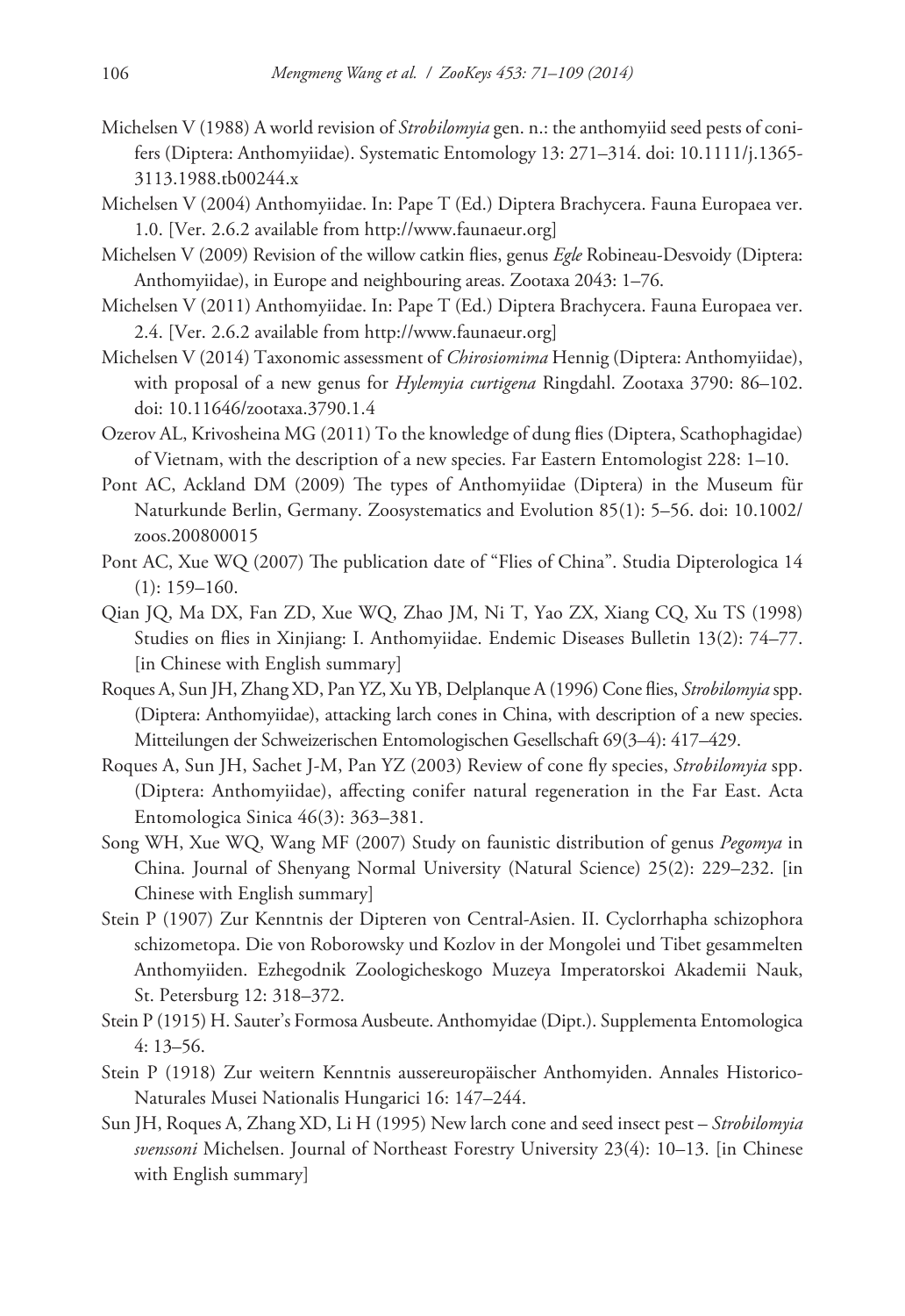- Sun JH, Roques A, Zhang XD, Xu YB (1996) Egg morphology and oviposition patterns of the *Strobilomyia* spp. (Diptera: Anthomyiidae) flies damaging Siberian larch cones in northeastern China. Entomologica Sinica 3(2): 145–152.
- Suwa M (1974) Anthomyiidae of Japan (Diptera). Insecta Matsumurana (N.S.) 4: 1–247.
- Suwa M (1985) Redescription of *Hydrophoria aberrans* Stein from Taiwan (Diptera: Anthomyiidae). Akitu (N.S.) 74: 1–10.
- Suwa M (1991) A revision of the genus *Emmesomyia* Malloch in Japan (Diptera: Anthomyiidae). Insecta Matsumurana (N.S.) 45: 1–48.
- Suwa M (1994a) Some species of the genus *Delia* from Taiwan, with description of a new species (Diptera: Anthomyiidae). Procedings of the Japanese Society of Systematic Zoology 51: 63–68.
- Suwa M (1994b) A new species closely related to *Phorbia fascicularis* Tiensuu (Diptera, Anthomyiidae). Japanese Journal of Entomology 62(3): 529–536.
- Suwa M (1996) Some species of the genus *Botanophila* from Taiwan, with descriptions of three new species (Diptera: Anthomyiidae). Oriental Insects 30: 137–153. [doi:](http://dx.doi.org/10.1080/00305316.1996.10433834) [10.1080/00305316.1996.10433834](http://dx.doi.org/10.1080/00305316.1996.10433834)
- Suwa M (1999) Japanese records of anthomyiid flies (Diptera: Anthomyiidae). Insecta Matsumurana (N.S.) 55: 203–244.
- Suwa M (2005) Supplementary notes on the family Anthomyiidae of Japan (Diptera), VI. Insecta Matsumurana (N.S.) 61: 87–106.
- Tian ZF, Ma ZY (1999) A new species of the genus *Delia* Robineau-Desvoidy from China (Diptera: Anthomyiidae). Acta Zootaxonomica Sinica 24(2): 217–218.
- Wang DD, Du J, Xue WQ (2006) Research of genus *Botanophila* from China (Diptera: Anthomyiidae). Journal of Medical Pest Control 22(3): 157–162. [in Chinese with English summary]
- Wang MF (1983) New records of Anthomyiidae and Fanniidae from China. Acta Zootaxonomica Sinica 8(4): 412. [in Chinese with English summary]
- Wang MF (1995) Two new records of Anthomyiidae from China. Acta Zootaxonomica Sinica 20(1): 94. [in Chinese with English summary]
- Wei LM (2006a) Anthomyiidae. In: Jin DC, Li ZZ (Eds) Insects from Chishui spinulose tree fern landscape. Guizhou Science and Technology Publishing House, Guiyang, 286–289. [in Chinese with English summary]
- Wei LM (2006b) Anthomyiidae. In: Li ZZ, Jin, DC (Eds) Insects from Fanjingshan landscape. Guizhou Science and Technology Publishing House, Guiyang, 525–541. [in Chinese with English summary]
- Wei LM, Xue WQ, Cui CY (1998a) The family Anthomyiidae of China (Diptera). In: Xue WQ, Chao CM (Eds) Flies of China. Volume 1 [1996]. Liaoning Science and Technology Press, Shenyang, 634–808. [in Chinese with English summary]
- Wei LM, Xue WQ, Cui CY (1998b) The family Anthomyiidae of China (Diptera). In: Xue WQ, Chao CM (Eds) Flies of China. Volume 2 [1996]. Liaoning Science and Technology Press, Shenyang, 2266–2278, 2301–2307. [in Chinese with English summary]
- Wu CG, Liu GB, Wei LM (1995) A new species of *Hydrophoria* (Diptera: Anthomyiidae) from Guizhou, China. Entomotaxonomia 17(4): 290–292. [in Chinese with English summary]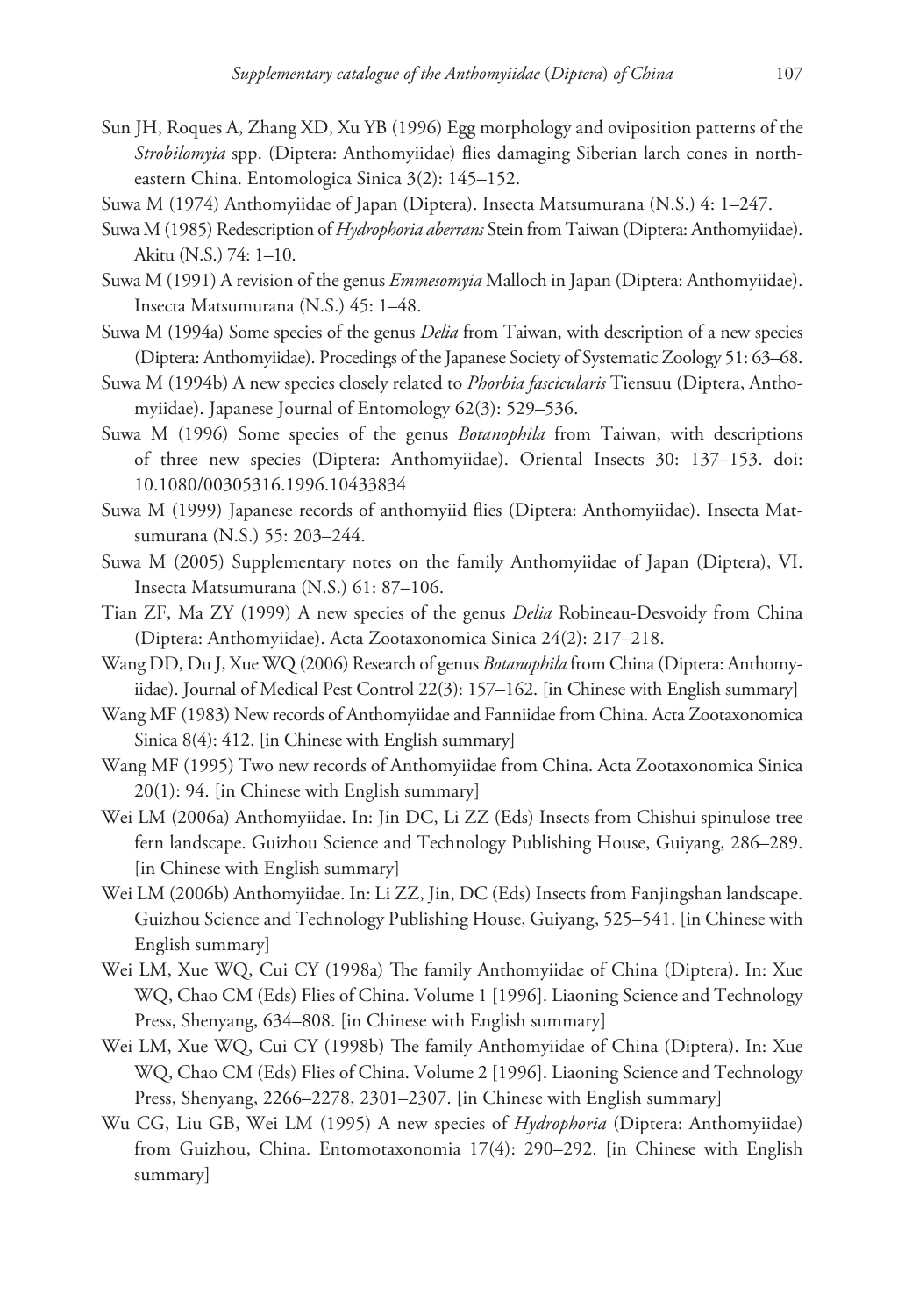- Wu YQ, Zhang GQ (1988) Eight new records of species of family Anthomyiidae from China. Journal of the Fourth Military Medical University 9(5): 348–349. [in Chinese with English summary]
- Xue WQ (1997) Diptera: Anthomyiidae. In: Yang XK (Ed.) Insects of the Three Gorge Reservoir Area of Yangtze River. Chongqing Publishing House, Chongqing, 1491–1497. [in Chinese with English summary]
- Xue WQ (2001a) Two new species of the Anthomyiidae from Yunnan Province, China (Diptera: Anthomyiidae). Zoological Research 22(4): 306–309.
- Xue WQ (2001b) Three new species of the Anthomyiidae from Yunnan Province, China (Diptera: Anthomyiidae). Zoological Research 22(6): 485–489. [in Chinese with English summary]
- Xue WQ (2002) Three new species of the genus *Delia* (Diptera: Anthomyiidae) from Gansu Province, China. Entomologia Sinica 9(1): 73–78
- Xue WQ (2003) Three new species of the genus *Pegomya* from Yunnan Province, China (Diptera: Anthomyiidae). Acta Entomologica Sinica 46(1): 80–84.
- Xue WQ, Bai SC, Dong WX (2009) A review of the genera *Hydrophoria* and *Zaphne* from China, with the descriptions of two new species (Diptera: Anthomyiidae). Entomological News 120(4): 415–429. [doi: 10.3157/021.120.0411](http://dx.doi.org/10.3157/021.120.0411)
- Xue WQ, Chao CM (Eds) (1998a) Flies of China. Volume 1 [1996]. Liaoning Science and Technology Press, Shenyang, 1–1365. [in Chinese with English summary] [Note: The two-volume set "Flies of China" bears a date of December 1996, but the actual date of publication was May 1998 (Pont et Xue 2007).]
- Xue WQ, Chao CM (Eds) (1998b) Flies of China. Volume 2 [1996]. Liaoning Science and Technology Press, Shenyang, 1–17, 1366–2425, 32 colour plates. [in Chinese with English summary]
- Xue WQ, Dong WX, Bai SC (2012) A study on the genus *Eutrichota* (Diptera: Anthomyiidae), with descriptions of three new species from China. Oriental Insects 44(1): 77–90. [doi:](http://dx.doi.org/10.1080/00305316.2010.10417608) [10.1080/00305316.2010.10417608](http://dx.doi.org/10.1080/00305316.2010.10417608)
- Xue WQ, Du J (2008) Two new species of *Delia*, with a key to the males of the world species of the *interflua* group (Diptera: Anthomyiidae). Entomological News 119(2): 113–122. [doi: 10.3157/0013-872X\(2008\)119\[113:TNSODW\]2.0.CO;2](http://dx.doi.org/10.3157/0013-872X(2008)119%5B113:TNSODW%5D2.0.CO;2)
- Xue WQ, Du J (2009) The Holarctic species of the *Delia alaba* subsection, with descriptions of two new species (Diptera: Anthomyiidae). Entomologica Americana 115(2): 154–159. [doi: 10.1664/07-RA-003.1](http://dx.doi.org/10.1664/07-RA-003.1)
- Xue WQ, Liu YN (2013) A new species of *Engyneura* Stein (Diptera: Anthomyiidae) from China with key to species. Oriental Insects 47(2–3): 144–149. [doi:](http://dx.doi.org/10.1080/00305316.2013.811012) [10.1080/00305316.2013.811012](http://dx.doi.org/10.1080/00305316.2013.811012)
- Xue WQ, Song WH (2007) A review of the genus *Botanophila* Lioy (Diptera: Anthomyiidae) from China, with descriptions of three new species. Zootaxa 1633: 1–38.
- Xue WQ, Wang DD (2010) Four new species of the genus *Botanophila* Lioy (Diptera: Anthomyiidae) from China. Annales de la Société entomologique de France (N.S.) 46(3–4): 453–463.
- Xue WQ, Yang M (2002) Four new species and two new record species of the genus *Botanophila* (Diptera: Anthomyiidae) from China. Entomologia Sinica 9(2): 73–79.